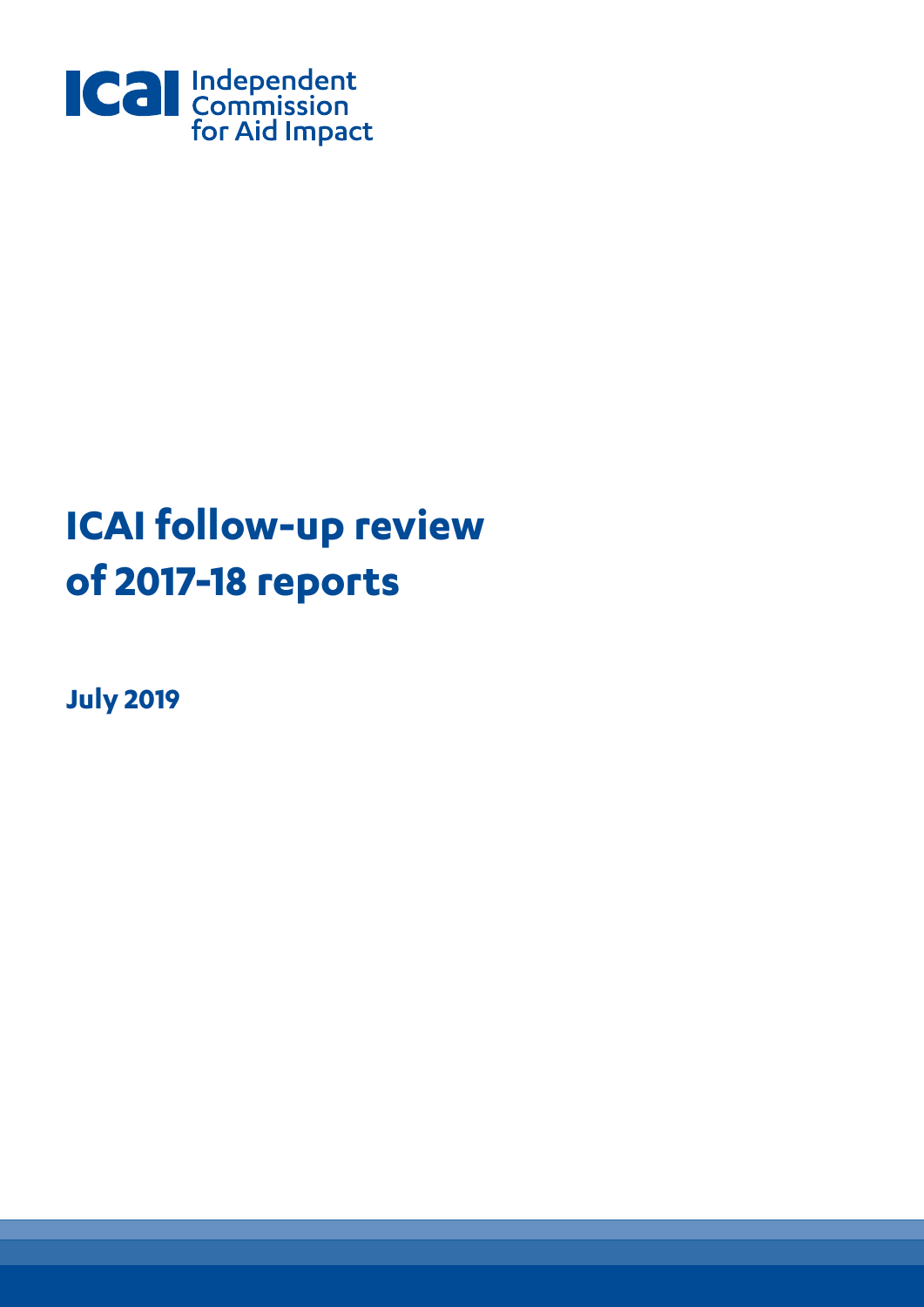The Independent Commission for Aid Impact works to improve the quality of UK development assistance through robust, independent scrutiny. We provide assurance to the UK taxpayer by conducting independent reviews of the effectiveness and value for money of UK aid.

We operate independently of government, reporting to Parliament, and our mandate covers all UK official development assistance.



#### © Crown copyright 2019

This publication is licensed under the terms of the Open Government Licence v3.0 except where otherwise stated. To view this licence, visit www.nationalarchives.gov.uk/doc/open-government-licence/version/3 or write to the Information Policy Team, The National Archives, Kew, London TW9 4DU, or email: [psi@nationalarchives.gsi.gov.uk](mailto:psi%40nationalarchives.gsi.gov.uk?subject=).

Where we have identified any third party copyright you will need to obtain permission from the copyright holders concerned.

Readers are encouraged to reproduce material from ICAI reports, as long as they are not being sold commercially, under the terms of the Open Government Licence. ICAI requests due acknowledgement and a copy of the publication. For online use, we ask readers to link to the original resource on the ICAI website.

Any enquiries regarding this publication should be sent to us at [enquiries@icai.independent.gov.uk](mailto:enquiries%40icai.independent.gov.uk?subject=).

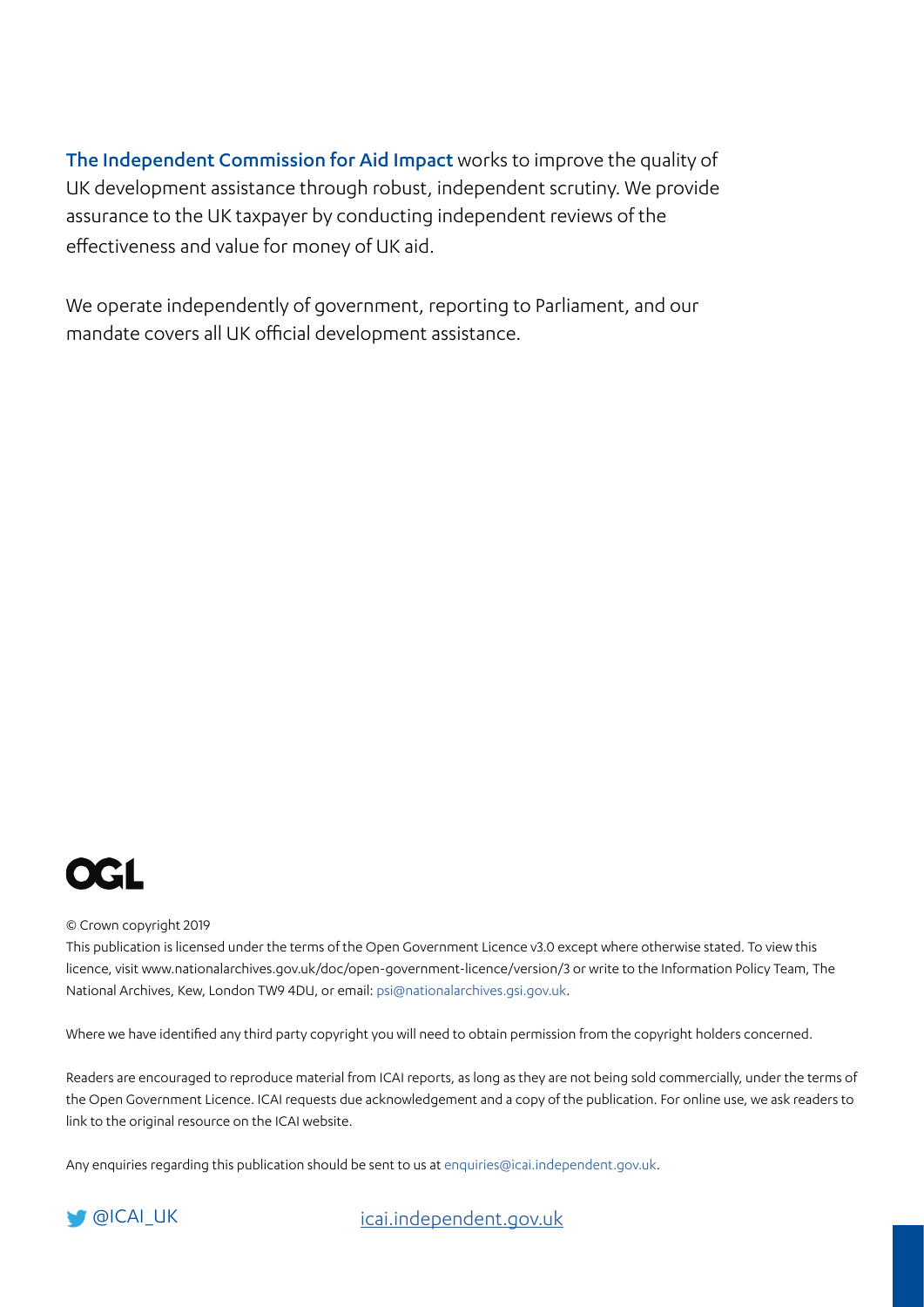## **Contents**

|                                            | Letter from the chief commissioner             |    |
|--------------------------------------------|------------------------------------------------|----|
|                                            | Executive summary                              |    |
|                                            | Introduction                                   |    |
| 2.                                         | Methodology                                    |    |
| 3                                          | Cross-cutting themes                           |    |
|                                            | Summary of findings from individual follow-ups |    |
|                                            | Conclusion                                     | フマ |
| Annex: Findings from individual follow-ups |                                                |    |
|                                            |                                                |    |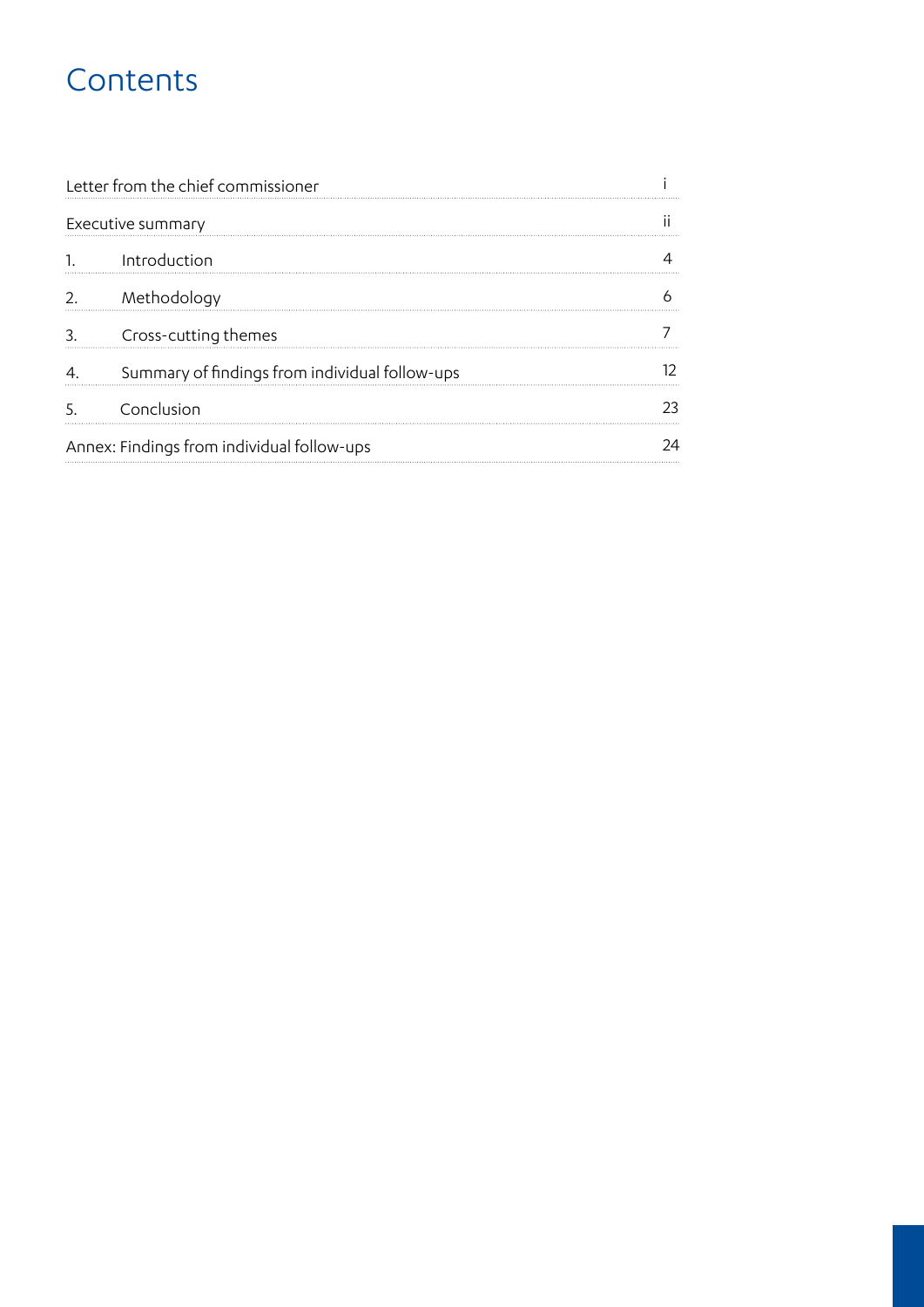## Letter from the chief commissioner

Within 12 months of the publication of each ICAI review, we conduct a follow-up review, to assess the government's response to our recommendations. This follow-up is a crucial aspect of ICAI's work, ensuring a chain of accountability from findings to remedial actions, and encouraging transparency around the delivery and value for money of UK aid. This year the follow-up review has been complemented by a separate review synthesising the findings from each of the 28 reviews issued in the four-year review period from 2015 to 2019.<sup>1</sup> Together, these two reviews provide a comprehensive picture of the current state of UK aid.

The follow-up process is often one of the most rewarding parts of our work as commissioners, when we see how our reviews have helped to catalyse a shift in performance or impact. It also provides a window for aid-spending departments to showcase new initiatives and improvements in UK aid. Again, this year, we report on many areas of progress and improvement, though there are also aspects where more work is required.

The follow-up review is also an opportunity for dialogue between ICAI and aid-spending departments on how best to achieve desired changes – a dialogue that also feeds into ICAI's own learning on how best to target our recommendations to have the greatest impact.

This follow-up review marks the transition to the next phase of ICAI. With it we say goodbye to retiring commissioners Tina Fahm and Richard Gledhill, and to former chief commissioner Alison Evans, who left ICAI to take over the Independent Evaluation Group in the World Bank Group in December last year, and we welcome two new commissioners, Sir Hugh Bayley and Tarek Rouchdy.

ICAI's important work of independent scrutiny, through well-targeted, evidence-based reviews and systematic follow-up continues.



Tamsyn Barton Chief commissioner

1. *The current state of UK aid: A synthesis of ICAI findings from 2015 to 2019*, ICAI, June 2019, [link.](https://icai.independent.gov.uk/report/the-current-state-of-uk-aid/)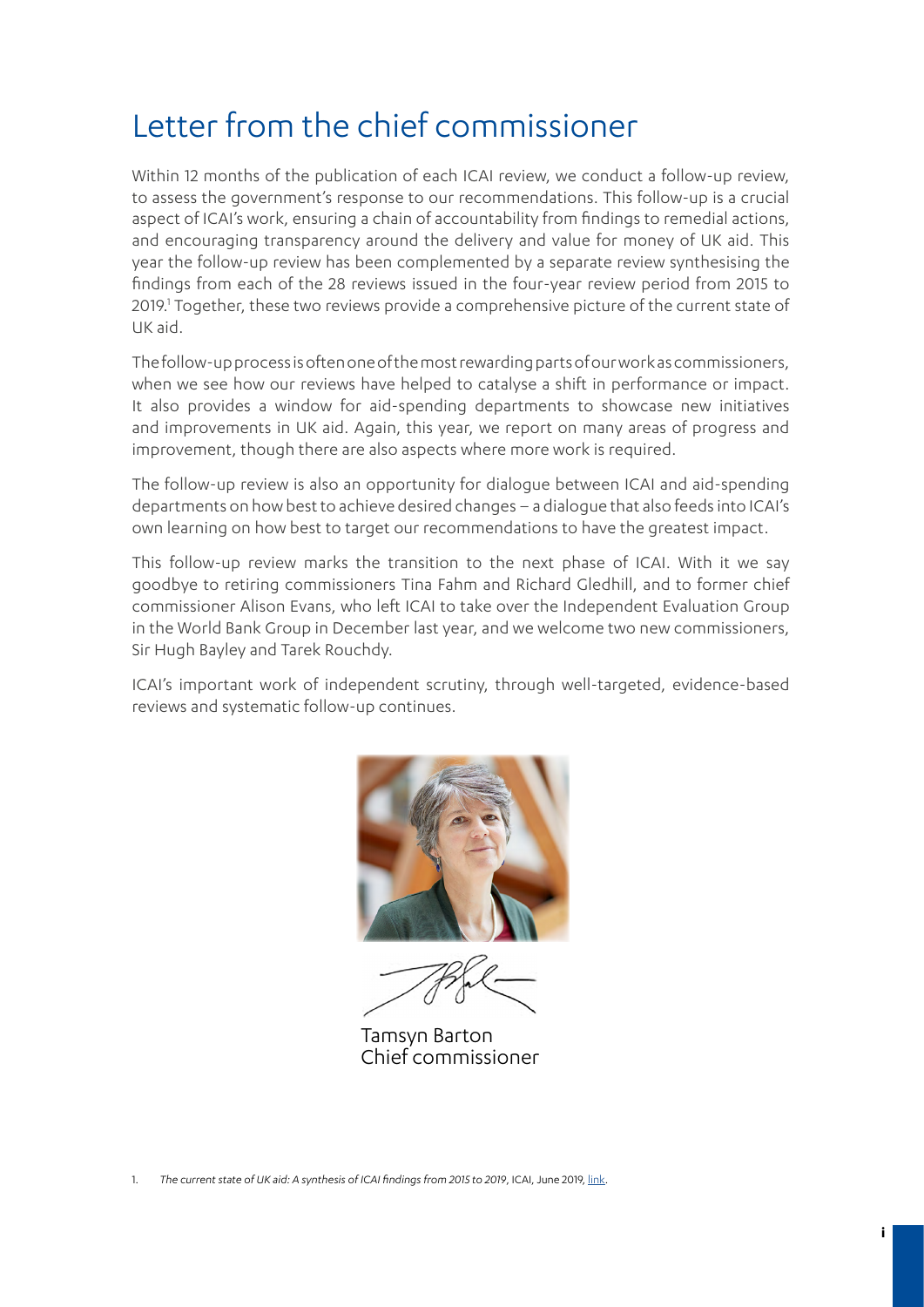## Executive summary

This review follows up on progress made by aid-spending government departments and funds on addressing recommendations from the eight reviews we published between September 2017 and June 2018. It also revisits four issues identified as outstanding from last year's follow-up review.

## Table 1: List of Year 7 reviews and outstanding issues from earlier years covered by this followup review

| Follow-ups                                                                                                        |                   |
|-------------------------------------------------------------------------------------------------------------------|-------------------|
| The Global Challenges Research Fund                                                                               | September 2017    |
| The UK aid response to global health threats                                                                      | January 2018      |
| DFID's approach to value for money in programme and portfolio management                                          | February 2018     |
| Building resilience to natural disasters                                                                          | February 2018     |
| The Conflict, Stability and Security Fund's aid spending                                                          | <b>March 2018</b> |
| DFID's approach to disability in development                                                                      | May 2018          |
| The UK's humanitarian support to Syria                                                                            | May 2018          |
| DFID's governance work in Nepal and Uganda                                                                        | June 2018         |
| <b>Outstanding issues</b>                                                                                         |                   |
| When aid relationships change: DFID's approach to managing exit and transition in its<br>development partnerships | November 2016     |
| The cross-government Prosperity Fund                                                                              | February 2017     |
| The UK's aid response to irregular migration in the central Mediterranean                                         | March 2017        |
| DFID's approach to supporting inclusive growth in Africa                                                          | June 2017         |

## **There has been good progress across ICAI's 2017-18 recommendations**

While the level of progress made varied, the response of the relevant government departments to the eight reviews followed up in this report was generally strong, considered and appropriate. The report highlights a range of positive actions, leading to good progress in a number of areas of UK aid, including on strategic direction, theories of change and results management, research, analysis and diagnostic work, and the mainstreaming of cross-cutting issues such as disability and disaster resilience. Some improvements which stand out include:

- The Conflict, Stability and Security Fund's efforts to strengthen theories of change and results frameworks. Together with the scaling up of monitoring, evaluation and learning activities, these are likely to improve both the design and the implementation of the Fund's programmes.
- DFID's ambitious strategic framework for mainstreaming disability inclusion in all its programming.
- Significant achievement by the Global Challenges Research Fund (GCRF) in the span of a year in developing strategic themes, setting up research hubs and appointing challenge leaders. This is highly likely to improve the coherence of the Fund's investments and the potential for development impact at scale.
- The range of efforts by DFID, the Department of Health and Social Care and other government bodies to improve coordination and collaboration on tackling global health threats.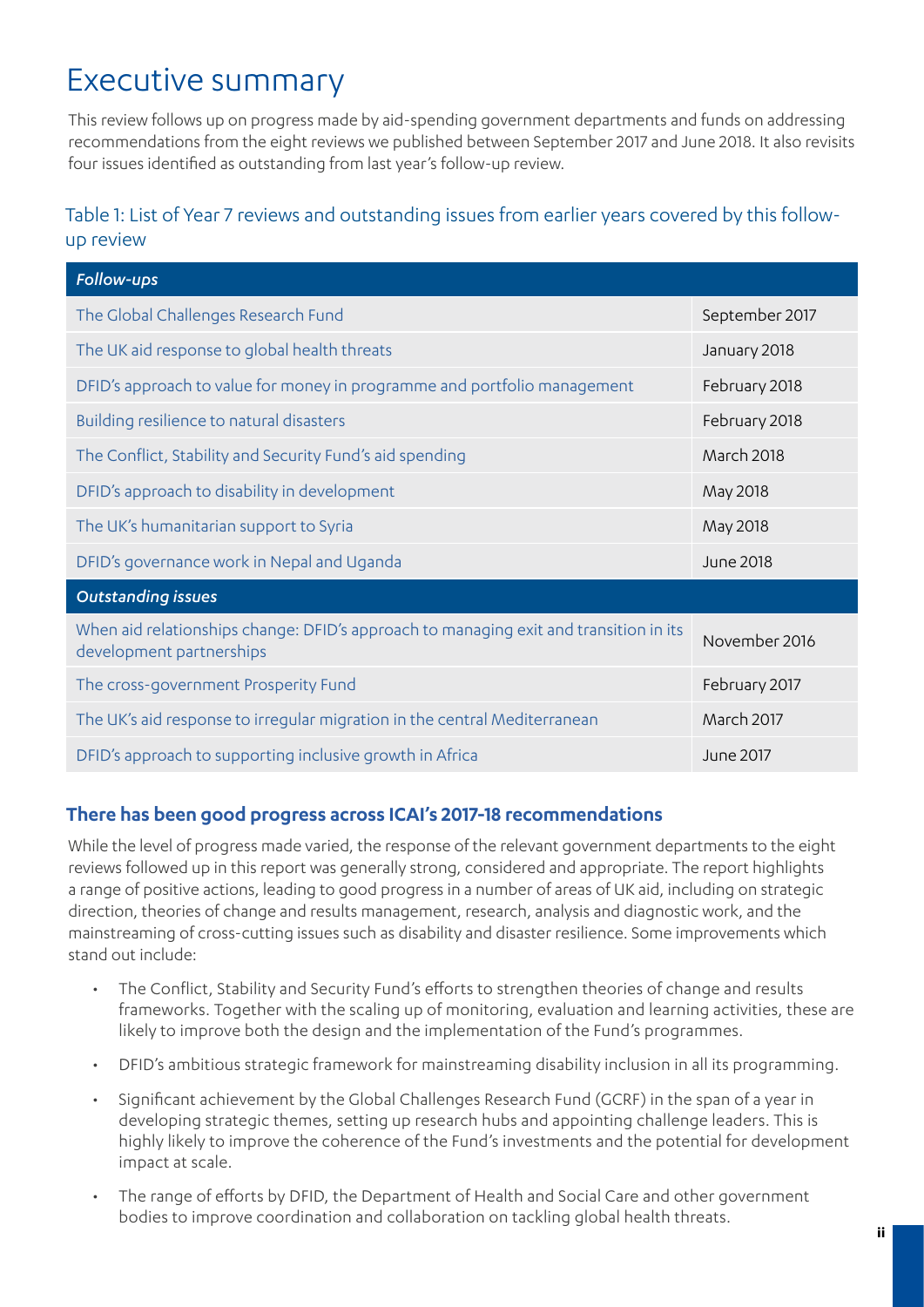In many cases we can relate these improvements directly to ICAI's findings and recommendations. It is rarely the case, though, that progress is only attributable to ICAI's reviews, especially when other significant learning processes such as DFID's Country Development Diagnostics work are taking place at the same time. Often ICAI's recommendations have their strongest influence when they inform and encourage departmental initiatives and reforms that are already under way.

## **Cross-cutting themes**

This follow-up process has highlighted issues of strategic importance to UK aid spending that cut across many of our 2017-18 reviews. We will continue to monitor these in ongoing and future reviews:

- Do no harm: Several of this year's follow-up exercises show improvements in how UK aid actors adhere to the principle of 'do no harm'.
- The changing profile of UK aid: Dual-purpose funds, combining development and national interest goals, now spend a significant amount of UK aid. From a low starting point, these have made strong progress in developing systems and processes to ensure value for money and compliance with official development assistance (ODA) rules.
- From targets to transformative change: After a period characterised by targets-based programming, there is now an increased focus on transformative results in DFID's programming, such as promoting economic transformation and building equitable and sustainable public services to help achieve the Sustainable Development Goals.

## **Outstanding issues**

There are nevertheless areas of strategic significance where further follow-up next year will be beneficial. This year we identified three reviews for further follow-up:

- Governance: This was ICAI's last review in the 2017-18 review cycle, with the least time available for DFID to respond to the recommendations. We found that most actions were at too early a stage for us to judge their appropriateness, so we plan to return to all this review's recommendations in next year's follow-up exercise.
- The GCRF: We saw significant improvements in many areas but would like to return to four issues:
	- Given the very devolved structure of the GCRF, we would like to look again at how the Department for Business, Energy and Industrial Strategy (BEIS) ensures overall accountability for the Fund.
	- We would like to revisit the block grants forwarded to the devolved funding councils via the GCRF. There have been clear improvements in the monitoring of ODA compliance since our review, but it is too early to tell how far the measures taken will align the funding councils' GCRF expenditure with the Fund's strategic objectives and ensure value for money. We also want to look again at how BEIS monitors and ensures accountability for how these block grants are spent.
	- The newly created research hubs are a promising innovation and we would like to follow up on how they contribute to the potential development impact of the GCRF.
	- We will also look at the effectiveness of the new cross-government Strategic Coherence for ODA-Funded Research Board in influencing the allocation and delivery of UK ODA funds for research and innovation over time.
- Irrequiar migration: Overall, we found good progress on the outstanding issues we raised in last year's follow-up. However, DFID has decided not go ahead with plans for an independent evaluation of its flagship migration-related programme, the SSS II, relying instead on alternative arrangements for monitoring, rapid research and learning. Because this happened subsequent to our follow up assessment, we plan to review these revised arrangements as part of next year's follow-up.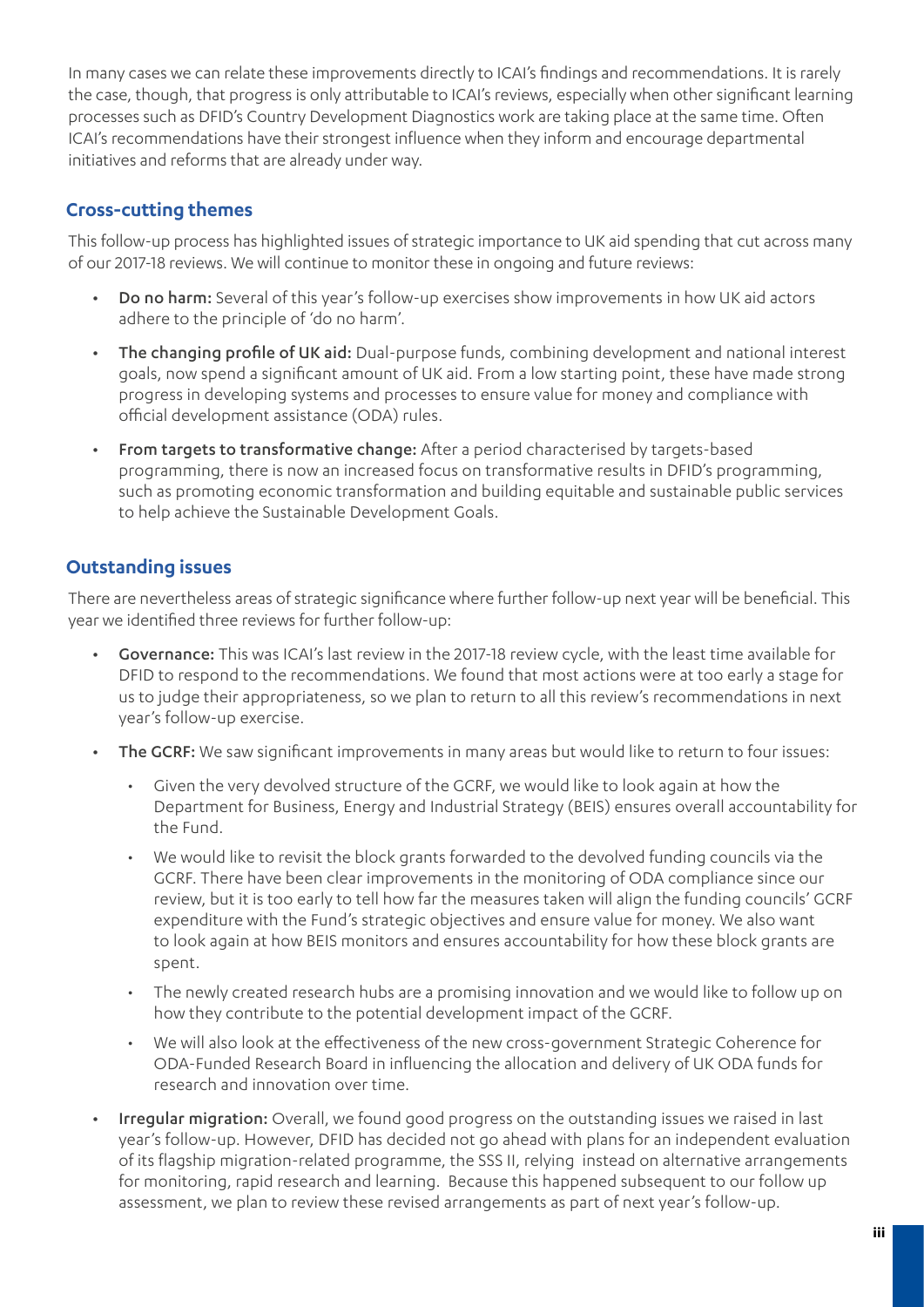## 1 Introduction

- 1.1 ICAI provides robust, independent scrutiny of the UK's ODA to assist the government in improving the effectiveness and impact of its interventions and to assure taxpayers of the value for money of UK aid spending. Our main vehicle for this scrutiny is the publication of reviews on a broad range of topics of central concern to the UK's aid strategy. A crucial part of these evaluations is our annual follow-up process, where each year we return to the recommendations from the previous year's reviews to see how well they have been received and acted upon by the relevant government department or public body.
- 1.2 The follow-up process is structured around the recommendations provided in each ICAI review (see Figure 1 for an illustration of the process). The government has six weeks to provide a formal response to ICAI reviews, where it sets out whether it accepts, partially accepts or rejects ICAI's recommendations and provides a plan for how it will address the issues raised. This is followed by a hearing in the ICAI sub-committee of the International Development Committee (IDC). Then, between six and 12 months after the publication of the original review (the amount of time depends on how early in ICAI's annual review cycle the relevant report was published), ICAI conducts a formal follow-up exercise. The aid-spending departments are asked to provide an update on what they have done, and what they plan to do but have not yet implemented, in response to ICAI's recommendations. Based on this response, supported by documentary evidence and interviews, we investigate the extent to which the government has done what it promised to do and – also considering any additional relevant actions – determine whether we find this to be a suitable and adequate response to the original recommendation. After publication of the follow-up review, there is an IDC hearing on its findings.



Figure 1: Timeline of ICAI's annual follow-up process

\*We conduct our follow-up assessment on an annual basis, starting in January and publishing in the summer. The follow-up covers a number of reviews which are selected according to their publication date (if a review is only published a few months before the follow-up process then it will be covered in the following year). If we are not satisfied with the government's progress on any of our recommendations, we then follow up on those areas again during the next year's assessment.

1.3 This report presents the results of the annual follow-up exercise for 2017-18 reviews. It provides a record for the IDC and the public of how well the UK government has responded to ICAI recommendations and findings. The follow-up process is also an opportunity for additional interaction between ICAI and responsible staff in DFID and other government departments, offering feedback and learning opportunities for both parties. The follow-up process is a central part of our work to ensure maximum impact from our reviews.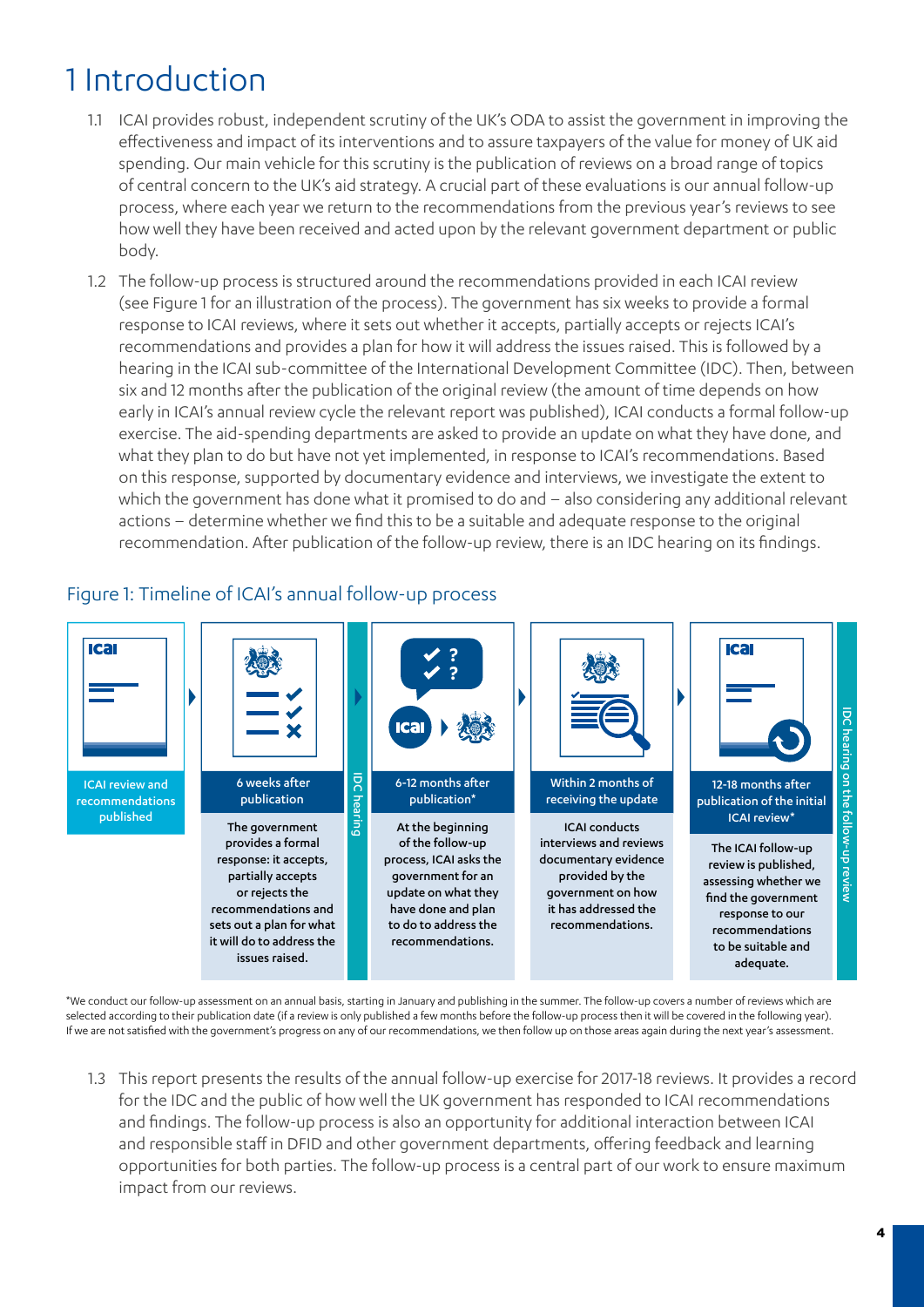- 1.4 ICAI published eight reviews in 2017-18 and all 43 recommendations made in these reviews were accepted or partially accepted. This report contains an analysis of three important themes that cut across many of the reviews being followed up this year, together with a series of tables summarising our assessment of progress on the recommendations in these reviews, and on four areas of concern that were outstanding from last year's follow-up exercise. We also include a brief explanation of our follow-up methodology.
- 1.5 A more detailed narrative account of ICAI's recommendations and the government's response and actions is provided in an annex to this report. This narrative is also available on the ICAI website, alongside the relevant reports and government responses.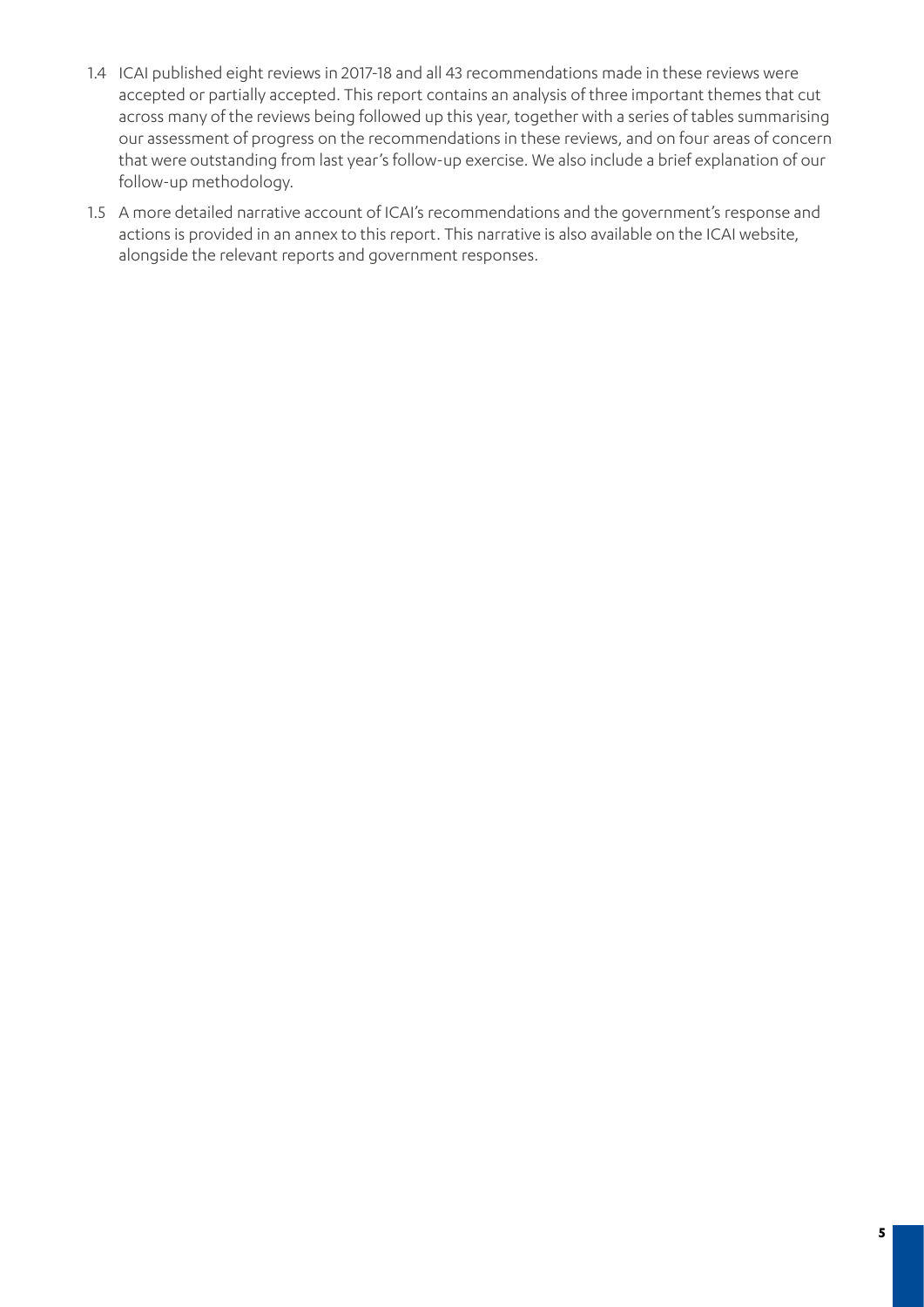## 2 Methodology

- 2.1 When we follow up on the findings and recommendations of our past reviews, we focus on four aspects of the government response:
	- Whether the actions proposed in the government response are likely to address the recommendations.
	- Progress on implementing the actions set out in the government response, as well as other actions relevant to the recommendations.
	- The quality of the work undertaken and how likely it is to be effective in addressing the concerns raised in the review.
	- The reasons why any recommendations were only partially accepted (none of the 2017-18 recommendations were rejected).
- 2.2 We begin by asking the relevant government department to prepare a brief note, accompanied by documentary evidence, summarising the actions taken to implement the response to our recommendations. We then check that account through interviews with the responsible staff, both centrally and in country offices, and by examining relevant documentation. Where necessary or useful, we also interview external stakeholders, including other UK government departments, multilateral partners and implementers. To ensure we maintain sight of broader developments, we also assess whether ICAI's findings and analyses have been influential beyond the specific issues raised in the recommendations.
- 2.3 The follow-up process for each review concludes with a formal meeting between a commissioner and the senior civil service counterpart in the responsible department.
- 2.4 At the end of the follow-up process, we identify issues of continuing strategic importance where we judge the action taken by the department in question to have been inadequate or incomplete. These issues are flagged for further follow-up the following year.
- 2.5 We also use the follow-up review as a learning opportunity for ICAI, about the impact of our reviews on UK aid and how we communicate our findings and recommendations in order to achieve maximum traction with the government.

## Box 1: Limitations to our methodology

Assessing the impact of ICAI recommendations is not straightforward. UK aid programming is not static, with new policies and strategies launched every year. Often our recommendations concern areas of activity already undergoing important changes, and sometimes an ICAI review is only one among several reports highlighting similar issues or making similar recommendations. Attributing particular reforms or policy changes directly to ICAI reviews is therefore not always possible. Instead, we consider relevant changes that have occurred since our reviews, where it is plausible that ICAI has contributed to the thinking or influenced the action taken.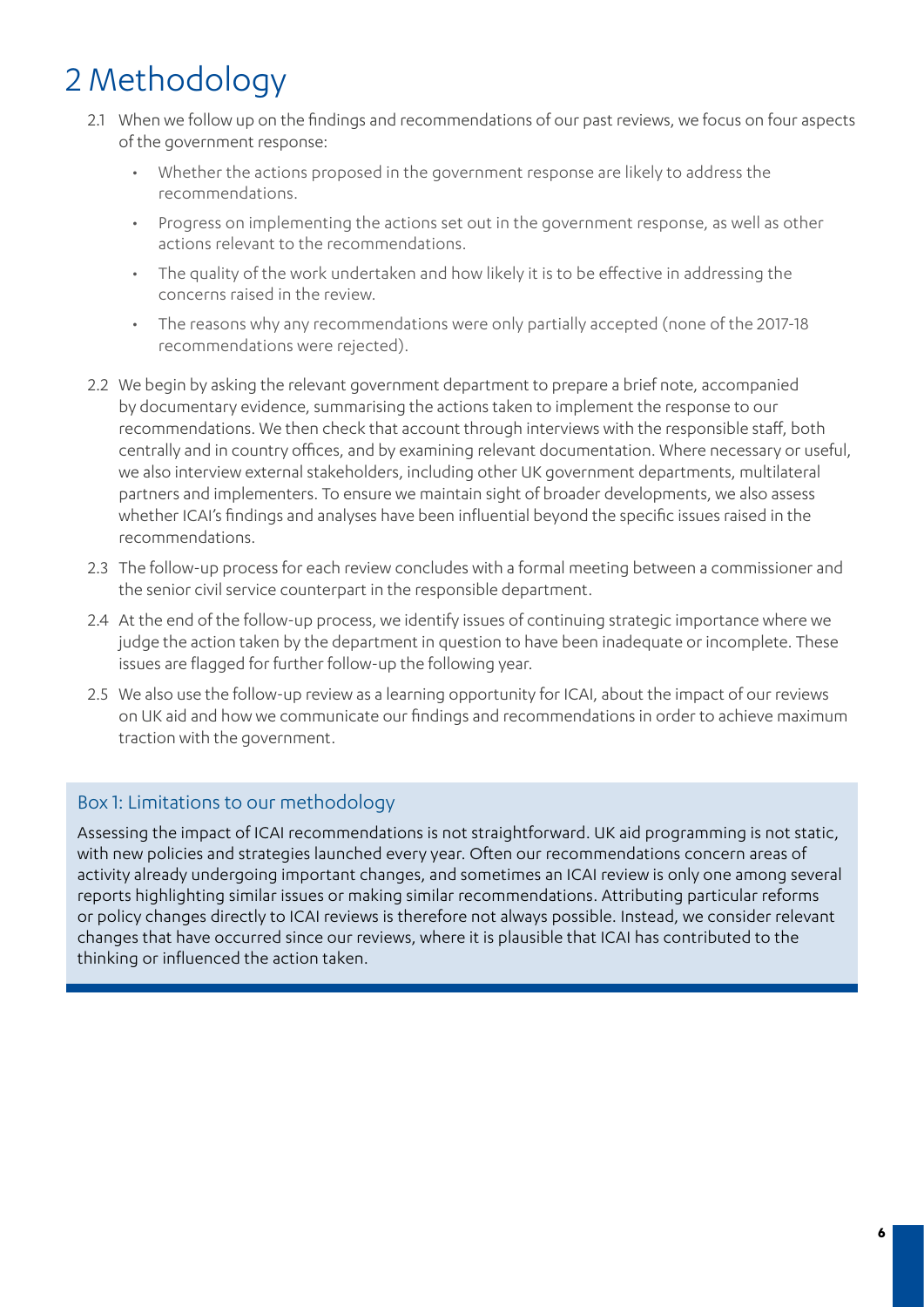## 3 Cross-cutting themes

3.1 During the course of our follow-up exercise, we noted three themes of strategic importance that recurred across several of the 2017-18 reviews and remain relevant in our current review programme.

## Do no harm

- 3.2 'Do no harm' is a key principle of good development practice, particularly in fragile or conflictaffected settings. It commits aid actors to avoiding causing inadvertent harm to vulnerable individuals and groups, and to considering the risk of harm and how it can be mitigated in the design and implementation of aid programmes.
- 3.3 If risks cannot be sufficiently mitigated, then programmes should not be launched. For instance, after conducting a risk analysis, DFID decided not to implement certain projects aimed at vulnerable irregular migrants in Libya due to the many risks involved in providing material assistance in an environment of human rights abuses, kidnappings, slavery and extortion practices perpetrated against migrants in the country's migrant detention centres.
- 3.4 Risks should be monitored during the lifetime of programmes, as changing circumstances especially in volatile conflict zones – can throw up risks that were unforeseen in a programme's design phase.
- 3.5 The principle of doing no harm will continue to be central to the UK aid strategy, as the ideas from the Fusion Doctrine on national security, presented in the March 2018 National Security Capability Review,<sup>2</sup> begin to inform aid programming. UK aid is an important link in the chain of political, economic and influencing activities which support the government's national security objectives (see Figure 2 below).



## Figure 2: The objectives and tools of the Fusion Doctrine

#### Principle:

**T** To deploy security, economic and influence capabilities to protect, promote and project our national security, economic and influence goals.

Source: *National Security Capability Review*, HM Government, March 2018, p. 10, [link.](https://www.gov.uk/government/publications/national-security-capability-review-nscr)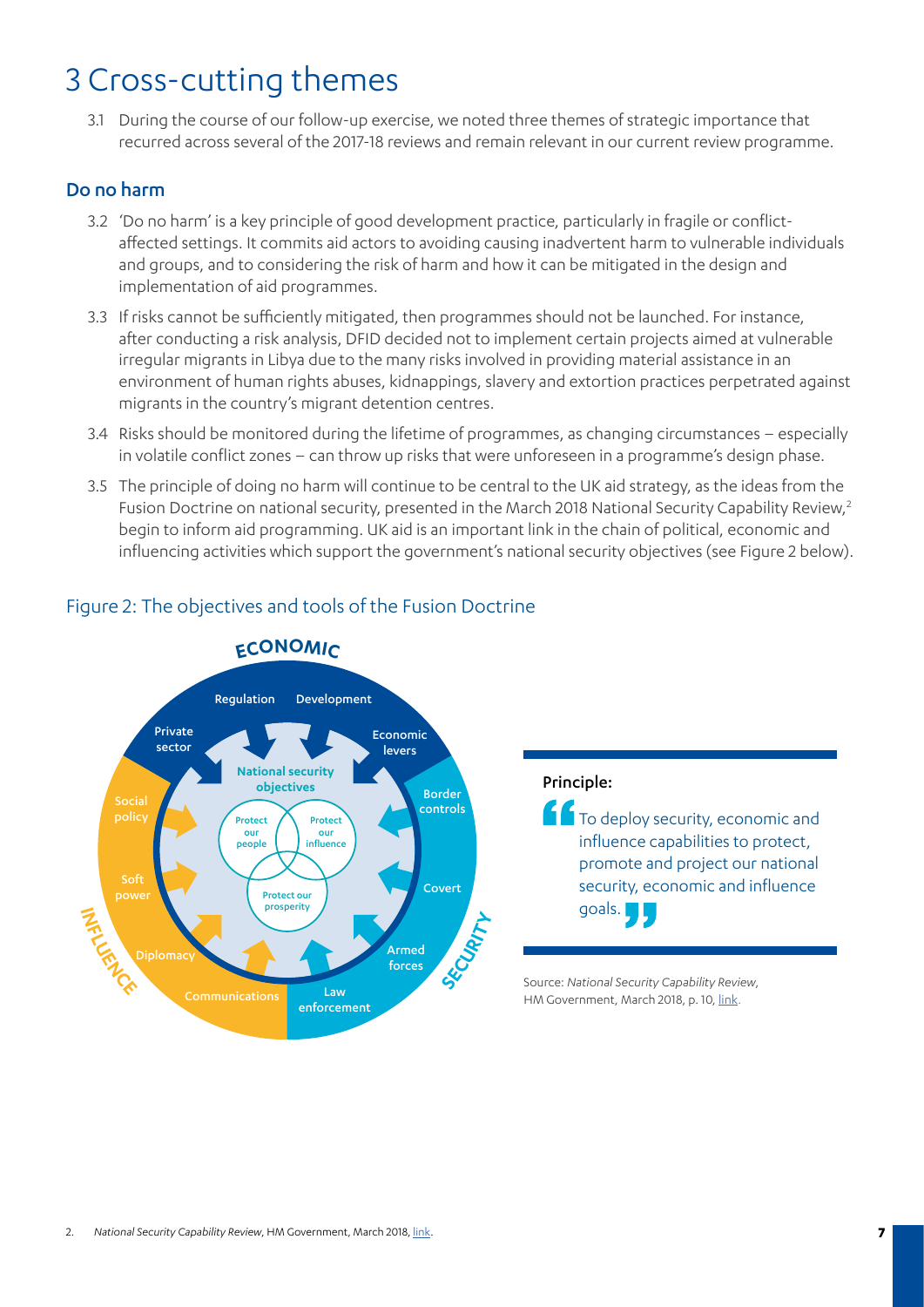- 3.6 In a speech in Cape Town in August 2018, Prime Minister Theresa May described how UK aid would contribute to the joined-up way of working set out in the National Security Capability Review and outlined a series of new strategic objectives for the UK aid programme. In addition to reaffirming long-standing UK aid commitments to humanitarian relief, empowering women and girls, and tackling climate change, she set out four thematic priorities for UK aid:
	- addressing the root causes of conflict and fragility
	- tackling cross-border threats
	- promoting the rules-based international order
	- building markets in frontier economies.

She also announced a new geographical focus, including on the Sahel region of Africa and the new 'frontier markets' such as Côte d'Ivoire and Senegal.

- 3.7 This prioritisation of tackling threats, fragility and conflict makes it crucial that all departments and funds that deliver UK aid have the necessary knowledge, skills and procedures in place to assess and mitigate against the risk of doing harm to vulnerable individuals. This entails careful analysis of the drivers of conflict and human rights risks, and the design and implementation of sophisticated theories of change and strategies for mitigating the risk of harm.
	- These new priorities will represent a fundamental strategic shift in the way we use our aid programme, putting development at the heart of our international agenda – not only protecting and supporting the most vulnerable people but bolstering states under threat, shaping a global economy that works for everyone, and building co-operation across the world in support of the rules-based system.

#### Prime Minister's speech in Cape Town, 28 August 2018, [link](https://www.gov.uk/government/speeches/pms-speech-in-cape-town-28-august-2018)

- 3.8 This year's follow-up exercise found significant improvements in how UK aid actors adhere to the principle of doing no harm:
	- The Conflict, Stability and Security Fund (CSSF) has made considerable progress towards strengthening its 'do no harm' approach, elevating it from a threshold compliance question to be considered at programme design to a more broad-based and substantial endeavour to place conflict sensitivity and human rights risk management at the heart of its programming.
	- Both DFID's and the CSSF's irregular migration-related programming in the central Mediterranean now includes more stringent risk analysis of how vulnerable migrants will be affected before programmes are rolled out, based on improved theories of change and research on what works. We would, however, have liked to see the risk of harm incorporated more explicitly in these programmes' monitoring and evaluation approaches.
	- Disability in development: DFID's new Disability Inclusion Strategy has stigma and discrimination against people with disabilities as one of three cross-cutting areas "which will be consistently and systematically addressed in all of [its] work". While this is primarily an issue of inclusive development, attention to stigma and the effects of aid interventions on people with disabilities will also contribute to avoiding harmful unintentional effects of aid interventions.
	- Inclusive growth: With the development of new diagnostic tools, new programming and the *Inclusive Data Charter: Action Plan*, DFID has put in place a strong and credible approach to counteract trends in many partner countries of excluding women, young people and marginalised groups from the benefits of aid programmes. This is primarily about inclusion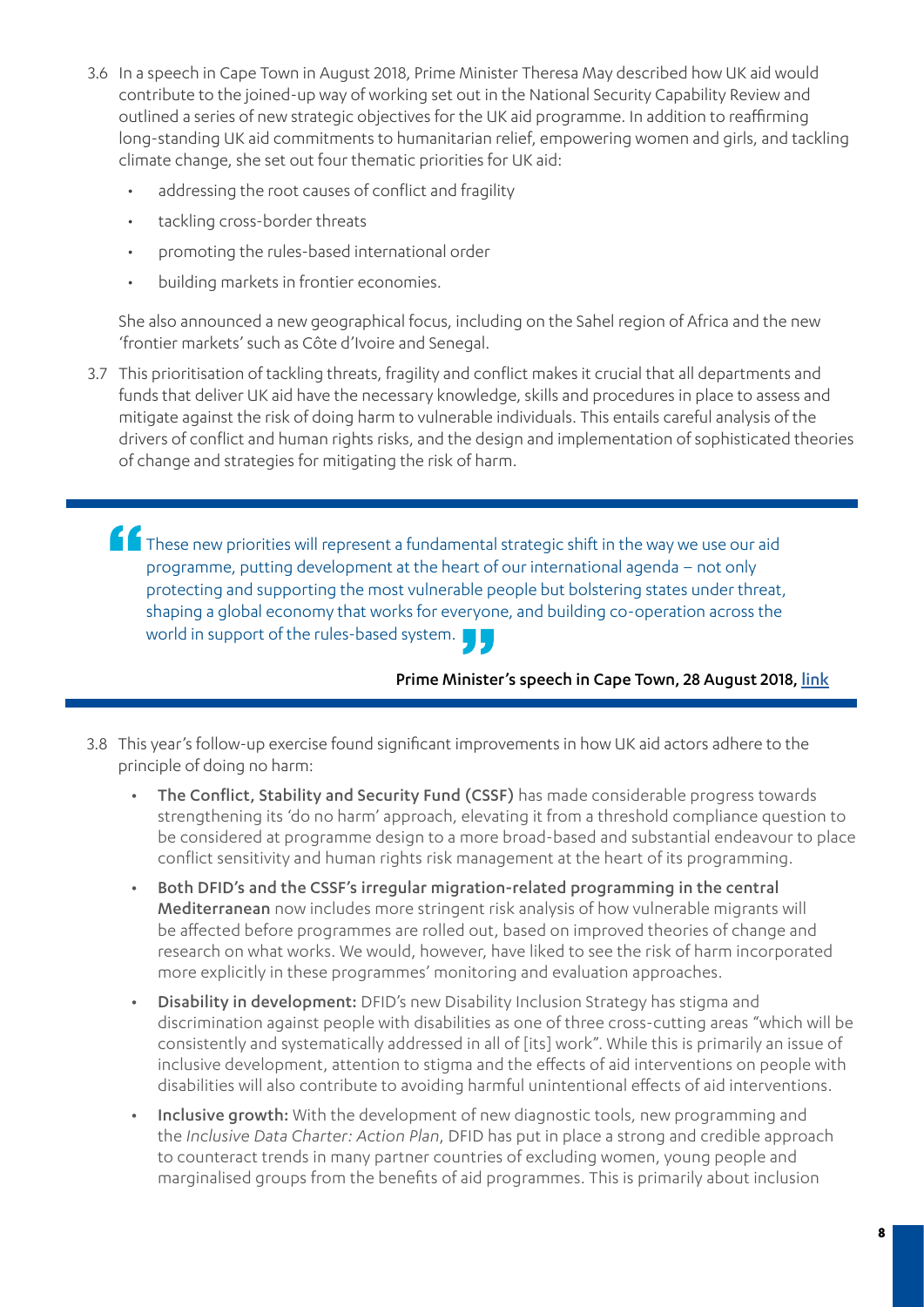rather than 'do no harm', but more thorough diagnostic work on how and why individuals and groups become excluded will also help DFID ensure that its own aid programming is not inadvertently supporting harmful exclusion practices.

## The changing profile of UK aid

3.9 The UK continues to be one of the few countries to spend 0.7% of its gross national income on ODA. In 2018, this amounted to more than £14.5 billion, an increase of £487 million or 3.5% from 2017.<sup>3</sup> DFID is no longer the only UK government department spending significant amounts of ODA. More than 25% of all UK aid in 2018 was accounted for by other government departments and by non-departmental expenditure (see Figure 3 below).



## Figure 3: Growth in UK ODA spending outside of DFID from 2014 to 2018

Sources: 2017 data and 2018 provisional data: *Statistics on International Development: Provisional UK Aid Spend 2018*, DFID, 4 April 2019, p. 9, [link.](https://assets.publishing.service.gov.uk/government/uploads/system/uploads/attachment_data/file/792687/Statistics-on-International-Development-Provisional-UK-Aid-Spend-2018.pdf) 2016 data: *Statistics on International Development: Provisional UK Aid Spend 2017*, DFID, 5 April 2018, p. 9, link. 2014 and 2015 data: *Statistics on International Development 2016,* DFID, November 2016, p.15, link.

- 3.10 Dual-purpose funds, combining development and national interest goals, now spend a significant amount of UK aid.<sup>4</sup> Our review of the Prosperity Fund in February 2017 was the first of a series of reviews of major aid funds managed by departments other than DFID. This was followed by reviews of the GCRF, the CSSF and, most recently, the Newton Fund. In all of these reviews, ICAI found serious shortcomings, including:
	- unclear governance and accountability structures
	- lack of fund-level strategies, including clarity on primary and secondary objectives
	- inadequate monitoring, evaluation and learning arrangements

<sup>3.</sup> *Statistics on International Development: Provisional UK Aid Spend 2018*, [link.](https://www.gov.uk/government/statistics/statistics-on-international-development-provisional-uk-aid-spend-2018)

<sup>4.</sup> Cross-government and single department funds differ from programmes insofar as they involve a competitive process, with bidding entities ranging from government departments to research councils and external suppliers.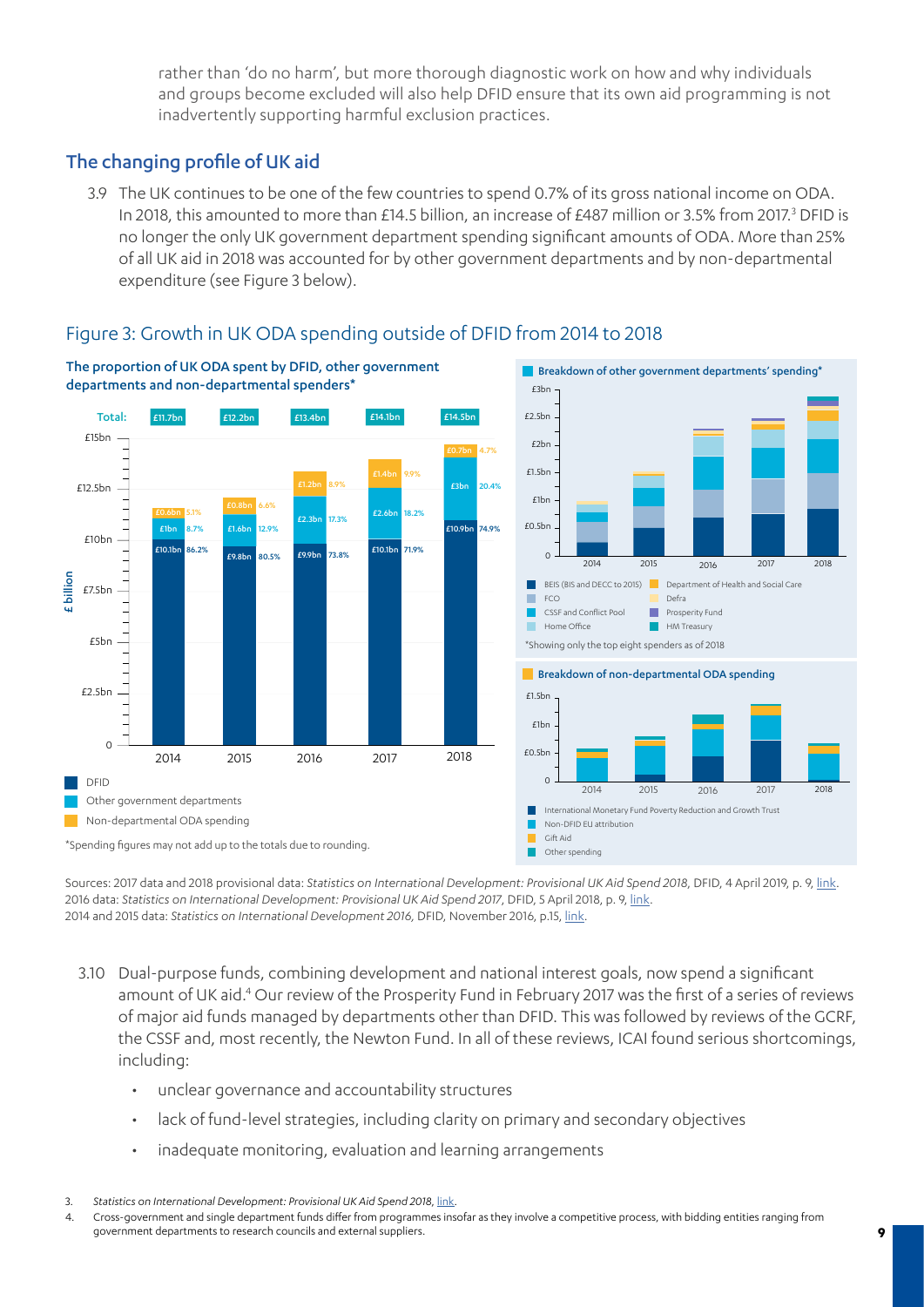- scaling up expenditure too quickly, before robust programme designs and management processes were in place
- in the case of the Prosperity Fund, the GCRF (regarding its original approach to block grants to the devolved funding councils) and the Newton Fund, pushing the boundaries of ODA eligibility.
- 3.11 The GCRF, the CSSF and the Prosperity Fund have responded well to the concerns raised by ICAI. The follow-up review found that these funds had made considerable progress in putting in place the necessary systems and processes to ensure value for money and compliance with ODA rules.<sup>5</sup> In particular:
	- The Prosperity Fund decided to delay allocations in order to develop a fund-level strategy, a theory of change with key performance indicators, a monitoring, reporting, evaluation and learning strategy and a procurement framework.
	- The CSSF has made significant progress in instituting good aid practice in fragile and conflictaffected areas, including investments in thorough conflict sensitivity analysis and 'do no harm' risk assessments, results management, transparency and ODA compliance.
	- The delivery partners have developed a strong strategy for their **GCRF** portfolios, paying much closer attention to achieving development impact, particularly through the development of research hubs and priority research areas and the appointment of challenge leaders.
- 3.12 However, challenges and risks remain, some of which are legacies of the lack of strategic direction and ODA management structures and processes when the funds were first launched:
	- Value for money risks around rapid scale-up: While we are very pleased that the funds are now putting strategies and better management processes in place, in some cases this was only after much of their budget had been allocated. This damage was mitigated in the Prosperity Fund by the postponement of its first allocation round. However, in the case of the GCRF, it was only after around £1.3 billion of the total fund of £1.5 billion had been allocated to delivery partners that priority research areas were announced and the research hubs established.
	- Learning within and across funds could be improved, particularly on ODA oversight: The GCRF's improvements since the original ICAI review have been driven by delivery partners, not by BEIS, and cross-learning from the GCRF to the Newton Fund has been insufficient, despite similar concerns about oversight arrangements and the value for money of aid spending having been raised previously.
	- Improvements are at an early stage: With each of the three funds covered by this year's followup, new governance structures, strategic directions, monitoring and evaluation arrangements and other procedures for ensuring aid effectiveness and value for money have only recently been put in place, so it is too early to assess how they have been implemented and whether they will lead to stronger programming.
- 3.13 ICAI has contributed to driving the progress of these funds in developing more robust structures and procedures. The next stage of scrutiny should be on how these will translate into higher-quality programming and better value for money. These funds and other cross-government aid programmes will therefore continue to be an important focus for ICAI.

## From target-based to transformative results

3.14 Between 2010 and 2015, the UK government set ambitious global results targets for the UK aid programme, with country offices accountable for demonstrating their contribution to these targets. Over a number of reports, ICAI raised concerns that the targets created pressures on programmes to maximise beneficiary numbers, without proper regard to the quality, equity or sustainability of the results.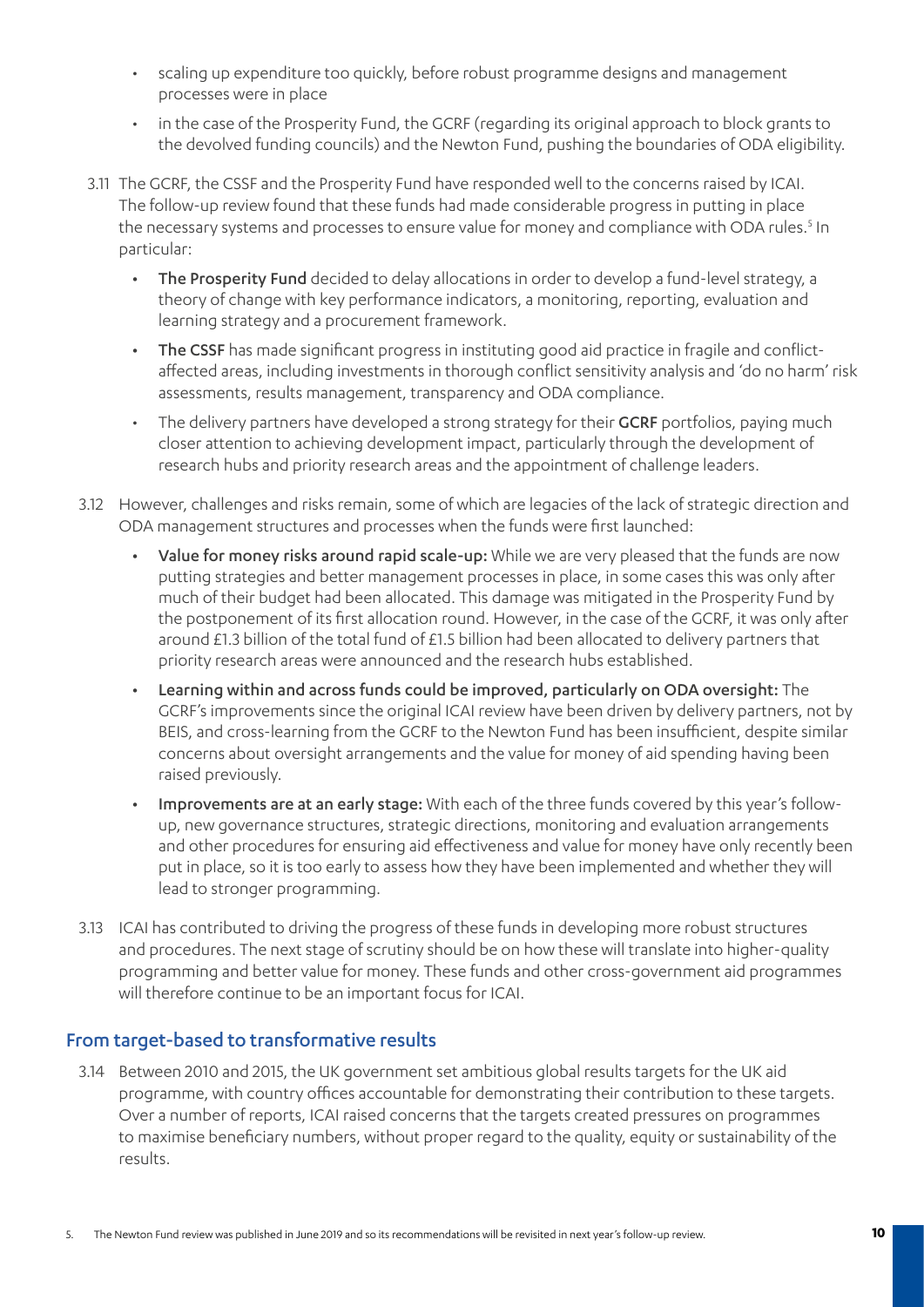- 3.15 In last year's ICAI review of DFID's approach to value for money (which we follow up on this year), we noted that a results management system which focused on output targets would measure the direct returns on individual aid investment, but might miss out on measuring and reporting on results at the country portfolio level. Such an approach risked focusing attention on the efficiency of delivery, rather than on whether the programme was likely to achieve the intended results.
- 3.16 A target-based results management system makes it difficult for DFID, ICAI or the general public to assess the aid programme's contribution to transformative change - in other words how UK aid programmes combine to contribute to broader development efforts at the country level, such as the Sustainable Development Goals, or cross-cutting objectives like resilience, disability and inclusive development.
- 3.17 There are now some positive signs that DFID is moving towards a greater focus on transformative results, such as promoting economic transformation and building equitable and sustainable public services. In this year's follow-up exercises, evidence we have seen of measures to strengthen transformative results includes:
	- stronger emphasis on flexible, adaptive programming
	- the introduction of a new diagnostic tool, the Country Development Diagnostics process, into the business planning process to help tailor programming to the needs of each partner country
	- an emerging focus on managing results at the country and sector portfolio level.
- 3.18 DFID's move towards transformative results is still a work in progress. There are key technical challenges that must be surmounted for this transition from a target-based to a transformational results approach to be successful. Chief among these is the considerable challenge of finding ways of reporting results that move from attribution of results at programme level to contribution analysis at portfolio level, while still maintaining rigour and accuracy. DFID has been consulting internally on how best to measure and report on transformative results, but no standard practice has yet emerged.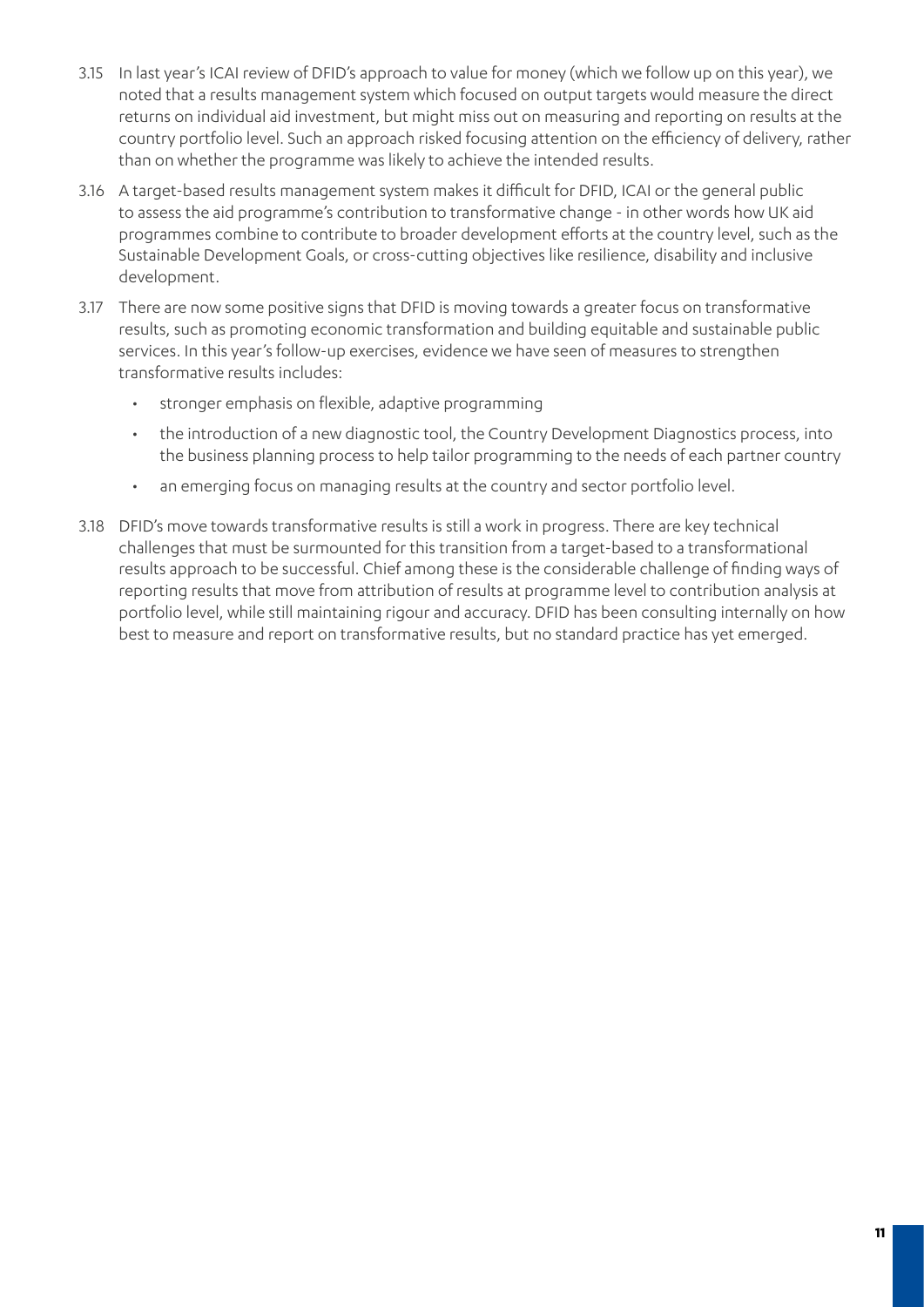## 4 Summary of findings from individual follow-ups

4.1 This section provides a short summary of the main findings of our follow-up on recommendations for eight ICAI reviews and four outstanding issues from previous follow-ups. A fuller narrative account of trends, improvements and gaps for each of the reviews is provided as an annex at the end of this report.

## **The Global Challenges Research Fund**

4.2 Since the publication of the ICAI review in September 2017, progress has been made in all four areas covered by our recommendations, often led by UK Research and Innovation (UKRI), the GCRF's main delivery partner. We remain concerned that BEIS is providing insufficient oversight of the Fund, particularly over the block funding allocations to the four devolved funding councils. Mechanisms to ensure ODA compliance and value for money can still be improved.

| Subject of<br>recommendation                                                                                                                                            | <b>Recent developments</b>                                                                                                                                                                                                                                                                                                                                                                                                                                    | ICAI's assessment of progress                                                                                                                                                                                                                                                                                                                                                                                                                                                                                                                                                                                                                                                                                     |
|-------------------------------------------------------------------------------------------------------------------------------------------------------------------------|---------------------------------------------------------------------------------------------------------------------------------------------------------------------------------------------------------------------------------------------------------------------------------------------------------------------------------------------------------------------------------------------------------------------------------------------------------------|-------------------------------------------------------------------------------------------------------------------------------------------------------------------------------------------------------------------------------------------------------------------------------------------------------------------------------------------------------------------------------------------------------------------------------------------------------------------------------------------------------------------------------------------------------------------------------------------------------------------------------------------------------------------------------------------------------------------|
| Formulate a more<br>deliberate strategy<br>to encourage<br>concentration on high-<br>priority development<br>challenges.<br>Government response:<br>Partially accepted  | • Introduction of six thematically distinct GCRF<br>portfolios on global health, food systems, conflict,<br>resilience, education and sustainable cities.<br>· 12 interdisciplinary research hubs established under<br>the aegis of UKRI.<br>• Nine senior academics appointed as challenge<br>leaders.<br>• A new BEIS Portfolio & Operations Management<br>Board, including oversight of programme-level<br>portfolios.                                     | • The thematic portfolios, research hubs and challenge<br>leaders are a strong response to this recommendation.<br>Together they strengthen the chances that the last<br>unallocated portion of the GCRF's budget will be spent<br>in a more targeted, strategic manner.<br>• Strategic oversight of the GCRF remains very devolved<br>from BEIS to the delivery partners, especially UKRI,<br>which poses an accountability risk.<br>• The devolved funding councils have improved their<br>monitoring of ODA compliance, but it is too early to<br>tell if the recently introduced measures will lead to a<br>stronger strategic alignment between the block grants<br>and the GCRF's priority research themes. |
| Develop clearer<br>priorities and<br>approaches to<br>partnering with<br>research institutions in<br>the Global South.<br>Government response:<br>Accepted              | • UKRI has led a series of global engagement events<br>to inform potential research collaborators in<br>partner countries about funding and collaboration<br>opportunities.<br>• Partners from the Global South are included in each<br>research hub.<br>· South-based principal investigators can now lead<br>some GCRF projects.<br>• UKRI has set up an international development peer<br>review college, which will contribute to assessing<br>proposals. | • There is progress towards more equitable<br>partnerships with researchers and institutions in the<br>Global South.<br>• The international development peer review college,<br>with 95% of its membership drawn from developing<br>countries, is likely to improve the development<br>relevance, equity and strategic coherence of<br>portfolios.                                                                                                                                                                                                                                                                                                                                                                |
| Provide a results<br>framework for<br>assessing the overall<br>performance, impact<br>and value for money of<br>the GCRF portfolio.<br>Government response:<br>Accepted | • BEIS has developed a Fund-level theory of change.<br>• A Fund-level evaluation approach is under<br>development, building on this theory of change.<br>The delivery partners also have their own individual<br>evaluation processes.<br>• UKRI is improving reporting procedures to<br>better monitor ODA compliance and capture<br>development impact and value for money of<br>research investments.                                                      | • These are important improvements, but they come<br>too late in the GCRF's programming cycle.<br>• UKRI has plans to review the effectiveness of its<br>policies and practices to ensure ODA compliance,<br>not just at the award stage but during the lifespan of<br>the grant.                                                                                                                                                                                                                                                                                                                                                                                                                                 |
| Develop a standing<br>coordinating body<br>for investment<br>in development<br>research across the UK<br>government.<br>Government response:<br>Accepted                | • The Strategic Coherence for ODA-Funded Research<br>(SCOR) Board was established in December 2017 to<br>provide strategic coordination for the UK's ODA-<br>funded research across government departments.<br>• The SCOR Board is the governance body for the<br>UK Collaborative for Development Research,<br>a government entity that brings together<br>government departments and research funders<br>working in international development.              | • The SCOR Board is likely to improve cross-<br>government information exchanges, but it is too<br>early to assess what impact it will have.<br>• It is too early to assess the impact SCOR will have on<br>BEIS's management of the GCRF and its sister fund,<br>the Newton Fund.                                                                                                                                                                                                                                                                                                                                                                                                                                |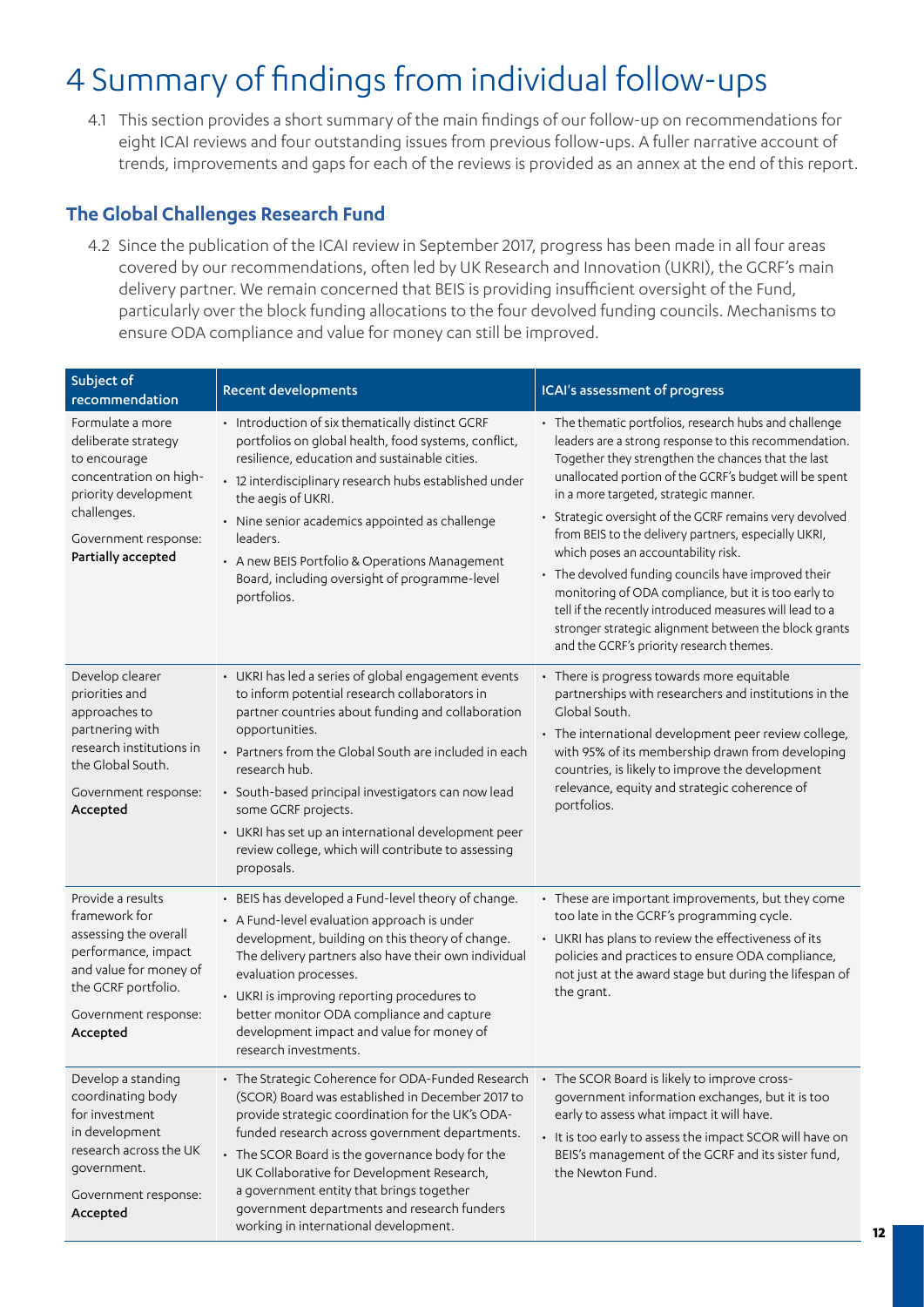## **The UK aid response to global health threats**

4.3 There have been positive developments in response to all four of ICAI's recommendations. A refreshed strategic framework is under development, which will highlight health systems strengthening work and facilitate wider engagement by adopting the internationally recognised 'Prevent, Detect, Respond' terminology. We also saw improvements in cross-government working and learning in support of the high priority that the UK government gives to global health security.

| Subject of<br>recommendation                                                                                                                                                                   | <b>Recent developments</b>                                                                                                                                                                                                                                                                                                                                                                                                             | ICAI's assessment of progress                                                                                                                                                                                                                                                                                                                                                                                                                                                                     |
|------------------------------------------------------------------------------------------------------------------------------------------------------------------------------------------------|----------------------------------------------------------------------------------------------------------------------------------------------------------------------------------------------------------------------------------------------------------------------------------------------------------------------------------------------------------------------------------------------------------------------------------------|---------------------------------------------------------------------------------------------------------------------------------------------------------------------------------------------------------------------------------------------------------------------------------------------------------------------------------------------------------------------------------------------------------------------------------------------------------------------------------------------------|
| Refresh the<br>government's global<br>health security<br>strategy, with<br>emphasis on health<br>systems, research<br>and mechanisms for<br>collaboration.<br>Government response:<br>Accepted | • The Department of Health and Social Care<br>(DHSC) and DFID are refreshing the strategic<br>framework and are committed to sharing it<br>externally.<br>• The UK has been closely involved in the<br>international response to the outbreak of Ebola<br>in the Democratic Republic of the Congo (DRC),<br>building on its experience in Sierra Leone, and is<br>feeding learning from this latest outbreak into its<br>new strategy. | • The refreshed framework employs the<br>internationally recognised 'Prevent, Detect,<br>Respond' terminology which will facilitate<br>coordination with donors and partner countries<br>and engagement with the private sector<br>• There is a shift towards stronger emphasis on<br>health systems strengthening, in line with ICAI's<br>recommendation<br>• Important learning is taking place on how to<br>adapt global health threat responses to fragile and<br>conflict-affected settings. |
| Strengthen and<br>formalise cross-<br>government<br>partnership and<br>coordination<br>mechanisms, including<br>regular simulations.<br>Government response:<br>Partially accepted             | • The government argued that relevant branches<br>already coordinate and collaborate closely. It<br>has nevertheless expanded the membership<br>of the cross-government Global Health<br>Oversight Group (GHOG) to include all relevant<br>government actors.<br>• DFID and Public Health England (PHE) are<br>working more closely together at country level.                                                                         | • The strengthening of GHOG, together with a<br>range of other cross-government coordination<br>meetings and discussion forums, constitutes a<br>significant improvement.<br>• Cross-government collaboration has been strong<br>during the Ebola outbreak in the DRC.                                                                                                                                                                                                                            |
| Ensure that DFID has<br>sufficient capacity<br>to coordinate<br>programmes and<br>influencing activities in<br>priority countries.<br>Government response:<br>Accepted                         | • Recruitment is under way for seven new UK<br>government posts focusing on global health<br>security in the Africa region.<br>• PHE is increasing its in-country activities, and<br>DFID and PHE now work closely together in<br>countries where both organisations have a<br>presence.                                                                                                                                               | • The new staff will bring additional capacity to<br>enhance the UK's engagement on global health<br>security within the Africa region. However, the<br>recruitment process has been lengthy.                                                                                                                                                                                                                                                                                                     |
| DFID and DHSC should<br>work together to<br>prioritise learning on<br>global health threats<br>across government.<br>Government response:<br>Accepted                                          | • There has been a flurry of learning and<br>evaluation activities.<br>• We do not yet know how learning will be<br>incorporated in the new Prevent, Detect,<br>Respond framework.                                                                                                                                                                                                                                                     | • The significant learning and evaluation activities<br>that have taken place since the publication<br>of the ICAI review are a good response to our<br>recommendation.<br>• The new framework and theory of change, once<br>completed, will facilitate cross-departmental<br>coordination and give strategic direction to<br>learning activities.                                                                                                                                                |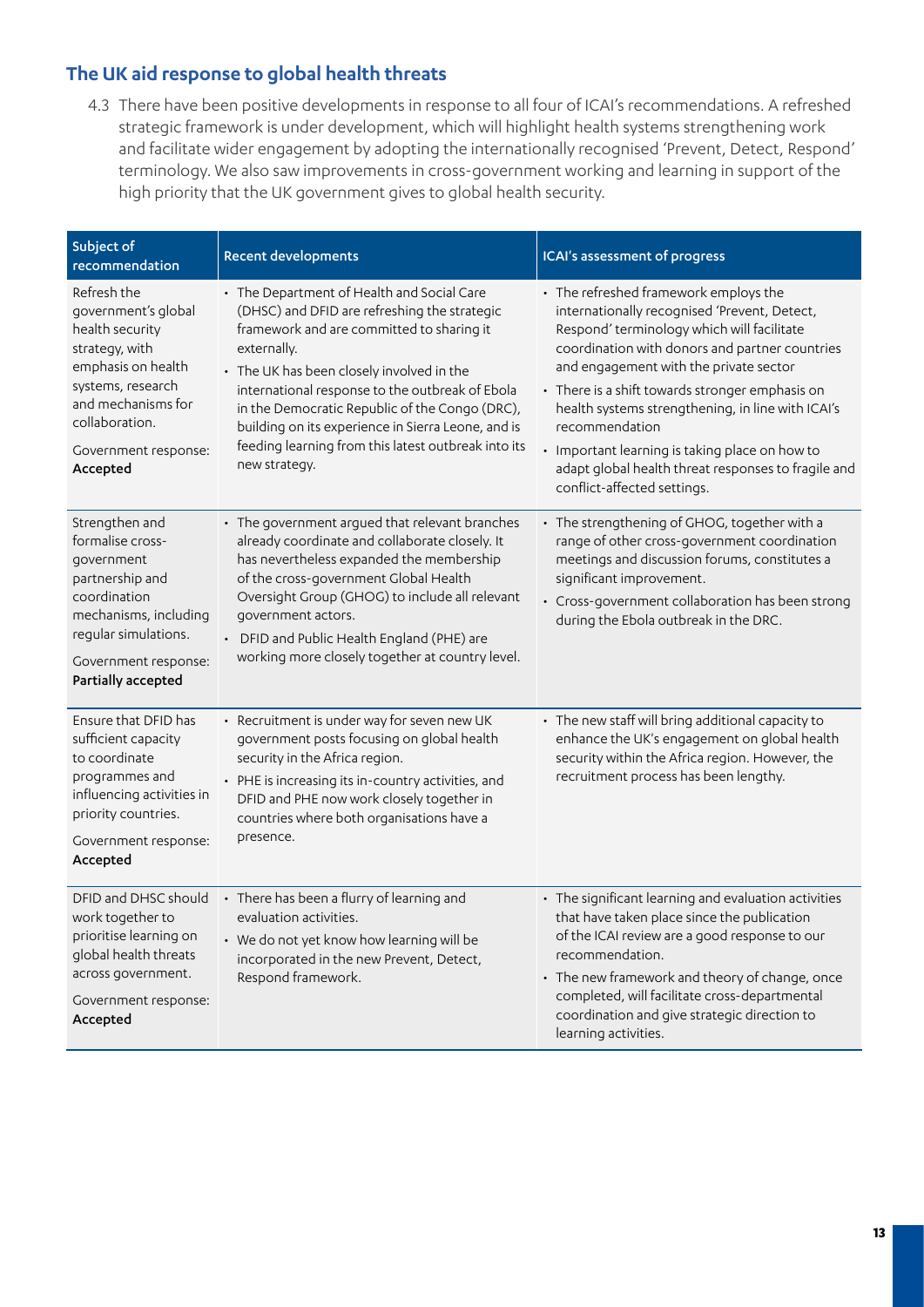## **DFID's approach to value for money in programme and portfolio management**

4.4 There is a currently a wide-ranging process of reflection on business planning and results management systems under way within DFID, including on adaptive programming, diagnostics, portfolio management, portfolio-level results management and business case development. Most of this work remains at the design and development stage. While progress has been fairly slow, we recognise that changes to core business processes necessarily take time. We welcome plans to introduce more emphasis on portfolio-level and transformative outcomes into DFID's approach to assessing results and value for money.

| Subject of<br>recommendation                                                                                                                                                              | <b>Recent developments</b>                                                                                                                                                                                                                                                                                                                                  | ICAI's assessment of progress                                                                                                                                                                                                                                                |
|-------------------------------------------------------------------------------------------------------------------------------------------------------------------------------------------|-------------------------------------------------------------------------------------------------------------------------------------------------------------------------------------------------------------------------------------------------------------------------------------------------------------------------------------------------------------|------------------------------------------------------------------------------------------------------------------------------------------------------------------------------------------------------------------------------------------------------------------------------|
| Articulate cross-<br>cutting value for<br>money objectives at<br>the country portfolio<br>level.                                                                                          | • DFID has begun a wide-ranging process of<br>reflection on its results management systems<br>as a whole, with stronger emphasis on<br>transformational results - such as promoting<br>inclusive growth.                                                                                                                                                    | • DFID is in the middle of a strategic planning phase<br>ahead of the business planning cycle and the<br>Spending Review, so there has been no concrete<br>action on this recommendation yet.                                                                                |
| Government response:<br>Partially accepted                                                                                                                                                |                                                                                                                                                                                                                                                                                                                                                             |                                                                                                                                                                                                                                                                              |
| Experiment with<br>different ways of<br>delivering results<br>more cost-effectively,<br>particularly for<br>more complex<br>programming.                                                  | • DFID is progressing with useful initiatives to<br>promote flexible and adaptive programming,<br>including a LearnAdapt initiative to develop<br>a value for money approach to adaptive<br>programming.                                                                                                                                                    | • These are promising initiatives, and the learning<br>on designing adaptive programming is significant.<br>But work remains at a preparatory or planning<br>stage, so it is too early to assess its impact.                                                                 |
| Government response:<br>Accepted                                                                                                                                                          |                                                                                                                                                                                                                                                                                                                                                             |                                                                                                                                                                                                                                                                              |
| Ensure that principles<br>of development<br>effectiveness are more<br>explicit in DFID's value<br>for money approach.<br>Government response:<br>Accepted                                 | $\cdot$ No concrete action.<br>• The UK has slipped from 3 to 12 (out of 27) on<br>the Center for Global Development's Quality of<br>Official Development Assistance index.                                                                                                                                                                                 | • Principles of development effectiveness, such<br>as ensuring partner country leaderships and<br>empowering beneficiaries, are not explicit<br>enough in DFID's business processes, which<br>opens up risks of deteriorating standards in<br>development cooperation.       |
| Be more explicit about<br>- and monitor and<br>reassess - assumptions<br>underlying the<br>economic case for<br>interventions.<br>Government response:<br>Partially accepted              | • DFID is revising its annual review process to<br>include a reassessment of the programme's<br>theory of change and the overall value for money<br>case, including by reference to assumptions set<br>out in the business case.<br>• A new section in the annual review requires an<br>assessment of the logic and assumptions of the<br>theory of change. | • While DFID has opted for a different solution<br>to the one recommended by ICAI, we find the<br>response to be reasonable. The new template and<br>guidance are improving the quality of the annual<br>review process.                                                     |
| Annual review scores<br>should assess whether<br>programmes are<br>likely to achieve their<br>intended outcomes in<br>a cost-efficient way.<br>Government response:<br>Partially accepted | • DFID has revised the annual review template to<br>include detailed reconsideration of the theory of<br>change and whether the programme is on track<br>to achieve its intended outcomes.<br>• Changes to logframe targets during programme<br>implementation are now logged.                                                                              | • Again, DFID opted for a different solution, but<br>we find the rationale for this to be reasonable.<br>DFID has introduced more transparency into the<br>setting of programme targets and a stronger<br>focus on assessing progress towards outcomes in<br>annual reviews. |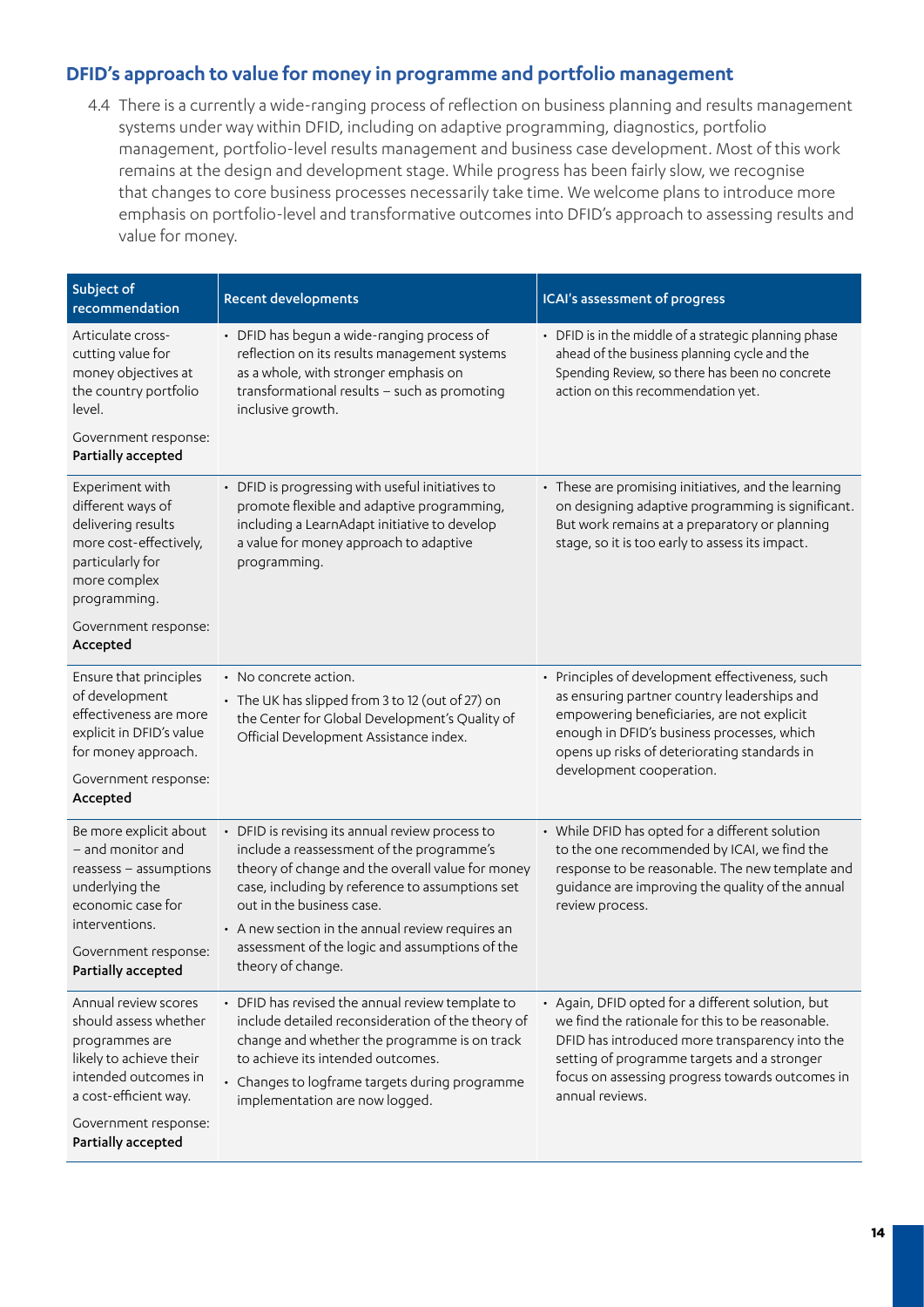## **Building resilience to natural disasters**

4.5 There has been a good response to ICAI's recommendations related to the strengthening and mainstreaming of resilience across DFID programming in high-risk country settings, particularly through its Country Development Diagnostics (CDD) process. The main actions proposed and under way are relevant and useful, but much remains at the preparatory stage. DFID should provide clearer guidance on strengthening measurement of resilience at the portfolio level.

| Subject of<br>recommendation                                                                                                                                                                                 | <b>Recent developments</b>                                                                                                                                                                                                                                                                                                                                                                                        | ICAI's assessment of progress                                                                                                                                                                                                                                                                                                                                                                                                                                                                                      |
|--------------------------------------------------------------------------------------------------------------------------------------------------------------------------------------------------------------|-------------------------------------------------------------------------------------------------------------------------------------------------------------------------------------------------------------------------------------------------------------------------------------------------------------------------------------------------------------------------------------------------------------------|--------------------------------------------------------------------------------------------------------------------------------------------------------------------------------------------------------------------------------------------------------------------------------------------------------------------------------------------------------------------------------------------------------------------------------------------------------------------------------------------------------------------|
| In partner countries<br>with significant risks<br>from natural disasters,<br>keep risk assessment<br>and resilience<br>strategies up to date.<br>Government response:<br>Accepted                            | • DFID has introduced a series of risk management<br>tools and processes to support resilience and<br>preparedness, including as part of its CDD<br>process.<br>• DFID has linked core funding to UN agencies<br>to a set of progress indicators, including on<br>preparedness planning.<br>• Influencing activities through participation in<br>international forums.                                            | • Including these tools and processes in the CDD<br>process is a good way to prompt country offices<br>to consider resilience and risk comprehensively in<br>their diagnostic and planning work.<br>• There is a risk that country offices ignore the CDD<br>prompts.                                                                                                                                                                                                                                              |
| DFID offices in high-<br>risk countries should<br>adopt a portfolio<br>approach to resilience.<br>Government response:<br>Accepted                                                                           | • The CDD is the main vehicle for change in<br>response to this recommendation: resilience is<br>one of the CDD's cross-cutting issues.<br>• Guidance notes to country offices on how to<br>cover resilience were issued at the start of the<br>CDD process.                                                                                                                                                      | • This process is ongoing, but there are already<br>signs that it is leading to a better understanding in<br>country offices of the need to address resilience<br>and risks systematically.<br>• We would welcome a follow-up assessment by<br>DFID in due course of whether country offices<br>have in fact implemented the results of this<br>analysis into their portfolios.                                                                                                                                    |
| Develop guidance<br>on how to measure<br>resilience results,<br>providing options that<br>can be adapted by<br>country offices to their<br>contexts and needs.<br>Government response:<br>Partially accepted | • For programmes where resilience is the<br>main objective, DFID is revising its main key<br>performance indicator on resilience.<br>• It is participating in international forums on<br>resilience measurement and using lessons from<br>its Building Resilience and Adaptation to Climate<br>Extremes and Disasters (BRACED) programme<br>to develop its approach to monitoring,<br>measurement and evaluation. | • There has been a range of significant actions<br>to improve guidance for programmes where<br>resilience is the main objective. However, there<br>has been little action in the case of programmes<br>where resilience is not the main objective but an<br>important cross-cutting and secondary aim.<br>• The growing use by country offices of specialist<br>monitoring, evaluation and learning (MEL) units<br>is very likely to improve the capacity to capture<br>secondary resilience outputs and outcomes. |
| Undertake a stocktake<br>of resilience work in<br>high-risk countries<br>to inform country<br>strategies.<br>Government response:<br>Partially accepted                                                      | • DFID said it already assesses resilience and<br>preparedness in high-risk countries, as part of<br>internal 'lessons learned' reviews in the wake of<br>significant natural disasters and as part of the<br>programme management cycle.<br>• DFID's resilience contributions have been<br>reviewed in recent evaluations of UK<br>humanitarian responses, such as in South Sudan.                               | • There have so far been no specific actions<br>in direct response to ICAI's review, but the<br>recent series of evaluations to ensure that DFID<br>programmes routinely analyse risk and resilience<br>is positive. It is too early to tell if this will be<br>sufficient.                                                                                                                                                                                                                                        |
| Establish a community<br>of practice to promote<br>the mainstreaming of<br>resilience.<br>Government response:<br>Accepted                                                                                   | • DFID was already planning to establish a<br>community of practice on resilience, and has<br>now done so. It is moderated by a staff member,<br>hosts resources and facilitates cross-programme<br>links. It is supported by a 'one-stop shop' for<br>learning materials.<br>• A learning strategy is in the process of being<br>developed.                                                                      | • We are pleased that DFID has now established a<br>community of practice. Its continued success will<br>depend on sufficient resources being allocated to<br>maintain it.                                                                                                                                                                                                                                                                                                                                         |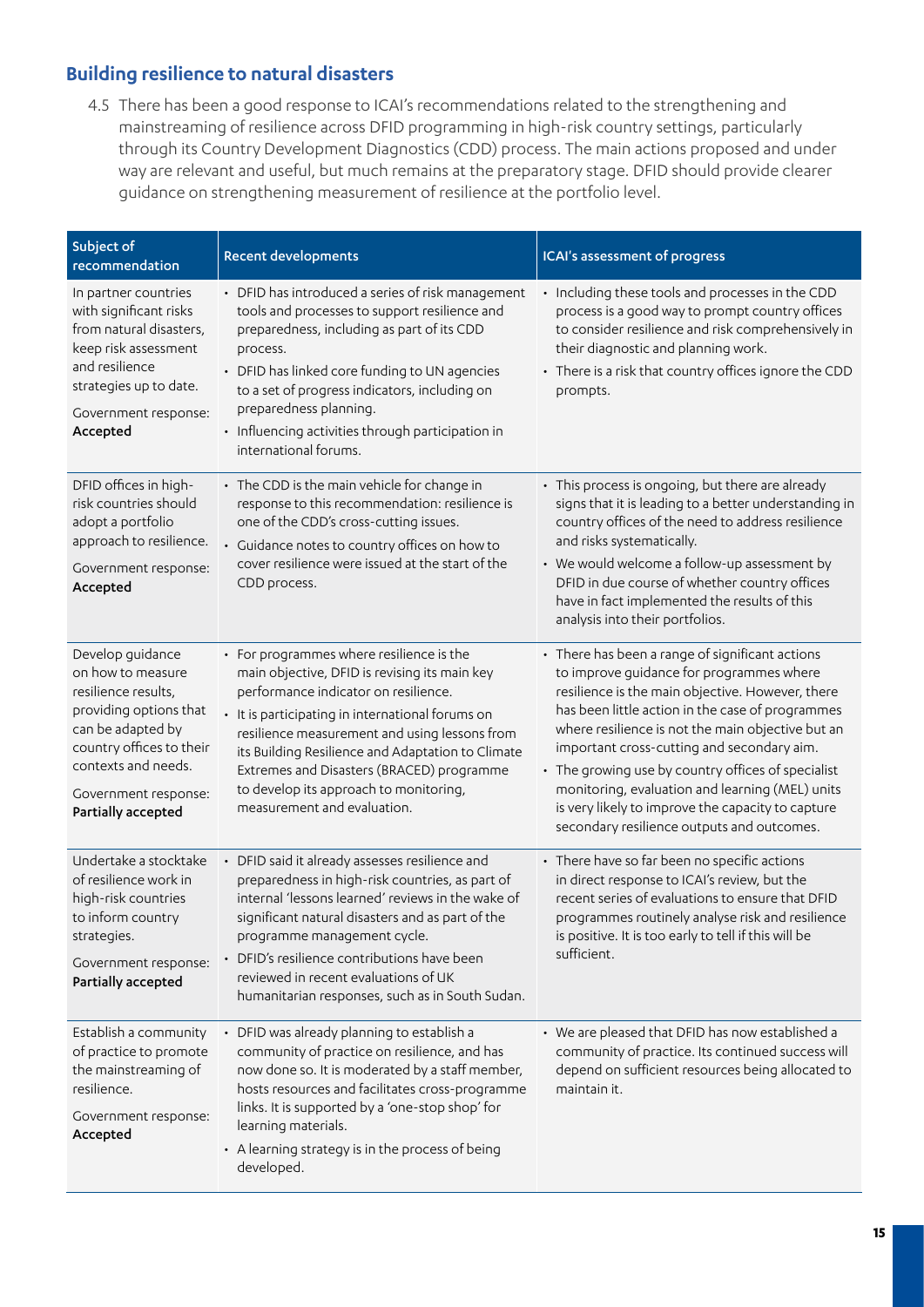## **The Conflict, Stability and Security Fund's aid spending**

4.6 The CSSF has made significant efforts to address the shortcomings identified by ICAI. It is possible that the work done to date has already led to more conflict-sensitive programming with clearer and more testable intermediate outcomes. Monitoring is becoming more rigorous as quality standards for programme design have been raised. Learning has been accelerated and there are signs that some important learning mechanisms are starting to become institutionalised.

| Subject of<br>recommendation                                                                                                                                                                | <b>Recent developments</b>                                                                                                                                                                                                                                                                                                                                                                                                                    | ICAI's assessment of progress                                                                                                                                                                                                                                                                                                                                                                                                                                                                                                       |
|---------------------------------------------------------------------------------------------------------------------------------------------------------------------------------------------|-----------------------------------------------------------------------------------------------------------------------------------------------------------------------------------------------------------------------------------------------------------------------------------------------------------------------------------------------------------------------------------------------------------------------------------------------|-------------------------------------------------------------------------------------------------------------------------------------------------------------------------------------------------------------------------------------------------------------------------------------------------------------------------------------------------------------------------------------------------------------------------------------------------------------------------------------------------------------------------------------|
| Introduce country or<br>regional plans that<br>specify how CSSF<br>activities will contribute<br>to National Security<br>Council objectives.<br>Government response:<br>Partially accepted  | • The government did not want to introduce CSSF-<br>specific country or regional plans, but instead<br>invested in strengthening programme-level<br>theories of change with clearly defined objectives<br>and more transparency around assumptions.<br>• Annual reviews now report on outcomes, not just<br>outputs.                                                                                                                          | • There has been a step change in the quality of<br>programme-level documentation. The CSSF is<br>now routinely developing theories of change of<br>good quality.<br>• The improved annual review process is leading to<br>better data collection and can be used to assess<br>whether outcome targets remain adequate or<br>need adaptation as contexts change.                                                                                                                                                                    |
| When CSSF projects<br>have influencing<br>objectives, make them<br>explicit and report on<br>their progress.<br>Government response:<br>Accepted                                            | • Influencing and diplomatic access outcomes<br>are now presented as explicit and legitimate<br>objectives in programme documentation.<br>• Indicators of influencing and access outcomes<br>are now included in theories of change and<br>annual reviews are now reviewing these.                                                                                                                                                            | • This is a strong response. Measuring the<br>achievement of influencing objectives is difficult,<br>but these measures should make it possible to do<br>SO.<br>• Annual reviews are already beginning to reflect<br>critically on how to use flexible, adaptive<br>approaches to measurement in order to capture<br>influencing outcomes.                                                                                                                                                                                          |
| Programmes should<br>demonstrate more<br>clearly and carefully<br>how they identify,<br>manage and mitigate<br>risks of doing harm.<br>Government response:<br>Accepted                     | • The CSSF has strengthened guidance and training<br>and introduced new processes to identify,<br>manage and mitigate risks of doing harm.<br>• Risks of doing harm are now incorporated in<br>programme risk registers and annual review<br>templates.<br>• A 'conflict sensitivity marker' is being refined and<br>piloted.<br>• 70 Overseas Security and Justice Assessments<br>(OSJAs) have been assessed and revised where<br>necessary. | • This is a swift and thorough response, with much<br>stronger mechanisms and processes in place,<br>supported by improved learning material and<br>conflict sensitivity analyses, to assess and mitigate<br>against harm.<br>• The 20 pilot exercises for the conflict sensitivity<br>marker focus on awareness, adaptiveness and<br>accountability, and have been thorough and<br>useful.                                                                                                                                         |
| New programming<br>should include<br>adequate results<br>management and<br>measures to assess<br>value for money.<br>Government response:<br>Accepted                                       | • Given human resource constraints, the CSSF<br>has prioritised getting regional monitoring,<br>evaluation and learning (MEL) contracts in place.<br>• The strengthening of the CSSF's programme-<br>level theories of change and annual reviews<br>(see above) will also help to improve results<br>management.                                                                                                                              | • The CSSF has made significant commitments to<br>improving its results management processes,<br>backed up by dedicated funding, staff<br>recruitment, independently contracted expertise<br>and other measures to ensure implementation of<br>MEL initiatives.<br>• The 'learning-while-doing' approach adopted<br>by the CSSF will allow it to refine its results<br>management mechanisms as these commitments<br>are transformed into action.                                                                                   |
| Create conditions<br>that allow for<br>the evaluation,<br>by independent<br>evaluators where<br>possible, of a larger<br>part of the CSSF<br>portfolio.<br>Government response:<br>Accepted | • The CSSF has conducted a number of evaluations<br>since the ICAI review and has strengthened the<br>evaluability of its newer programmes through<br>improved theories of change, annual reports and<br>better data gathering and results management<br>mechanisms.<br>• The CSSF currently has a stated practice of<br>only evaluating major programmes with larger<br>budgets.                                                             | • These are significant improvements, but the CSSF<br>is still making some unsubstantiated results claims.<br>• The Fund should not focus exclusively on large<br>programmes in its evaluation strategy. As its<br>spending is mostly through many smaller projects,<br>it should also evaluate these on a sample basis. We<br>have been told that the new MEL strategy will seek<br>to take a more strategic approach to evaluation,<br>but we do not yet know if this will include a<br>strategy for evaluating smaller projects. |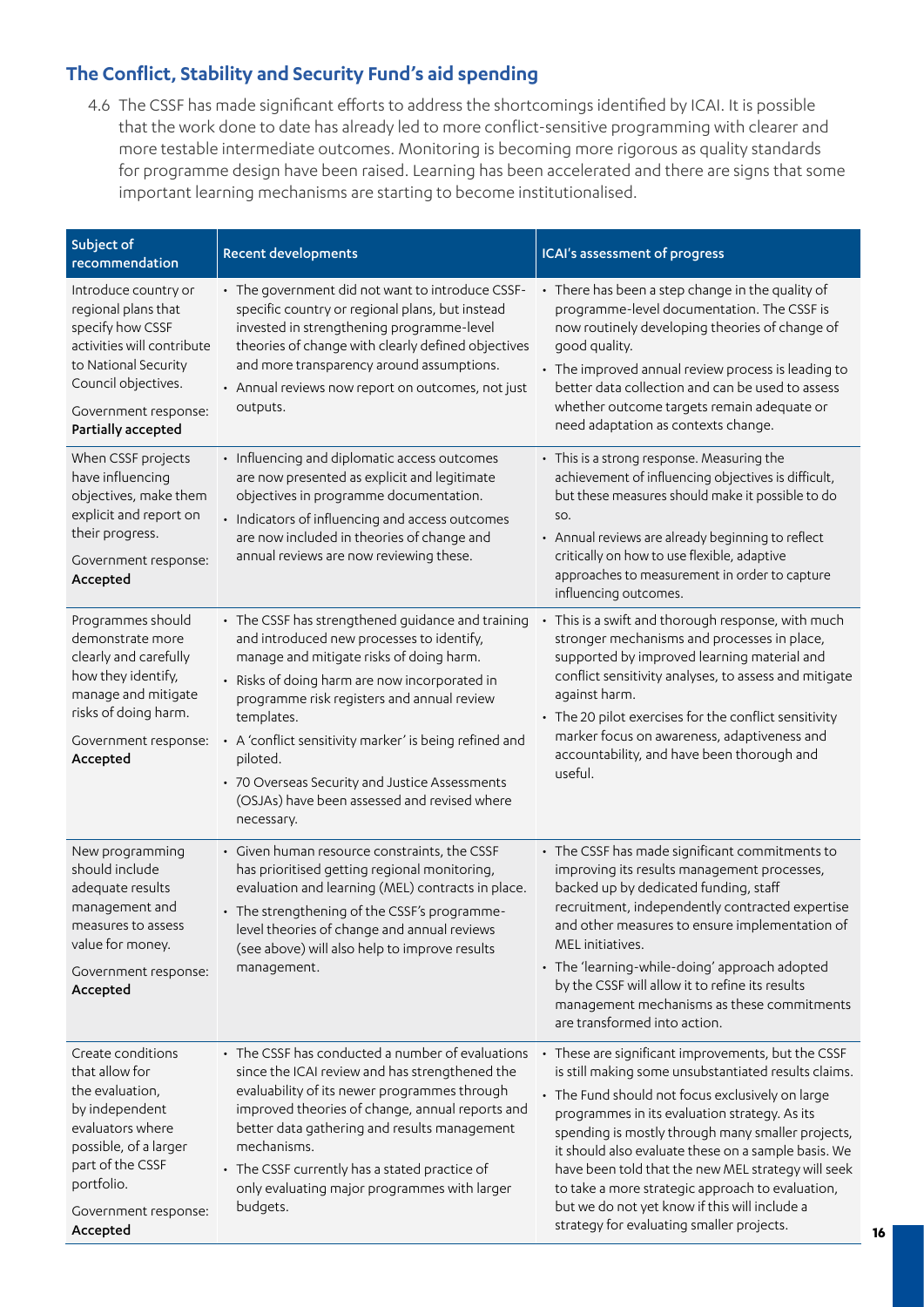Do more to gather and synthesise evidence and disseminate lessons on what works in important programming areas.

Government response: Partially accepted

• The CSSF's global MEL plans include measures to consolidate Fund-level evidence to improve the understanding of what works in fragile and conflictaffected states.

- A stabilisation guide has been issued and other learning exercises are nearing completion, particularly in the field of conflict sensitivity.
- The CSSF has made great strides in its approach to learning. It now has a deliberate strategy to engage more with other donors and its implementing partners to generate and share learning.
- The stabilisation guide is a comprehensive update of the 2014 *UK Approach to Stabilisation*. Systematic reviews of learning and analytical work, such as of the revision of 70 OSJAs, point towards a more rigorous, institutionalised approach to learning.

## **DFID's approach to disability in development**

4.7 DFID's new Disability Inclusion Strategy is an important step forward and addresses most of the issues raised in the ICAI review. The minimum standards for all business units are specific and ambitious. Achieving them within the required deadline is likely to call for significantly more resources than currently available to departments – in particular, staff with relevant experience and skills. However, we welcome the momentum that DFID has created around the disability inclusion agenda.

| Subject of<br>recommendation                                                                                                                                                       | <b>Recent developments</b>                                                                                                                                                                                                                                                                                                                                                                                                                                                                                                                                      | ICAI's assessment of progress                                                                                                                                                                                                                                                                                                                                                                                                                                 |
|------------------------------------------------------------------------------------------------------------------------------------------------------------------------------------|-----------------------------------------------------------------------------------------------------------------------------------------------------------------------------------------------------------------------------------------------------------------------------------------------------------------------------------------------------------------------------------------------------------------------------------------------------------------------------------------------------------------------------------------------------------------|---------------------------------------------------------------------------------------------------------------------------------------------------------------------------------------------------------------------------------------------------------------------------------------------------------------------------------------------------------------------------------------------------------------------------------------------------------------|
| Adopt a more<br>visible, systematic<br>and detailed plan<br>for mainstreaming<br>disability inclusion.<br>Government response:<br>Accepted                                         | • DFID has published a comprehensive Disability<br>Inclusion Strategy, with specific and ambitious<br>standards for all business units. Guidance<br>has been provided by the disability team.<br>The standards cover programming, human<br>resourcing, learning, and organisational culture.<br>• All business units are required to achieve the<br>standards by the end of 2019.<br>• A new Disability Inclusion Delivery Board will<br>meet quarterly to monitor progress and DFID will<br>publish an annual assessment of progress against<br>the standards. | • The Disability Inclusion Strategy is a step change<br>compared to the 2015 non-directive Disability<br>Framework and the one-page 2017 disability<br>action plan.<br>• It is too early to know how well the strategy will<br>be implemented, but early signs show strong<br>engagement and commitment.<br>• The strategy's timeline is very ambitious. The lack<br>of sufficient human and financial resources will<br>make it extremely difficult to meet. |
| Increase the<br>representation of staff<br>with disabilities and<br>increase the number of<br>staff with expertise on<br>disability inclusion.<br>Government response:<br>Accepted | • The Disability Inclusion Strategy includes targets<br>for increasing the proportion of UK-recruited<br>staff with disabilities (currently at 8.7%) to match<br>that of the UK average for the working age<br>population (18%).<br>• The strategy states that DFID "will equip DFID<br>staff with the skills, tools and knowledge to<br>better integrate disability inclusion into all of our<br>policies and programmes".                                                                                                                                     | • The target for UK-recruited staff is appropriate,<br>but stronger efforts should also be made to<br>increase the number of locally recruited staff<br>with disabilities in DFID country offices overseas<br>(currently only at 2%).<br>• Additional expertise is urgently required to help<br>all business units meet the minimum standards by<br>the end of 2019.                                                                                          |
| Country offices should<br>develop theories of<br>change for disability<br>inclusion and<br>working with national<br>governments.<br>Government response:<br>Partially accepted     | • DFID argued against making country-level<br>theories of change mandatory. Instead it has<br>developed a general theory of change for<br>disability inclusion which it encourages country<br>offices to use to develop their mandatory<br>disability action plans.<br>• The 'inclusion module' of the Country<br>Development Diagnostics (CDD) asks country<br>offices to consider the situation for people with<br>disabilities in social, political and economic<br>spheres.                                                                                 | • Country-level action plans without country-<br>specific theories of change can lead to plans<br>being based on general assumptions instead of<br>local knowledge on context-specific needs and<br>opportunities.<br>• The CDD's inclusion module is likely to help<br>improve the quality of country-level analysis<br>by ensuring that the situation for people with<br>disabilities is comprehensively considered.                                        |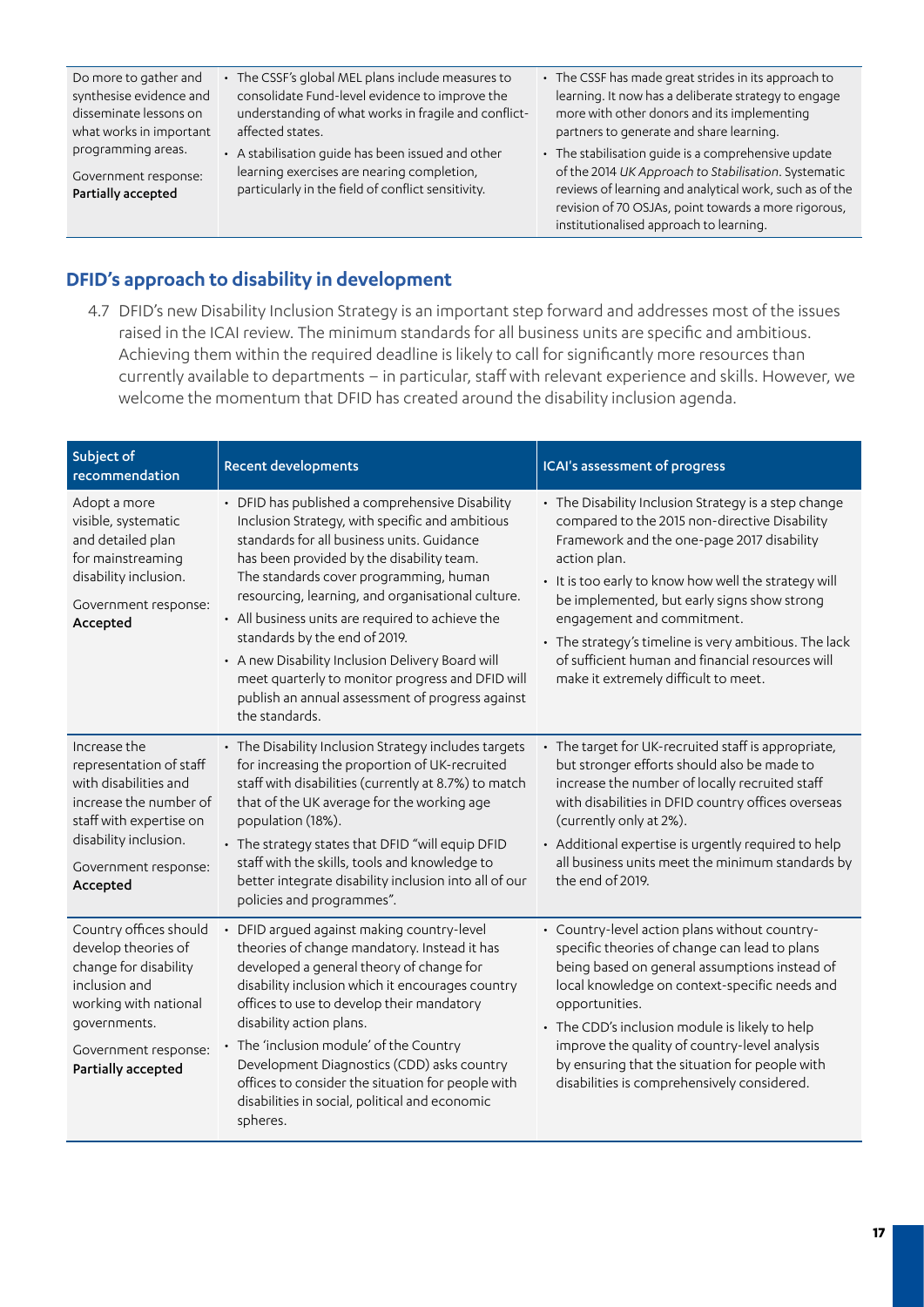| Engage more with<br>disabled people's<br>organisations.<br>Government response:<br>Accepted                                                                                                   | • The Disability Inclusion Strategy reaffirmed<br>a fundamental principle that people with<br>disabilities are "engaged, consulted, represented<br>and listened to at all levels of decision-making<br>and empowered as powerful and active agents<br>of change to challenge discrimination and<br>harmful norms and to hold governments and<br>implementers to account".<br>• The Strategy commits to sufficient investments<br>in disabled people's organisations to promote<br>their meaningful engagement and stipulates<br>that business units must consult (at least)<br>annually with disabled people's organisations<br>on programmes, policy and strategy in a way<br>that builds capacity and involves groups that<br>are sometimes excluded, such as people with<br>psychosocial or intellectual disabilities. | • There has been a strongly positive response to<br>this recommendation. It is too early to assess<br>implementation, but we note that DFID ensured<br>substantial involvement by people with disabilities<br>in the July 2018 Global Disability Summit and<br>that disabled people's organisations have been<br>brought into the governance structures of two<br>new research programmes on disability inclusion.<br>• Practical issues remain to be tackled, such as<br>the accessibility of DFID offices and onerous<br>contracting requirements, which disabled<br>people's organisations are often unable to meet<br>due to their limited finances and capacity.<br>• While country offices have improved their<br>engagement with disabled people's organisations,<br>they have generally not been consulted in the<br>business planning process. |
|-----------------------------------------------------------------------------------------------------------------------------------------------------------------------------------------------|---------------------------------------------------------------------------------------------------------------------------------------------------------------------------------------------------------------------------------------------------------------------------------------------------------------------------------------------------------------------------------------------------------------------------------------------------------------------------------------------------------------------------------------------------------------------------------------------------------------------------------------------------------------------------------------------------------------------------------------------------------------------------------------------------------------------------|---------------------------------------------------------------------------------------------------------------------------------------------------------------------------------------------------------------------------------------------------------------------------------------------------------------------------------------------------------------------------------------------------------------------------------------------------------------------------------------------------------------------------------------------------------------------------------------------------------------------------------------------------------------------------------------------------------------------------------------------------------------------------------------------------------------------------------------------------------|
| Tackle stigma and<br>discrimination.<br>Government response:<br>Partially accepted                                                                                                            | • The Disability Inclusion Strategy includes stigma<br>and discrimination as a cross-cutting area to be<br>consistently and systematically addressed.<br>• The Strategy requires all business units by 2023 to<br>be "supporting full participation and leadership<br>of people with disabilities; transforming harmful<br>stereotypes and behaviours; and ensuring<br>policies, structures and resources are in place to<br>counter discrimination".<br>• There has been considerable activity -<br>particularly on learning and influencing - on<br>psychosocial disabilities, with a staff member<br>dedicated to this issue.                                                                                                                                                                                          | • DFID's rationale for only partially accepting<br>the recommendation was that it needed to<br>understand the issues better before designing<br>interventions. We think this is unduly cautious, as<br>evidence of what works already exists on how to<br>influence behavioural change.<br>• The improvements in the area of psychosocial<br>disabilities highlight the importance of having<br>dedicated, expert staff to promote DFID's<br>ambitious Disability Inclusion Strategy. In<br>contrast, little has changed on the issue of<br>intellectual disabilities, which has not benefited<br>from similar human resources.                                                                                                                                                                                                                         |
| Create a systematic<br>learning programme<br>and community<br>of practice on<br>the experience of<br>mainstreaming<br>disability into DFID<br>programmes.<br>Government response:<br>Accepted | • DFID is creating a community of internal<br>champions on disability inclusion and designing<br>a learning journey on the topic with five monthly<br>sessions planned for about 30 participants.<br>• The Disability Inclusive Development helpdesk<br>is now generally available to assist all business<br>units.                                                                                                                                                                                                                                                                                                                                                                                                                                                                                                       | • These are welcome moves, but probably not<br>sufficient to ensure that all business units meet<br>the minimum standards by the end of 2019.                                                                                                                                                                                                                                                                                                                                                                                                                                                                                                                                                                                                                                                                                                           |

## **The UK's humanitarian support to Syria**

4.8 Despite the dynamic and challenging operating environment in Syria, DFID has engaged proactively with ICAI's recommendations, with many positive developments. Looking forward, the design process for the 2020 DFID Syria programme portfolio will be one of the most significant ways in which DFID Syria can ensure that further progress is made. It will be important for DFID to ensure that learning from the past seven years of working in Syria is sustained throughout the planned restructuring and relocation of the team – while at the same time overseeing the uninterrupted delivery of a complex portfolio.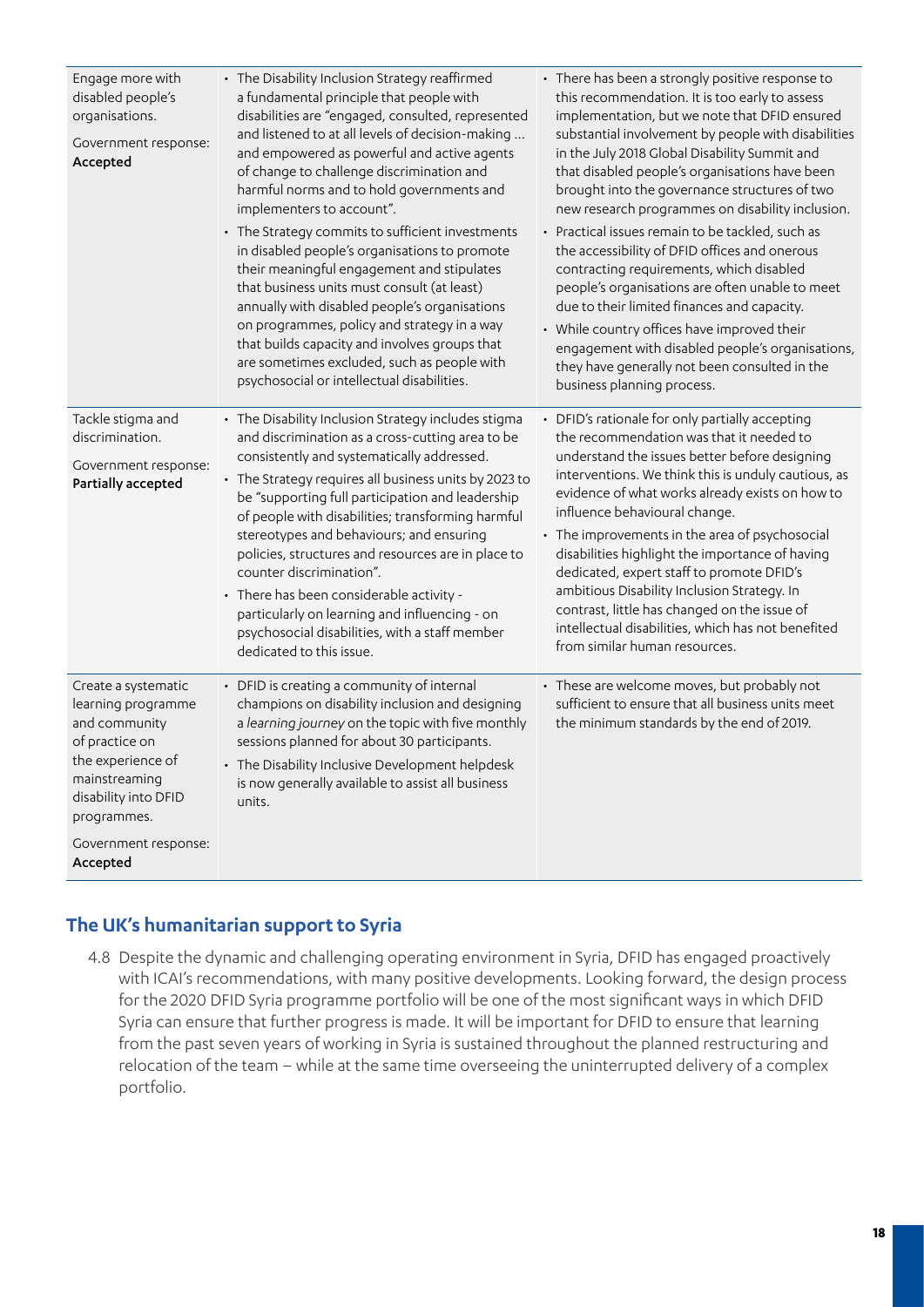| Subject of<br>recommendation                                                                                                                                                                                   | <b>Recent developments</b>                                                                                                                                                                                                                                                                                                                                                                                                                              | ICAI's assessment of progress                                                                                                                                                                                                                                                                                                    |
|----------------------------------------------------------------------------------------------------------------------------------------------------------------------------------------------------------------|---------------------------------------------------------------------------------------------------------------------------------------------------------------------------------------------------------------------------------------------------------------------------------------------------------------------------------------------------------------------------------------------------------------------------------------------------------|----------------------------------------------------------------------------------------------------------------------------------------------------------------------------------------------------------------------------------------------------------------------------------------------------------------------------------|
| As conditions allow,<br>DFID Syria should<br>prioritise livelihoods<br>programming and<br>supporting local<br>markets, to strengthen<br>community self-reliance.<br>Government response:<br>Partially accepted | • Given the evolving and unpredictable nature of<br>the conflict in Syria, DFID is unable to commit to<br>expanding this type of programming for the time<br>being, but is actively exploring ways to deliver<br>more livelihoods programming going forward.<br>• DFID Syria is in the process of designing its 2020<br>portfolio and will produce a new Livelihoods<br>Strategy in mid-2019.                                                           | • We agree with DFID that livelihoods approaches<br>are often not possible due to contextual factors<br>and can only be pursued when conditions allow.<br>• The Livelihoods Strategy, once completed, will<br>help better position DFID Syria to respond to<br>contextual challenges in this sector.                             |
| Strengthen third-<br>party monitoring<br>to provide a higher<br>level of independent<br>verification of aid<br>delivery.<br>Government response:<br>Accepted                                                   | • DFID Syria has updated its third-party monitoring<br>methodology. It has reduced the role of<br>implementing partners in selecting site visit<br>locations and introduced in-depth verification<br>visits. It has increased the length of monitoring<br>visits from one to two days and has also piloted<br>three-day monitoring visits.<br>• Although constrained by the context, DFID now<br>conducts monitoring in government-controlled<br>areas. | • There are significant improvements under way<br>in this area, some of which were already planned<br>when ICAI made its recommendation.<br>• Early signs are positive. The changes are likely<br>to produce higher-quality and less biased data<br>for assessing project performance in a difficult<br>setting.                 |
| Support partners<br>to expand their<br>community consultation<br>and feedback processes<br>and ensure this informs<br>learning and design.<br>Government response:<br>Accepted                                 | • DFID Syria's response has so far focused on<br>information gathering on current processes.<br>These include a desk-based research project<br>to map beneficiary feedback mechanisms and<br>how these are used in Syria, and an assessment<br>of DFID's delivery partner's monitoring and<br>evaluation systems, including beneficiary<br>feedback mechanisms.                                                                                         | • Actions are at the learning and planning stage.<br>• The information gathered is expected to feed into<br>the design of the 2020 portfolio.                                                                                                                                                                                    |
| Identify ways to support<br>the capacity of Syrian<br>non-governmental<br>organisations (NGOs) to<br>have more direct roles in<br>humanitarian responses.<br>Government response:<br>Accepted                  | • There has been little action in response to this<br>recommendation.                                                                                                                                                                                                                                                                                                                                                                                   | • Due diligence requirements are important and<br>necessary to safeguard UK public money from<br>fraud and misuse. Syrian NGOs are unlikely to<br>be able to meet these requirements without<br>concentrated assistance to address capacity gaps<br>and set up sound administrative, financial and<br>quality assurance systems. |
| DFID Syria should<br>develop a dynamic<br>research, learning and<br>dissemination strategy.<br>Government response:<br>Accepted                                                                                | • The response has been limited to refining the<br>process by which DFID Syria staff propose<br>research pieces. They are now also required to<br>identify plans for dissemination.                                                                                                                                                                                                                                                                     | • The requirement for the Syria DFID staff to have<br>a dissemination plan for their research projects is<br>a good stop-gap measure, but does not remove<br>the need for an overall learning strategy and<br>established dissemination mechanisms beyond<br>the efforts of individuals.                                         |
| Collect and document<br>lessons and best<br>practices from the<br>Syria response, to<br>inform ongoing and<br>future crisis responses.<br>Government response:<br>Accepted                                     | • The Conflict, Humanitarian and Security<br>Department (CHASE) has led the effort to<br>embed lessons from the Syria response into<br>humanitarian policy and practice.<br>• DFID's information/data analytics team has<br>introduced a search engine that will allow staff to<br>search more easily for projects and topics.                                                                                                                          | • The new search engine is likely to facilitate the<br>collation of and access to lessons and experience<br>across DFID.                                                                                                                                                                                                         |
| In complex crises,<br>plan for a lengthy<br>engagement from an<br>early stage.<br>Government response:<br>Accepted                                                                                             | • DFID has outlined several actions to be taken<br>by CHASE, including synthesising learning<br>from various crises in order to streamline the<br>government's humanitarian response policy.                                                                                                                                                                                                                                                            | • Institutionally, DFID has not yet taken forward the<br>wider lessons on transitioning from a short-term<br>emergency footing to longer-term funding and<br>staffing arrangements for protracted complex crises.<br>• CHASE's synthesis exercise may lead to a more<br>adaptable approach to emergencies.                       |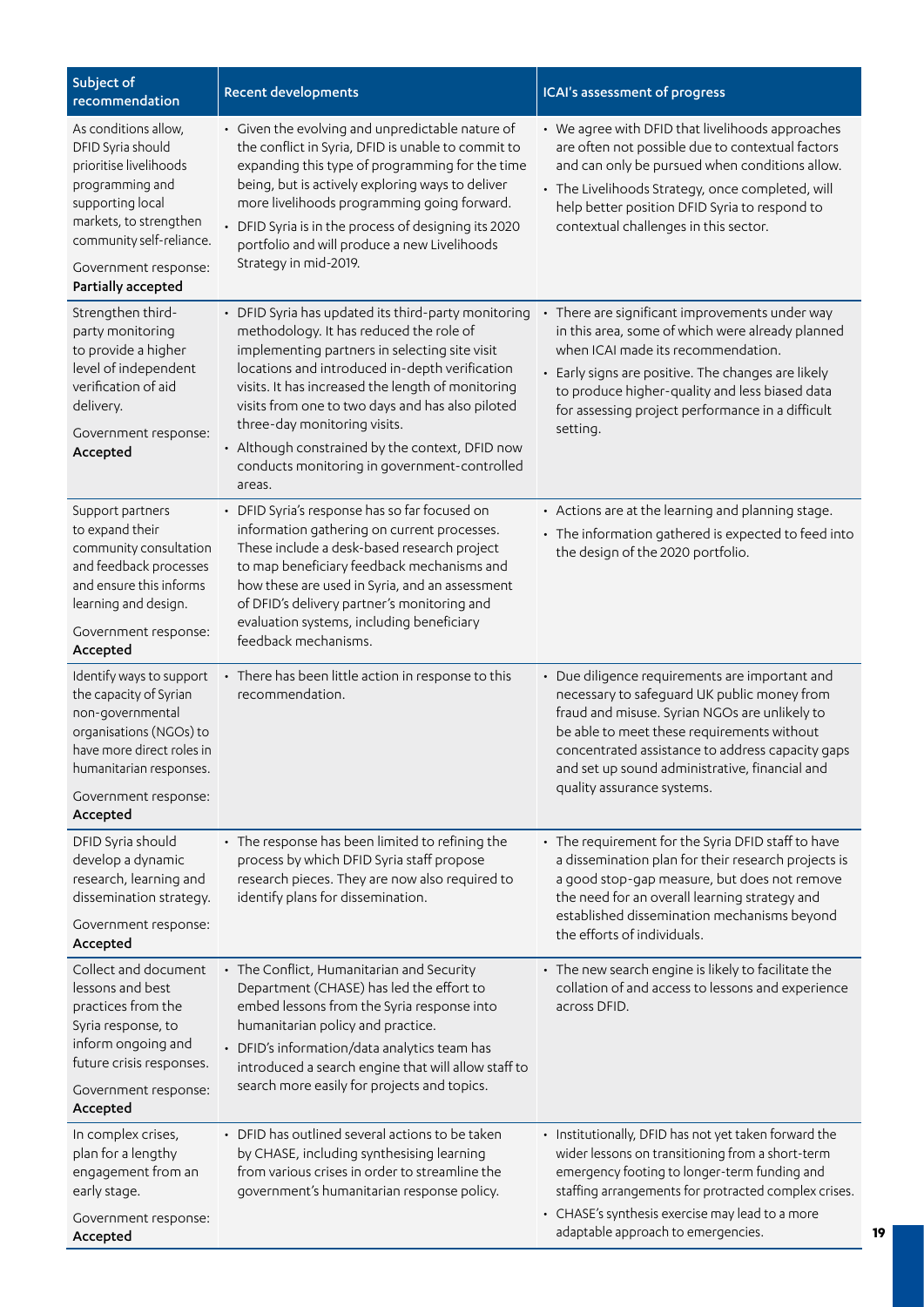Build on DFID Syria's efforts to invest in reporting and data management systems that can be readily adapted to complex humanitarian operations.

Government response: Accepted

- DFID Syria continues to share its experience using its Cascade reporting tool for results management.
- Working with the Office for National Statistics, DFID's information management team is exploring options for a common DFID reporting tool.
- DFID does not have a systematic way for country offices involved in complex humanitarian operations to share experiences.
- Progress on the reporting tool is slow, largely due to the need to ensure proper electronic information security protocols, particularly when external organisations, such as delivery partners, are involved.

## **DFID's governance work in Nepal and Uganda**

4.9 This was the last review in the 2017-18 review cycle, leaving little time for DFID to respond. Since many actions are at an early planning stage, ICAI will return to all the recommendations in next year's followup exercise.

| Subject of<br>recommendation                                                                                                                                                                 | <b>Recent developments</b>                                                                                                                                                                                                                                                                                                                                                                                                          | ICAI's assessment of progress                                                                                                                                                                                                                                                                                                                                                                                                  |
|----------------------------------------------------------------------------------------------------------------------------------------------------------------------------------------------|-------------------------------------------------------------------------------------------------------------------------------------------------------------------------------------------------------------------------------------------------------------------------------------------------------------------------------------------------------------------------------------------------------------------------------------|--------------------------------------------------------------------------------------------------------------------------------------------------------------------------------------------------------------------------------------------------------------------------------------------------------------------------------------------------------------------------------------------------------------------------------|
| A more detailed<br>strategic approach to<br>governance at country<br>level, balancing risks<br>and return across its<br>governance portfolios.<br>Government response:<br>Partially accepted | • DFID argued that a separate country-level<br>governance strategy would not assist with<br>integrating governance across the portfolio since<br>the Country Development Diagnostics process<br>would form the core of all new business plans.<br>• The department has recently published a new<br>governance position paper.<br>• A series of quides will be published to help<br>country offices put this approach into practice. | • The position paper is usefully organised around<br>four 'shifts' in its governance work: thinking and<br>working politically, integrating governance for<br>growth, stability and inclusion, confidence in UK<br>values, and keeping DFID at the cutting edge of<br>governance work.<br>• The guides are not yet ready and it is too early to<br>tell what impact the position paper will have on<br>country-level planning. |
| Invest in long-term<br>relationships with key<br>counterparts, while<br>maintaining flexibility<br>to scale individual<br>activities up and down.<br>Government response:<br>Accepted        | • At the general level of furthering flexible,<br>adaptive programming, there has been a range<br>of actions.<br>• For instance, DFID is developing guidance on<br>adaptive programming (see the discussion of<br>LearnAdapt in the follow-up of the value for<br>money review above).                                                                                                                                              | • There are significant improvements in DFID's<br>work on designing and monitoring adaptive<br>programming.<br>• There has been little specific action addressing<br>ICAI's recommendation, including on issues such<br>as how to recognise and reward staff who spend<br>time investing in long-term relationships with<br>national counterparts.                                                                             |
| Rebalance how<br>governance advisers<br>spend their time.<br>Government response:<br>Accepted                                                                                                | • Both country offices we reviewed made changes<br>in response to this recommendation. For<br>instance, in Uganda the governance team now<br>has a dedicated programme manager to give<br>the team more time for core technical tasks and<br>advocacy work.                                                                                                                                                                         | • The response to this recommendation has been<br>good within the two country offices reviewed.<br>• At the central level, efforts are under way to learn<br>lessons from the use of more in-depth advisory<br>posts. We will see whether this has resulted in<br>changes to guidance or practice in next year's<br>follow-up exercise.                                                                                        |
| Increase the diversity<br>and develop the<br>capacity of its<br>governance cadre.<br>Government response:<br>Partially accepted                                                              | • DFID did not completely agree that its locally<br>recruited staff in country were underutilised.<br>• Recent actions include giving locally recruited<br>staff the same emails as UK-recruited<br>staff, removing a highly visible symbol of<br>differentiation between the two groups.                                                                                                                                           | • It is too early to tell whether practices<br>contemplated or begun will have the desired<br>effect of making better use of the skills,<br>experience and local knowledge of country-<br>recruited staff.                                                                                                                                                                                                                     |
| Improve the capturing<br>of learning, particularly<br>through an increased<br>use of evaluations.<br>Government response:<br>Accepted                                                        | • Centrally, work is under way to develop a new<br>approach to measuring results using technology<br>to link evidence and evaluations.<br>• At country level, both Nepal and Uganda are<br>stepping up their research and evaluation plans.                                                                                                                                                                                         | • We would like to revisit this next year, to see the<br>fruits of country-level efforts and check on the<br>progress of DFID's central evaluation strategy for<br>governance programming.                                                                                                                                                                                                                                     |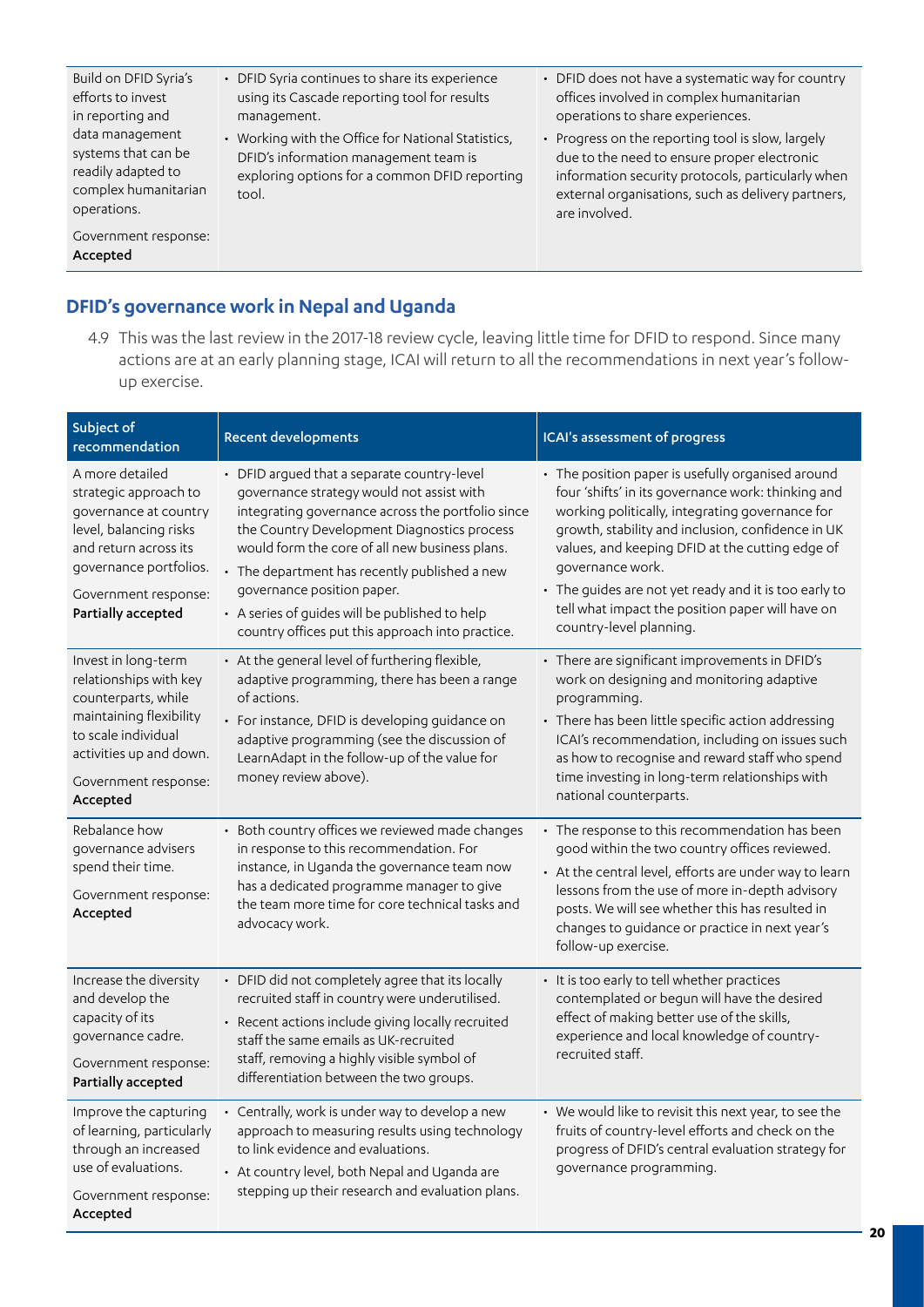## Table 2: Summary of findings on outstanding issues from earlier reports

#### Progress since last year

#### DFID's approach to supporting inclusive growth in Africa

DFID has increased its focus on inclusion within its economic development programming. While it is still up to country offices to decide how best to do this, DFID has taken a number of useful initiatives:

- Including an inclusion module in its new Country Development Diagnostics process, to inform the next round of country business plans and economic development programmes.
- Adopting the *Inclusive Data Charter: Action Plan*, with a commitment to disaggregating results data by gender, age, disability status and geographical locations.
- Producing guidance on equity in value for money analysis, which encourages programme teams to identify target groups.
- Launching a number of flagship programmes with a strong focus on inclusion, such as the Work and Opportunities for Women programme.

We have been pleased to note that some of the most recent economic development programmes pay more attention to inclusion in their design, logframes and monitoring arrangements.

#### The UK's aid response to irregular migration in the central Mediterranean

We assessed the monitoring and evaluation arrangements for DFID's new flagship programme, the Safety, Support and Solutions Programme for Refugees and Migrants (SSS II), which was not yet up and running at the time of last year's follow-up. SSS II now has a strong theory of change and a new monitoring, evaluation and learning (MEL) strategy. The first three tiers of this strategy are in place: MEL procedures for individual projects, administered by implementing partners, DFID monitoring visits to verify these, and DFID's own programme-level monitoring. The fourth tier – an independent monitoring and rapid research and evidence facility – was at the inception phase at the time of our follow-up assessment.

There had also been plans for a fifth tier, an independent evaluation. However, following preparatory work, DFID decided in 2019 not to commission this, relying instead on alternative arrangements for monitoring, rapid research and learning. Because this happened subsequent to our follow-up assessment, we plan to review these revised arrangements as part of next year's follow-up.

We found significant progress on the issue of 'do no harm' in UK migration-related aid programming. Conflict sensitivity and risk assessments in the design phase of programmes were thorough and shared with implementing partners. In the case of SSS II, key risks have been incorporated in the programme's central risk register. We saw evidence of activities being terminated because the risks of doing harm were deemed to be too high. However, we would still like to see greater focus on the risk of doing harm in written MEL plans.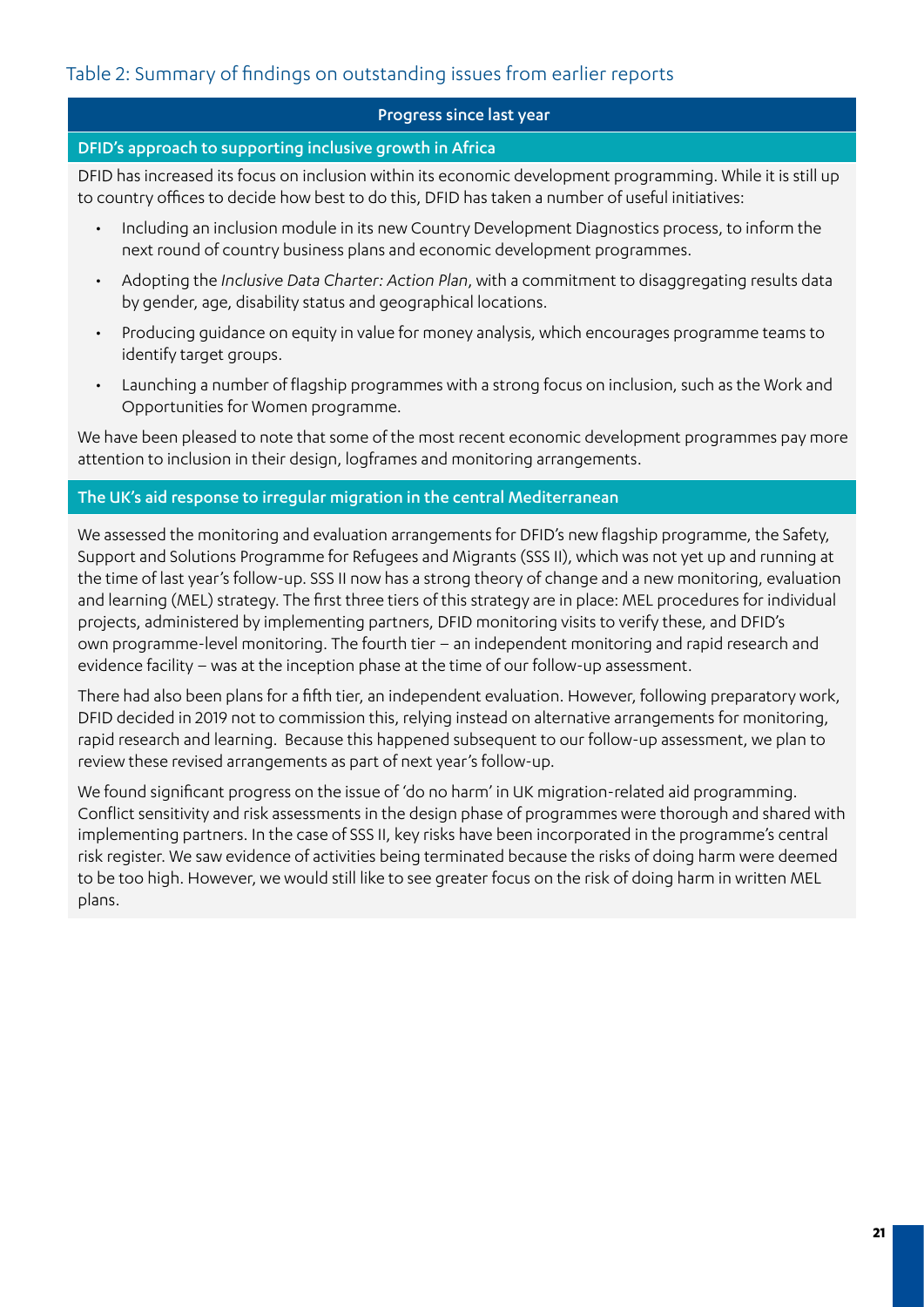#### Progress since last year

#### The cross-government Prosperity Fund

ICAI revisited three issues and found good progress on all of them.

- Developing portfolio-level results indicators and associated systems for measuring results and learning from experience: The Prosperity Fund now has 15 key performance indicators (KPIs) for its strategic objectives. The theory of change is updated annually, and two monitoring, reporting, evaluation and learning (MREL) providers have been contracted, one for monitoring and reporting and another for evaluation and learning.
- Implementing the Fund's new procurement framework: A 'Prosperity Framework' for procurement processes is now in place and can be used by all government departments involved in the Fund's activities. There are regular portfolio-level market engagement (in London and at post) and horizonscanning activities to assess market capacity constraints. Conflict of interest assessments are undertaken where potential risk exists. Importantly, both the KPIs and the Prosperity Framework were put in place ahead of the first round of the Fund's business case approvals.
- Introducing explicit and challenging procedures to assess the ODA eligibility of programmes: The Prosperity Fund has now formally clarified that the ownership of ODA compliance lies with spending departments. All staff with responsibility for Prosperity Fund programmes go through a training session on ODA compliance. There is guidance on gender and inclusion requirements and KPIs will be disaggregated by gender and income level. The new MREL systems will contribute to ensuring ODA compliance during the lifetime of programmes.

#### When aid relationships change: DFID's approach to managing exit and transition in its development partnerships

DFID is currently in the process of realigning and expanding on its strategic objectives in preparation for the next Spending Review. The department also prepared its evidence base, particularly through the Country Development Diagnostics (CDD) process, which fed into the business planning process for the 2019-20 financial year and the production of a new Single Departmental Plan.

DFID has created two versions of the CDD, one of which is a Rising Powers Diagnostic targeted at seven identified countries or regions: China, India, South Africa, Brazil, Indonesia, Turkey and the Gulf region. DFID has also just finalised its development of six working principles for transition, with accompanying guidance material for how to incorporate these in the business planning process.

The Rising Powers Diagnostic and the six working principles on transition are likely to bring greater coherence to DFID's management of its changing relationships with middle-income countries. DFID shared the working principles with development leads in other government departments in May 2019. Many other government departments are involved in developing and transitioning UK relationships with rising powers and other middle-income countries, so it was a missed opportunity not to have involved them more closely earlier. We understand that other urgent government business, including Brexit preparations, delayed further consultation.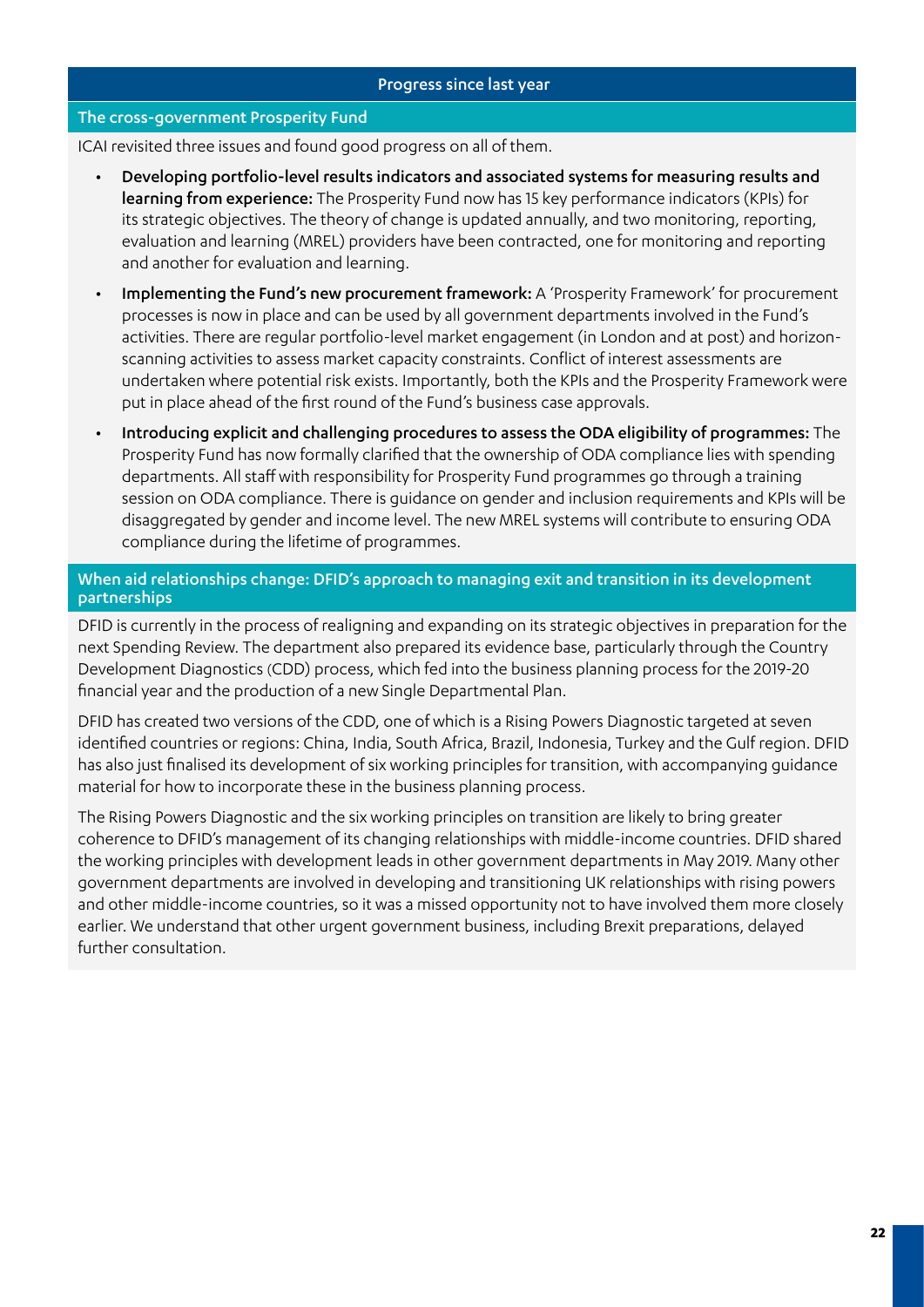## 5 Conclusions

- 5.1 Overall, the response to ICAI's recommendations from its 2017-18 reviews has been very encouraging, from DFID, other aid-spending departments and aid-spending funds. Last year, we noted how government actors new to aid spending were facing a steep learning curve, building up aid management capacity and developing, testing and bedding down processes to ensure that their work meets the high standards expected from UK aid. In our follow-up work for the CSSF, the Prosperity Fund and the GCRF we have seen significant improvements over the past year towards meeting these standards.
- 5.2 We do not expect all our recommendations to have equal resonance. But there are some in areas of strategic importance where it is currently too early to assess the impact of actions taken. We have identified three outstanding issues that we will return to in next year's follow-up exercise:
	- GCRF: While we have seen many improvements at this fund, we will return to the GCRF next year to assess: (i) the role of BEIS in providing overall accountability and responsibility in managing and assuring the GCRF, (ii) the block grants that are still being forwarded to the devolved funding councils via the GCRF, (iii) progress on the research hubs as they develop, in order to assess the effectiveness of this highly decentralised delivery model, and (iv) the effectiveness of the SCOR Board in influencing the allocation and delivery of aid-funded research and innovation programmes over time.
	- Governance: We recognise that our follow-up took place too soon after publication, and we will therefore return to assess progress on all the recommendations in next year's follow-up.
	- Irregular migration: Overall, we found good progress on the outstanding issues we raised in last year's follow-up. However, DFID has decided not go ahead with plans for an independent evaluation of its flagship migration-related programme, the SSS II, relying instead on alternative arrangements for monitoring, rapid research and learning. Because this happened subsequent to our follow up assessment, we plan to review these revised arrangements as part of next year's follow-up.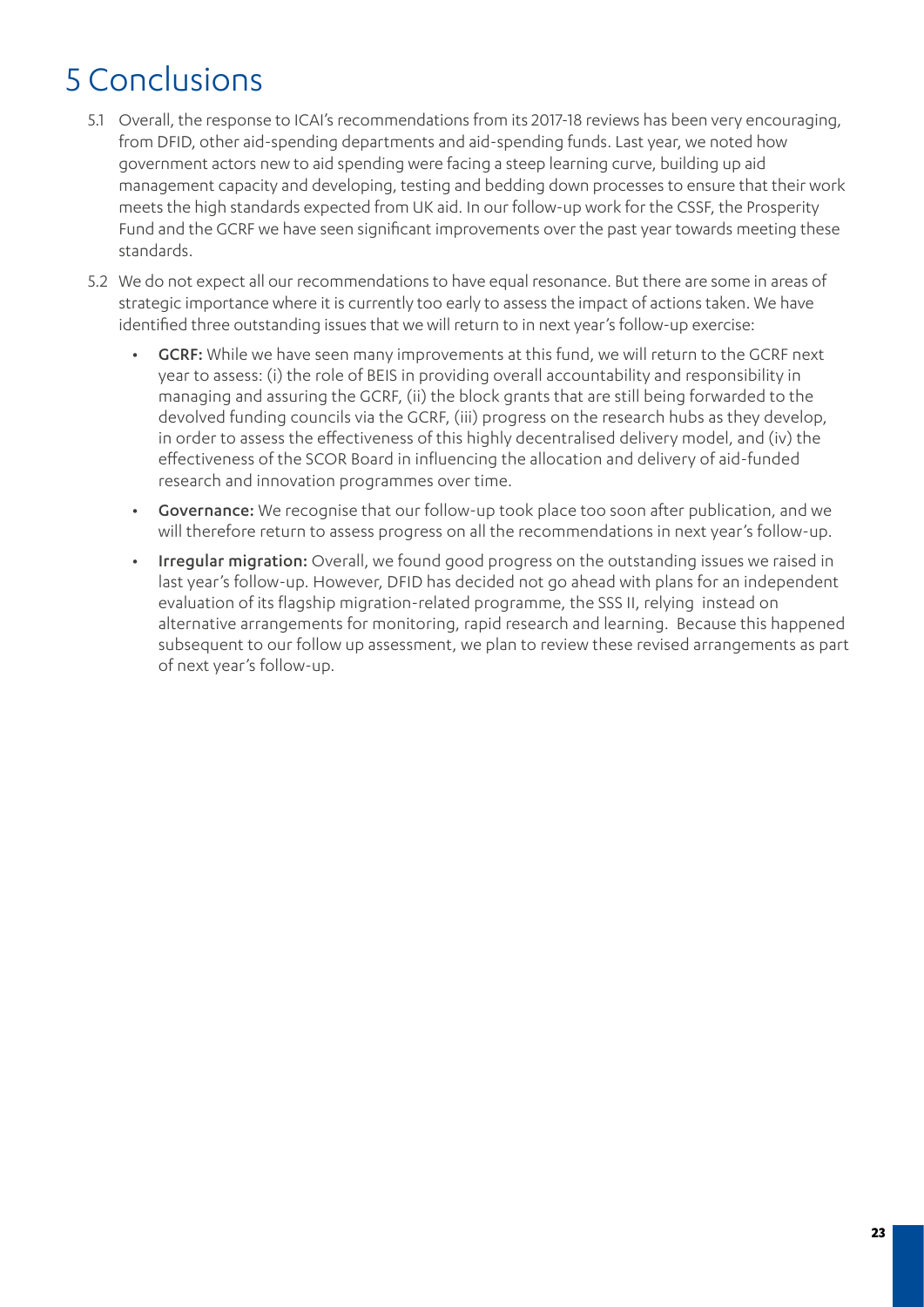## Annex: Findings from individual follow-ups

1 In this annex, we present in more detail the results of our investigations of the government's responses to 43 recommendations in eight ICAI reports published in 2017-18, as well as four outstanding issues from last year's follow-up exercise. We focus on the most significant results from, or gaps in, the response. The presentation is chronological, beginning with the earliest published review from September 2017.

## **The Global Challenges Research Fund**

2 ICAI published a rapid review of the Global Challenges Research Fund (GCRF) in September 2017. With a budget of £1.5 billion from 2016 to 2021, the Fund constituted a significant increase in the UK government's spending on development-oriented research. The review found that although progress had been made in the first 18 months of the GCRF's existence, the rapid development of the Fund meant that many elements of its strategy, governance arrangements and procedures were unclear or weak. The review made four recommendations, summarised in the table below.

## Table 3: Summary of recommendations and the government's response

| Subject of recommendation                                                                                              | <b>Government response</b> |
|------------------------------------------------------------------------------------------------------------------------|----------------------------|
| Formulate a more deliberate strategy to encourage concentration on high-<br>priority development challenges            | Partially accepted         |
| Develop clearer priorities and approaches to partnering with research<br>institutions in the Global South              | Accepted                   |
| Provide a results framework for assessing the overall performance, impact and<br>value for money of the GCRF portfolio | Accepted                   |
| Develop a standing coordinating body for investment in development research<br>across the UK government                | Accepted                   |

#### Formulate a more deliberate strategy to encourage concentration on high-priority development challenges

- 3 The GCRF's strategy, published by the time the ICAI review came out, had a broad approach to tackle all Sustainable Development Goals (SDGs), resulting in a scattered portfolio of research projects. To increase the chances of achieving transformative research impact, ICAI recommended the development of "a more deliberate strategy that encourages a concentration of research portfolios around highpriority global development challenges, with a stronger orientation towards development impact". BEIS only partially accepted this recommendation, but there has been considerable activity to ensure stronger strategic coherence and development impact commensurate with a research fund of this size.
- 4 There are now six thematically distinct GCRF portfolios on global health, food systems, conflict, resilience, education and sustainable cities. The Fund has also launched 12 interdisciplinary research hubs around specific development challenges and appointed nine challenge leaders. Together, these initiatives encourage a concentration of interdisciplinary research portfolios around particular global challenges. As a result, the final portion of the GCRF's budget (some £200 million) has been allocated with greater targeting and strategic direction.
- 5 BEIS has now strengthened its analytical capability and oversight over the GCRF portfolio with the appointment of dedicated staff and the formation of a new Portfolio & Operations Management Board, whose scope specifically includes oversight of programme-level portfolios. However, we are concerned that strategic oversight is still very devolved from BEIS to the delivery partners, with a reliance on UK Research and Innovation (UKRI), which is only one of the GCRF's delivery partners.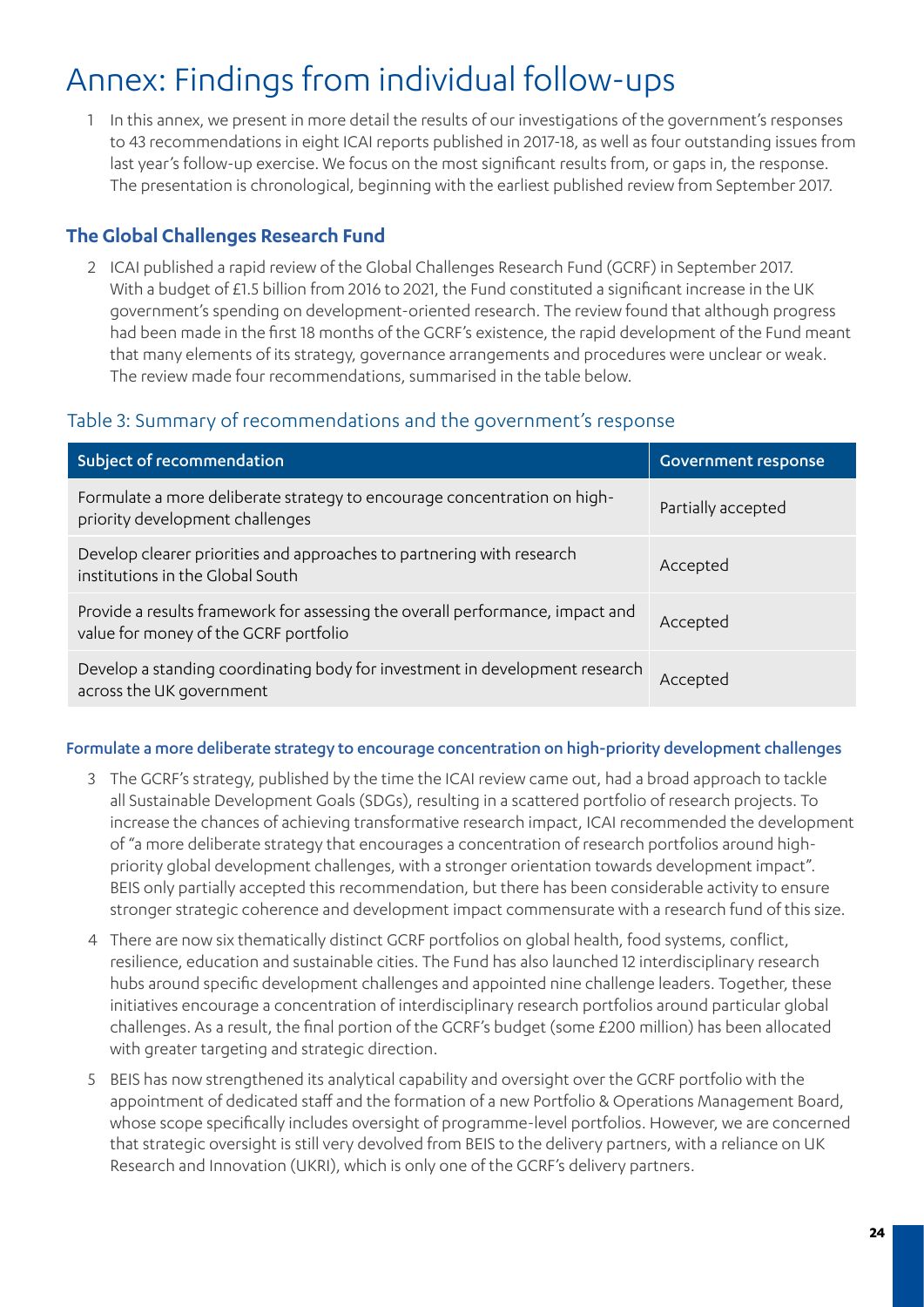6 We also remain concerned about the GCRF block grants allocated through the devolved funding councils, of which Research England is by far the largest. After ICAI's original review, Research England required the submission of three-year official development assistance (ODA) strategies from all UK higher education institutions wishing to receive GCRF funding. It has approved the strategies from 107 institutions. While this constitutes a clear improvement in the monitoring of ODA compliance since the ICAI review, it is unclear at this point to what extent the allocations are aligned with the GCRF strategy. It is too early to tell whether the measures taken will be enough to ensure that the block funding constitutes good value for money in achieving development outcomes. We will therefore come back to this topic in next year's follow-up review.

#### Develop clearer priorities and approaches to partnering with research institutions in the Global South

- 7 BEIS accepted ICAI's recommendation to determine the GCRF's priorities and develop deliberate approaches towards partnering with research institutions in the Global South. UKRI, the leading GCRF delivery partner, has taken several actions in response to this. It has led a series of global engagement events in developing countries to provide information about the funding opportunities available through the GCRF. It is also drawing in partners from the Global South in the development of the GCRF challenge hubs and creating North-South research networks around each challenge. South-based principal investigators are now allowed to lead bids on some funding calls.
- 8 UKRI has set up an international development peer review college with at least 95% of its membership drawn from countries on the list of ODA-eligible countries compiled by the OECD Development Assistance Committee. It is not yet clear how this college will sit alongside existing peer review mechanisms, but we hope to see a positive impact on the quality and equity of new GCRF research calls. The academies are also developing partnerships with key institutions in the Global South, such as the collaboration between the Royal Society and the African Academy of Sciences.

#### Provide a results framework for assessing the overall performance, impact and value for money of the GCRF portfolio

- 9 In our original review, we noted that not enough effort had gone into specifying the GCRF's objectives across different thematic areas or developing results indicators. We recommended that BEIS should develop a results framework for assessing the overall performance, impact and value for money of the GCRF portfolio, drawing on DFID's guidelines on value for money in research and evidence programming. If done well, the process of developing a results framework could help to drive a higher level of strategic coherence across the Fund.
- 10 BEIS responded positively to this recommendation. It has now developed a Fund-level theory of change, led by the monitoring, evaluation and learning (MEL) service provider, but using workshops as a cocreation and collaboration mechanism. An evaluation approach has been delivered by the service provider and will shortly be published. BEIS has also awarded a contract to develop a suite of joint key performance indicators (KPIs) for the GCRF and its sister fund, the Newton Fund. However, at this late stage, their usefulness will be limited.
- 11 Separately, UKRI has plans to review the effectiveness of its policies and practices to ensure ODA compliance, not just at the award stage, but throughout the lifespan of the grant. It is considering introducing new mechanisms to ensure continued ODA compliance after grants have been awarded. Until recently, compliance assessments had only taken place at the application stage.
- 12 While important improvements are taking place, they are coming too late in the GCRF programming and funding cycle. We also remain concerned about whether the knowledge and learning generated by the GCRF's external MEL service provider will be sufficiently taken up by BEIS.

#### Develop a standing coordinating body for investment in development research across the UK government

13 ICAI's recommendation to develop a cross-departmental standing coordination body to clarify roles and responsibilities, avoid duplication and overlap, and facilitate exchange of learning was made to encourage the setting up of the Strategic Coherence for ODA Funded Research (SCOR) Board.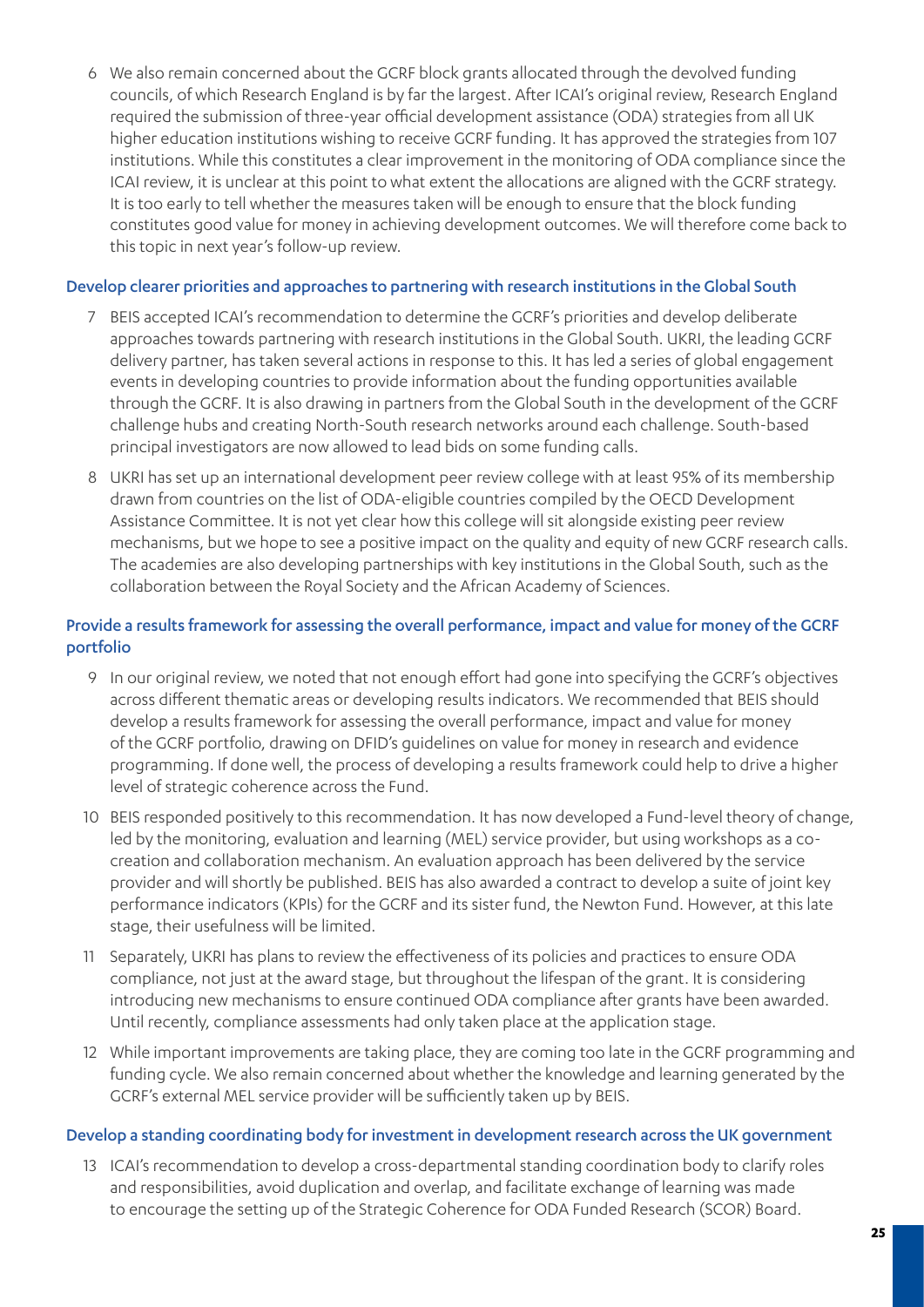The board was established in December 2017, with a senior academic leadership, to coordinate the proliferation of UK spending on development-related research across a range of different government departments. It also functions as the governance body for the UK Collaborative on Development Research (UKCDR), which brings together government departments and research funders working in international development. SCOR has approved a new strategy for the UKCDR, and the UKCDR has begun a mapping exercise and analysis of UK development research spending.

14 SCOR is likely to improve cross-government information exchanges, but it is an advisory body and therefore not actually empowered to coordinate between government departments. It remains unclear what effect the board will have on BEIS's management of the GCRF and its sister fund, the Newton Fund, or on the level of coordination between BEIS and other government departments such as DFID and the Department of Health and Social Care (DHSC).

#### Conclusion

- 15 Since the publication of the ICAI review in September 2017, progress has been made in all four areas covered by our recommendations – often led by the GCRF's delivery partners, and most notably by UKRI. However, we are concerned that BEIS continues to delegate a significant level of the oversight and accountability functions of the Fund, along with the majority of the delivery, to its delivery partners. We would also like to return to the issue of the block funds being allocated to Research England, to assess whether this spending is sufficiently aligned to the GCRF's objectives and priority research themes.
- 16 ICAI's recently published amber-red review of the Newton Fund found similar issues about governance, accountability and strategic direction from BEIS. It noted problems with the late development of value for money frameworks and insufficient attention to achieving development impact at a scale and ambition proportionate to the level of ODA spending. We plan to return to these topics in next year's follow-up exercise, to assess improvements for the GCRF and the Newton Fund in tandem.

## **The UK aid response to global health threats**

17 The UK's aid response to the growing risk of global health threats is led by DHSC, but with strong involvement from DFID and a wide range of government departments. ICAI's review, published in January 2018, covered the totality of the UK aid response to global health threats from 2014. It found that the UK government responded rapidly to address weaknesses in the international response system exposed by the Ebola crisis in West Africa, establishing a portfolio of relevant and often pioneering programmes and influencing activities. ICAI made four recommendations, summarised below, to help the government build on this good foundation.

## Table 4: Summary of recommendations and the government's response

| Subject of recommendation                                                                                                                                                                                                  | <b>Government response</b> |
|----------------------------------------------------------------------------------------------------------------------------------------------------------------------------------------------------------------------------|----------------------------|
| The UK government should refresh its global health security strategy, with<br>emphasis on health systems, research and mechanisms for collaboration                                                                        | Accepted                   |
| The Department of Health and Social Care and DFID should strengthen and<br>formalise cross-government partnership and coordination mechanisms for<br>global health threats, including regular cross-government simulations | Partially accepted         |
| Ensure that DFID has sufficient capacity in place to coordinate UK global health<br>security programmes and influencing activities in priority countries, including<br>on strengthening national health systems            | Accepted                   |
| DFID and the Department of Health and Social Care should work together to<br>prioritise learning on global health threats across government                                                                                | Accepted                   |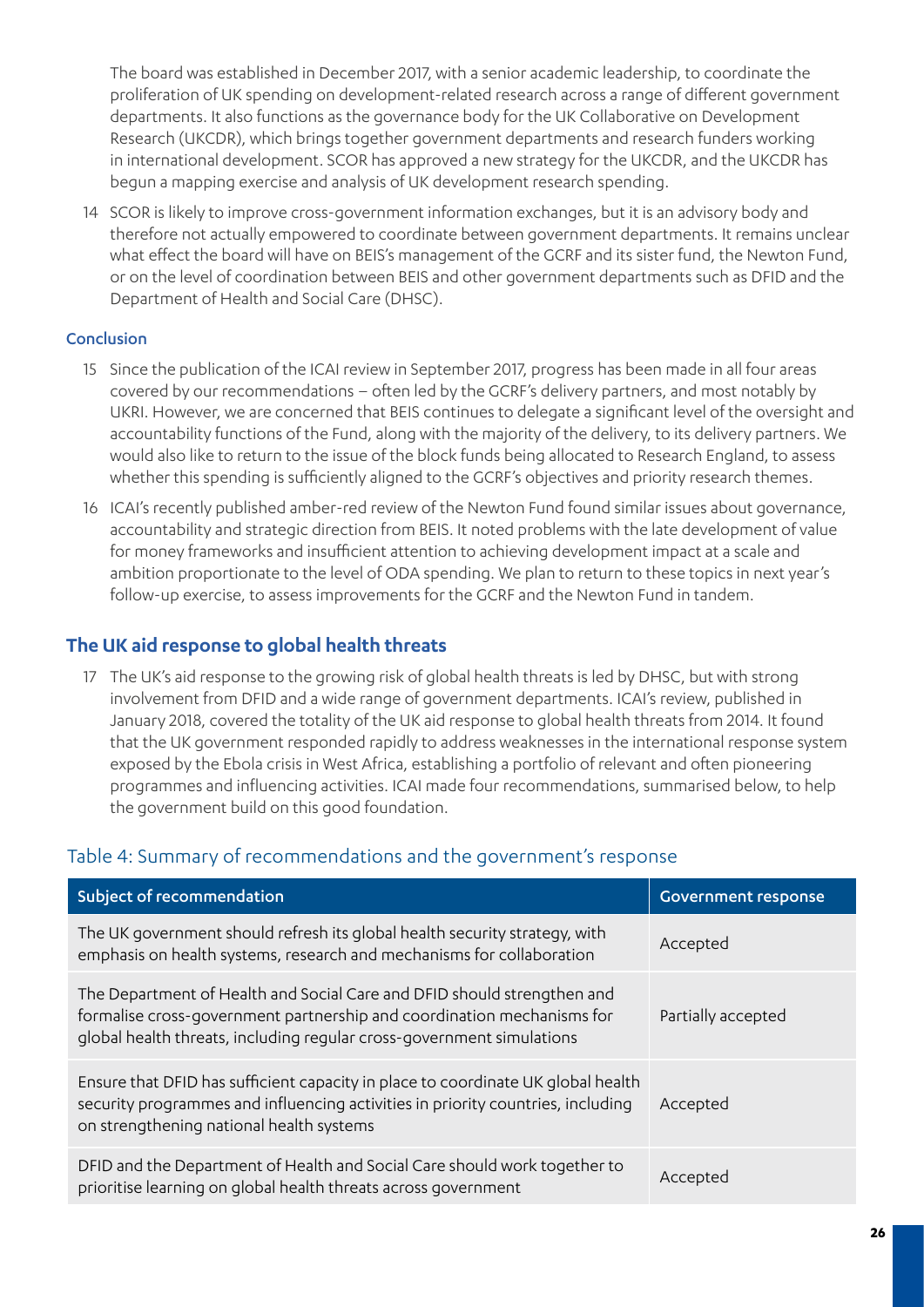#### The UK government should refresh its global health security strategy, with emphasis on health systems, research and mechanisms for collaboration

- 18 The ICAI review found good programming on global health threats within both DHSC and DFID, but urged the government to refresh and improve its overall 'Stronger, Smarter, Swifter' strategic framework. There are significant improvements under way in response to this recommendation. DHSC and DFID are in the process of refreshing the strategic framework and have committed to sharing it externally when completed. The work has been delayed due to capacity constraints caused in particular by the Ebola outbreak in the Democratic Republic of the Congo (DRC), but descriptions of the work done indicate that the concerns raised in the ICAI review are being addressed. A range of stakeholders have been included in the process of finalising the strategic theory of change. The framework is being adapted to follow more closely the internationally recognised terminology of 'Prevent, Detect, Respond'. This will facilitate coordination with other donors and country partners, as well as engagement with the private sector.
- 19 The refreshed framework reportedly presents the government's rationale for embedding global health security work within a health systems strengthening approach, making explicit links to the World Health Organization (WHO)'s work and internationally recognised terminology, such as health systems building blocks. We also saw signs of a practical shift in programming away from vertical interventions into particular health issues and towards health systems strengthening and capacity-building programmes.
- 20 These improvements have taken place at the same time as the UK's close involvement in the international response to the outbreak of Ebola in the DRC (see Box 2 below). Drawing on the experience of this outbreak, lessons on the importance of having effective systems and capacity to respond to outbreaks in fragile and conflict-affected settings and ways of achieving this are being incorporated in the government's new strategic framework. These include a focus on the knowledge and mechanisms needed to facilitate and coordinate deployment of a range of international actors (UK and others) and to keep response systems going for long periods in challenging contexts.

#### Box 2: The response to the current Ebola outbreak in the DRC

In August 2018, the DRC declared a new outbreak of Ebola (the country's tenth Ebola outbreak since the disease was first identified in 1976), only a week after the previous outbreak in Equateur province had been declared over. The outbreak is located in North Kivu province (and to a lesser extent in neighbouring Ituri province), which is in the midst of a protracted and complex conflict. The collapse of government authority has led to political turmoil, ethnic rivalries and clashes between militia groups. The conflict has created severe difficulties for Ebola responders, with armed groups targeting the response and access being impaired due to security concerns.

All actors in the response have had to adapt their approach to the difficult security context. For the UK and others, the security situation has made it much more difficult to have personnel 'on the ground' in the immediate outbreak area. It will be important in due course to learn lessons from the approach pursued through mechanisms such as the After Action Review. The deployment of personnel from the UK's Public Health Rapid Support Team (UK-PHRST), established after the Ebola outbreak in West Africa, has been a key part of the UK's contribution to the response. UK-PHRST is a partnership between Public Health England and the London School of Hygiene and Tropical Medicine, and has provided epidemiological and logistical support as well as continued research.

The Ebola epidemic in the DRC is an example of how weak health systems can exacerbate the devastation of a disease, and DFID and DHSC continue to make the strengthening of health systems a clear priority. UK aid is contributing to funding an experimental vaccine for frontline workers and those who have come into contact with infected people, with more than 49,000 people receiving the vaccination so far. The UK is also helping to fund efforts to develop new therapeutic drugs for Ebola.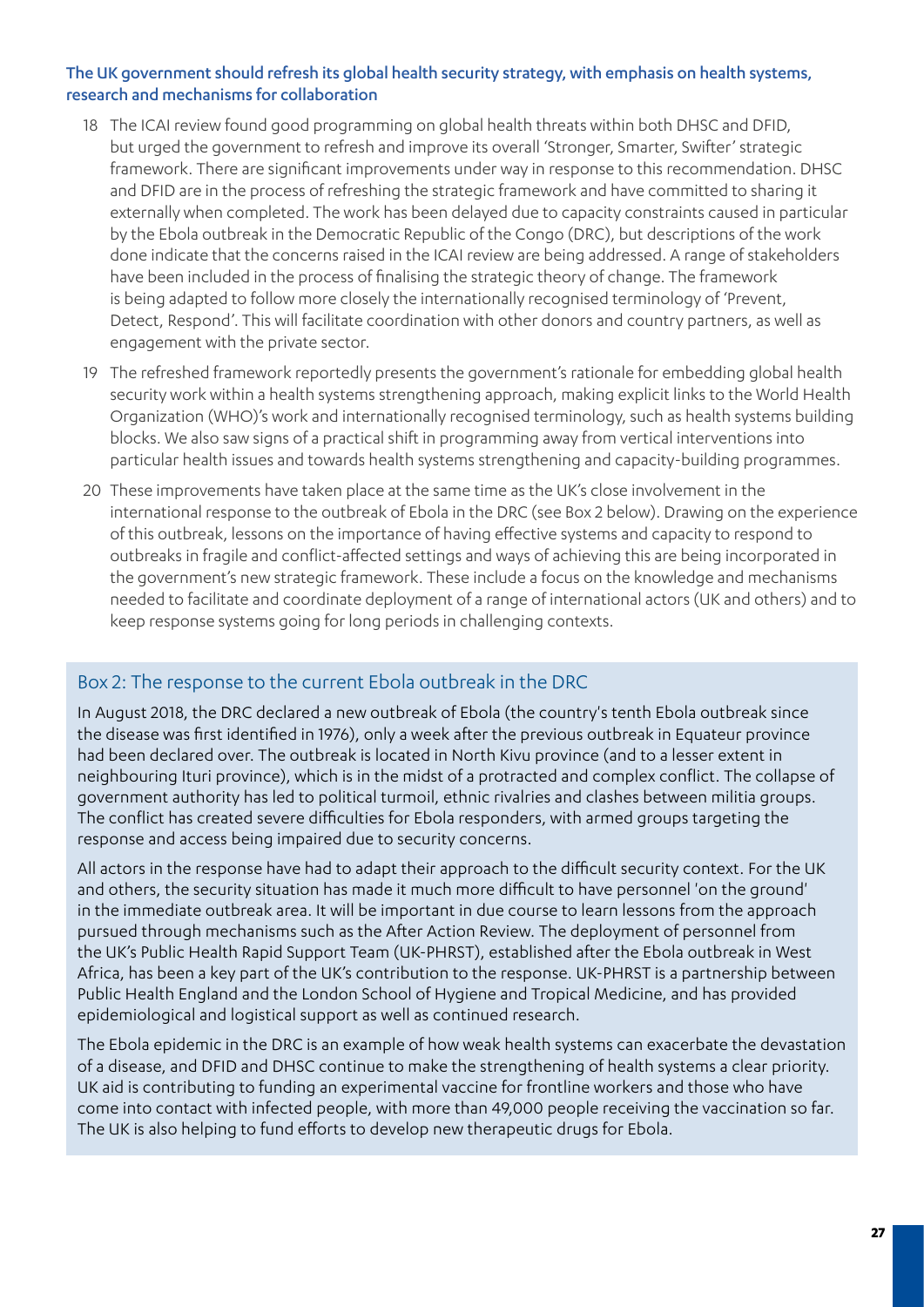The epidemic in the DRC is getting worse, with the number of fatalities reaching 1,000 by the beginning of May 2019. Attacks on health workers and Ebola facilities continue. Yet the UK's response demonstrates a strengthening capability to work within fragile and conflict-affected states, building effective local capacity alongside other international actors. The UK's work on the ground in the DRC has been complemented by wider regional preparedness work in neighbouring countries to enable them to better detect and respond to potential outbreaks of Ebola. The detection of Ebola cases in the Kasese district of Uganda in June 2019 underscores the importance of this regional approach.

#### The Department of Health and Social Care and DFID should strengthen and formalise cross-government partnership and coordination mechanisms for global health threats, including regular cross-government simulations

- 21 The ICAI review found detailed evidence of effective cross-government mechanisms to share intelligence on disease outbreaks but noted that cross-government coordination at the strategic level and between programmes could have been improved. The Global Health Oversight Group (GHOG) was overly focused on programme monitoring, leaving gaps in strategic leadership and coordination, and there was not always a shared vision between DFID and DHSC – particularly on health systems strengthening.
- 22 The government only partially accepted ICAI's recommendation on cross-government coordination, arguing that government departments and agencies were already working closely together. However, improvements have taken place since the publication of our review. GHOG has expanded its membership to include all government departments and agencies involved in delivering the government's objectives for global health security, and a range of relevant government actors are holding regular coordination meetings and discussion forums. There has been a strong emphasis on close cross-government collaboration to deal with Ebola outbreaks in the DRC. These add up to significant improvements, although currently GHOG does not meet often enough to be fully able to spearhead cross-government cooperation and provide strategic leadership.
- 23 We also saw evidence of improved collaboration taking place at country level, including the development of common theories of change and monitoring and evaluation indicators by DFID and Public Health England (PHE). We found strong collaborative efforts in Sierra Leone, with weekly meetings between the international community and Sierra Leone's Ministry of Health. After severe floods in 2017, the Ministry of Health reacted quickly, with support from the UK government, using existing data to mobilise effectively and averting serious disease outbreaks. A similar positive relationship was described in Burma, where DFID health advisers now work closely with PHE and Burma's Ministry of Health to ensure that preparedness strategies are in place.

#### Ensure that DFID has sufficient capacity in place to coordinate UK global health security programmes and influencing activities in priority countries, including on strengthening national health systems

- 24 The ICAI review suggested that there was room for improving coordination of global health threats programming at country level, to maximise the collective impact of UK programming in areas such as WHO reform, International Health Regulation (IHR) compliance and health systems strengthening. DFID health advisers and other personnel are key to fulfilling this, but they are often overstretched. We recommended that the government should ensure that DFID has sufficient capacity in place to coordinate UK global health security programmes and influencing activities in its priority countries, including on strengthening national health systems.
- 25 The government accepted this recommendation. An increase in PHE activities has contributed to closer collaboration at country level, with DFID and PHE working together in countries where the IHR Strengthening programme has current or planned presence: Burma, Ethiopia, Nigeria, Sierra Leone, Pakistan and Zambia. The Fleming Fund, a UK aid programme aimed at helping low- and middle-income countries combat antimicrobial resistance (AMR),<sup>6</sup> has led on establishing coordination mechanisms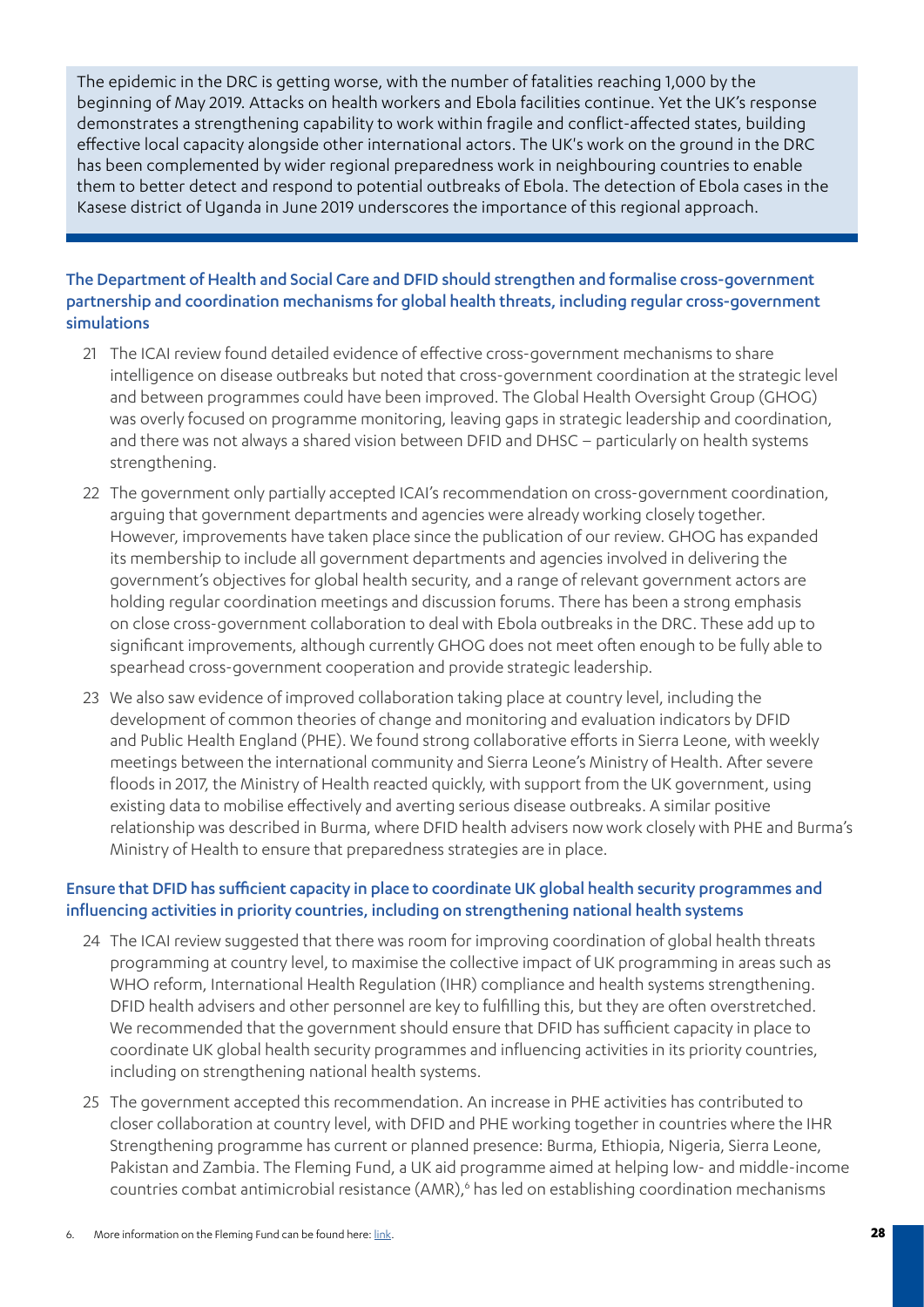and cross-department working on AMR detection, with crucial help from DFID health advisers. All stakeholders we talked to reported that the role of DFID health advisers is central to collaboration efforts. However, across DFID, and particularly in Burma, health advisers continue to be overstretched, navigating the complex political landscape of their country. DFID informed us that the UK government is recruiting seven more staff members to work on health security in Africa, which will be very helpful. However, by the end of May 2019, the recruitment process had not yet been completed.

#### DFID and the Department of Health and Social Care should work together to prioritise learning on global health threats across government

- 26 The government accepted ICAI's recommendation that DFID and DHSC should work together to prioritise learning on global health threats across government. ICAI recommended that the two departments jointly oversee the development of a broad evaluation and learning framework, conduct regular reviews of what works (and represents good value for money) across the portfolio, and put in place a shared approach to the training and development of health advisers.
- 27 The new strategic framework and theory of change will facilitate cross-departmental coordination and give strategic direction to evaluation and learning. As the framework has not yet been published, we do not know whether it will include sufficient mechanisms to share learning at a strategic level and to ensure a broad programme of evaluations. However, the government's response to the ICAI review, and a flurry of recent learning and evaluation activities among the main government global health security stakeholders, show that the need to prioritise learning is understood. We believe GHOG could take a strategic lead on this work, particularly with developing mechanisms to ensure that learning is disseminated across government and shared with external partners.

#### Conclusion

28 There have been positive developments in response to all four of ICAI's recommendations. Although we have not seen the refreshed strategic framework, we understand that it will highlight health systems strengthening work and will facilitate wider external engagement by adopting the 'Prevent, Detect, Respond' terminology. We have seen clear improvements in cross-government working and learning in support of the government's global health security objectives.

## **DFID's approach to value for money in programme and portfolio management**

29 This ICAI performance review explored DFID's approach to value for money: the department's progress on embedding value for money into its management processes and whether its efforts were in fact helping to improve value for money. The review was conducted in parallel with two other ICAI reviews on DFID's procurement practice, which we will follow up on next year. Since value for money is both a process and an outcome and cuts across all aspects of DFID's operations, we did not score the review, but we highlighted areas where DFID could do better and offered five recommendations.

## Table 5: Summary of recommendations and the government's response

| Subject of recommendation                                                                                                                                                                                                                                                                      | <b>Government response</b> |
|------------------------------------------------------------------------------------------------------------------------------------------------------------------------------------------------------------------------------------------------------------------------------------------------|----------------------------|
| DFID country offices should articulate cross-cutting value for money objectives<br>at the country portfolio level, and should report periodically on progress at<br>that level                                                                                                                 | Partially accepted         |
| Drawing on its experience with introducing adaptive programming, DFID<br>should encourage programmes to experiment with different ways of delivering<br>results more cost-effectively, particularly for more complex programming                                                               | Accepted                   |
| DFID should ensure that principles of development effectiveness are more<br>explicit in its value for money approach. Programmes should reflect these<br>principles in their value for money frameworks, and where appropriate<br>incorporate qualitative indicators of progress at that level | Accepted                   |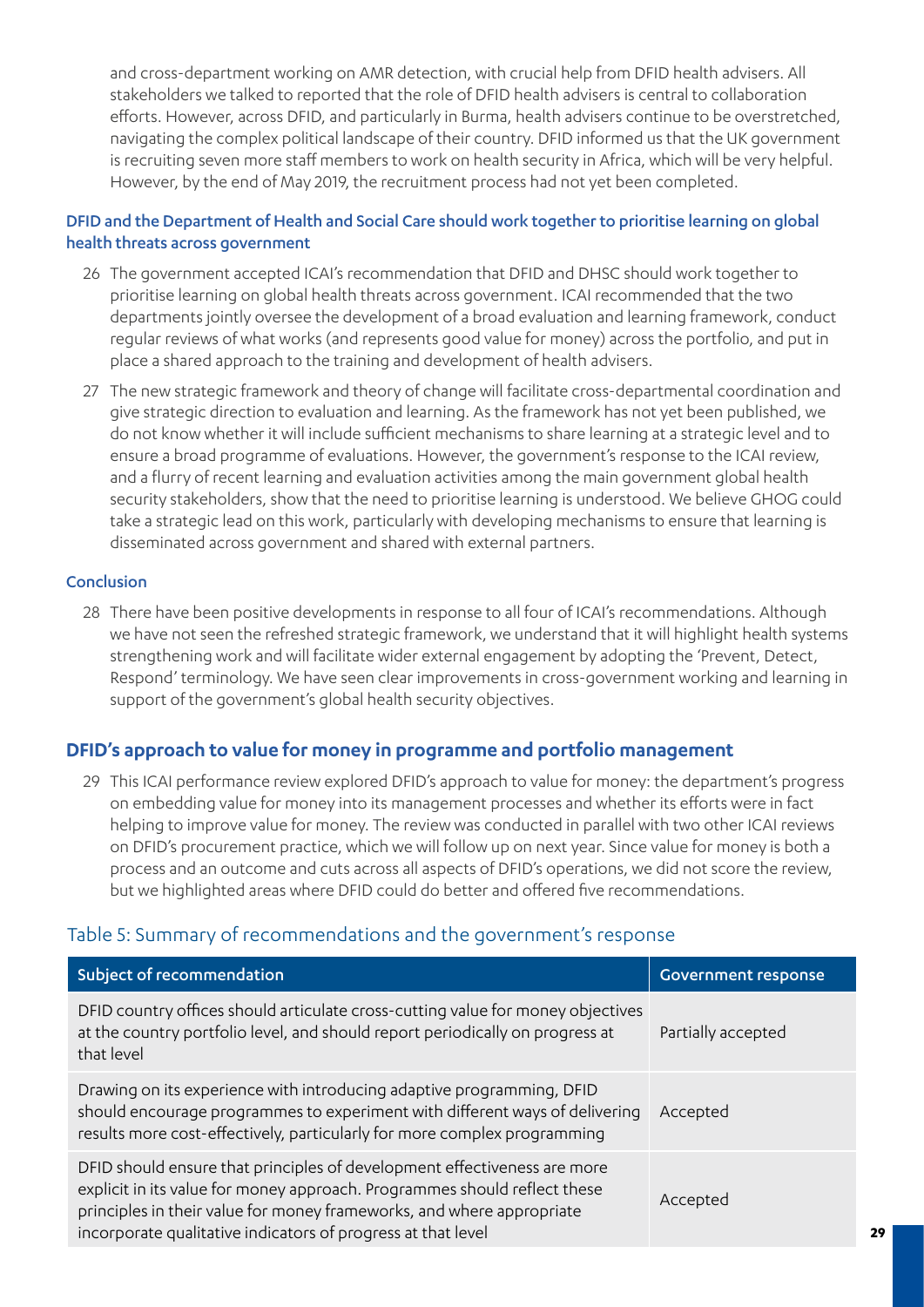| Subject of recommendation                                                                                                                                                                                                                                              | <b>Government response</b> |
|------------------------------------------------------------------------------------------------------------------------------------------------------------------------------------------------------------------------------------------------------------------------|----------------------------|
| Be more explicit about assumptions underlying the economic case for<br>interventions and monitor and reassess these at specific points in the<br>programme cycle                                                                                                       | Partially accepted         |
| Annual review scores should include an assessment of whether programmes<br>are likely to achieve their intended outcomes in a cost-effective way. DFID<br>should consider introducing further quality assurance into the setting and<br>adjustment of logframe targets | Partially accepted         |

#### DFID country offices should articulate cross-cutting value for money objectives at the country portfolio level, and should report periodically on progress at that level

- 30 For many years, DFID has not had country-level results frameworks, narrative reporting or evaluations. Country offices have been required to report on their contribution to department-wide goals, but not against the objectives in their country business plans. We therefore recommended that DFID country offices articulate value for money objectives at the portfolio level, so that they could be reflected in the design of individual programmes. We also recommended that country offices report periodically against these objectives.
- 31 DFID partially accepted this recommendation. It has begun a wide-ranging process of reflection on its results management system as a whole. This internal review has identified the need for results reporting at sector and country levels, to capture not only how much country offices contribute to global targets but also their contributions to transformational change, such as promoting inclusive growth and building sustainable public services. DFID is also putting in place new management information systems (over and above the Portfolio Quality score, which the ICAI review criticised) to help manage portfolio quality.
- 32 DFID is in the middle of a strategic planning phase ahead of the next business planning cycle and the Spending Review, so there has been no concrete action yet on this recommendation. DFID anticipates that new country-level results reporting systems will emerge after new country business plans are in place, from 2020-21 onwards.

#### Drawing on its experience with introducing adaptive programming, DFID should encourage programmes to experiment with different ways of delivering results more cost-effectively, particularly for more complex programming

- 33 The report found that DFID's value for money approach was mainly focused on controlling costs and achieving efficiencies in programme delivery. This works well for straightforward, predictable interventions (such as vaccines), but is less appropriate for complex programmes in unpredictable environments, which call for a more flexible and adaptive approach. ICAI therefore recommended that DFID encourage programmes to experiment with different ways of delivering results cost-effectively. DFID accepted this recommendation and has proceeded with some useful initiatives.
- 34 Prominent among these, DFID is working with the Overseas Development Institute on a LearnAdapt initiative, to develop a value for money approach for adaptive programmes. For adaptive programmes, the best combination of activities and outputs to achieve the desired outcomes is not known in advance. Cost per output is therefore not a good measure of value for money. Instead, the focus should be on whether the programme is innovating and generating actionable learning. The shift in the LearnAdapt initiative from 'static' value for money (how efficient is this intervention?) to 'dynamic' value for money (how efficiently are we learning what works?) is broadly in line with ICAI's recommendation.
- 35 Work remains at the preparatory or planning stage, and concrete measures have not yet been introduced. It is therefore too early for any detailed assessment of its impact.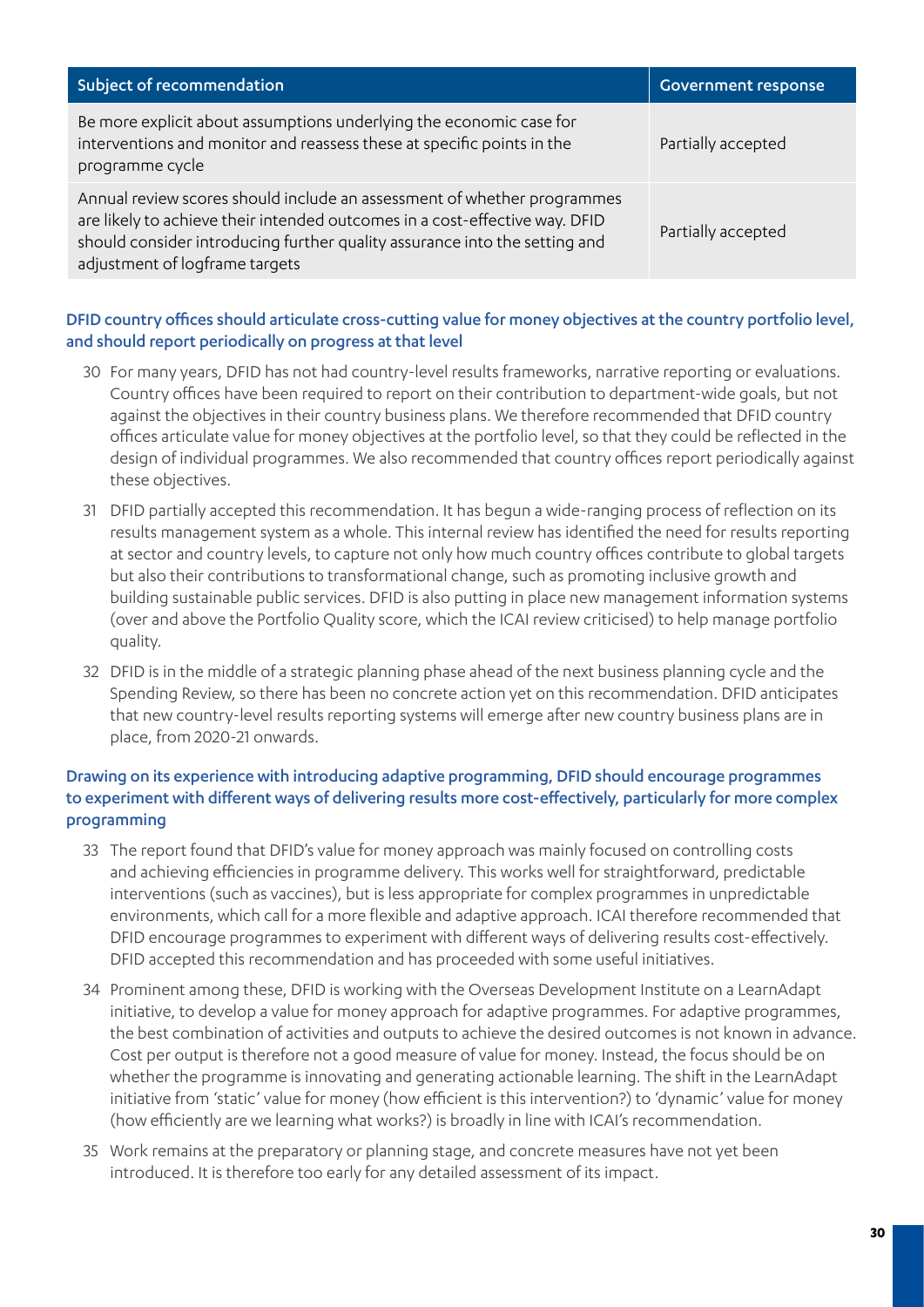#### DFID should ensure that principles of development effectiveness are more explicit in its value for money approach

- 36 'Development effectiveness' refers to a set of internationally agreed principles governing the quality of development cooperation. For example, working with and through local partners may be more costly in the short term, but may generate more sustainable results, making it better value in the long term. ICAI's review found that country offices did not articulate their development effectiveness priorities or approach, and individual programmes made no effort to track their compliance with or contribution to development effectiveness goals and principles. We therefore recommended that principles of development effectiveness – such as ensuring partner country leadership, building national capacity and empowering beneficiaries – should be more explicit in DFID's value for money approach, and that these principles should also be reflected in individual programmes.
- 37 DFID accepted this recommendation but has taken no concrete action in response to it. In interviews, some DFID staff argued that development effectiveness principles were built into programme design, even if not explicitly labelled as such. However, between 2012 and 2016 the UK slipped 12 places on the Center for Global Development's *Quality of Official Development Assistance index*, from three to 15 out of 27 places.<sup>7</sup> We found that development effectiveness principles are not explicit enough in DFID's business processes, which opens up risks of deteriorating standards in development cooperation. This may be partly due to a shift of focus towards fragile and conflict-affected states, where the principles are more challenging to apply.

#### Be more explicit about assumptions underlying the economic case for interventions and monitor and reassess these at specific points in the programme cycle

- 38 DFID's ability to achieve value for money is closely linked to the quality of the economic appraisal (such as a cost-benefit analysis) set out in each programme's business case. These assessments are often sensitive to assumptions that may change or be disproved over the life of the programme. DFID does not systematically monitor and verify these assumptions, or routinely revisit its appraisal during the life of the programme or following significant changes. ICAI therefore recommended that the assumptions underlying the original value for money proposition are made more explicit and incorporated into programme monitoring arrangements, and that economic appraisals are reassessed at some point during the life of the programme. We also recommended that senior responsible owners should determine whether a reassessment is needed following material changes in the programme, results targets or context.
- 39 DFID partially accepted this recommendation. Rather than investing in rerunning the economic appraisal, DFID has instead chosen to revise its annual review process to include a reassessment of the programme's theory of change and the overall value for money case, including by reference to assumptions set out in the business case. This is a reasonable alternative to ICAI's suggestion. The new annual review guidance encourages reviewers to consider what depth of review is required at the current point in the programme cycle. A new section has been added, requiring an assessment of the logic and assumptions of the theory of change. The value for money assessment must now be reassessed against the assumptions in the business case, and an explicit decision made as to whether the programme should continue from a value for money perspective.
- 40 As part of our follow-up exercise, we assessed a selection of 14 recent annual reviews in Pakistan, Malawi and Nigeria that had been carried out with the new template and guidance. We found that the depth and rigour of the analysis of the theory of change varied, but were generally adequate. Importantly, there were two instances where DFID had identified that changes in circumstances required a rerun of the cost-benefit analysis in the business case and commissioned the monitoring and evaluation service provider to do the assessment. This indicates positive changes in DFID's practice.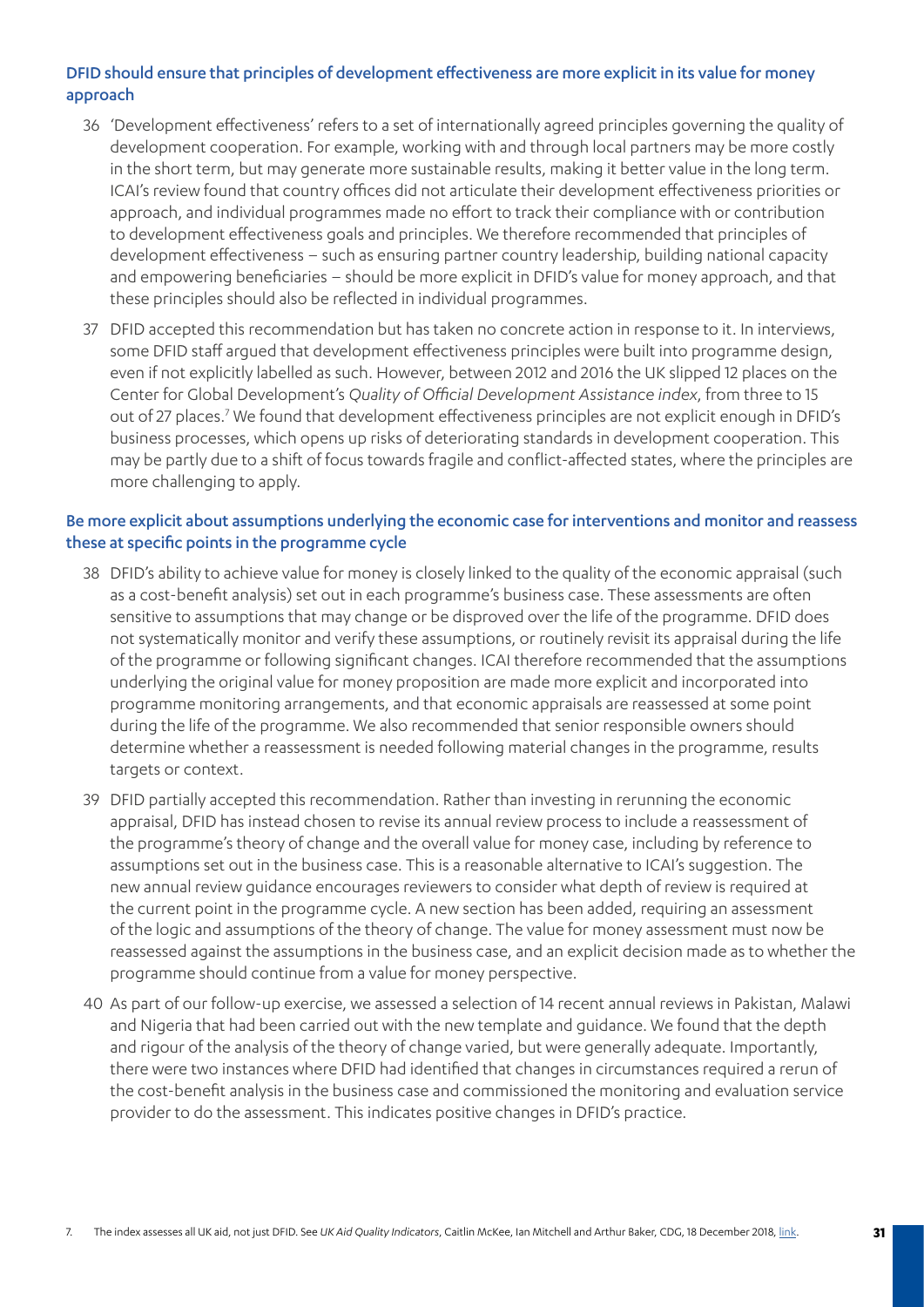#### Annual review scores should include an assessment of whether programmes are likely to achieve their intended outcomes in a cost-effective way

- 41 The ICAI review was concerned about a lack of rigour in how DFID generated annual programme scores. It noted that logframe targets were frequently changed without strong controls or transparency, making it difficult to tell whether improvements in programme scores resulted from genuine improvements in performance or from a downgrading of the targets. We also noted that annual review scores (which are a key control point in the programme cycle) were based purely on outputs, rather than outcomes, and were therefore not a good measure of value for money.
- 42 DFID only partially accepted ICAI's recommendation to incorporate an assessment of outcome-level achievement into the scores, and to introduce more control over changes to logframe targets. It had conducted its own internal review of the annual review process in parallel with the ICAI review, finding that annual reviews were generally fairly rigorous, but in need of some adjustments. It considered moving to outcome scoring, but decided against it on the grounds that there may not be an objective basis for scoring at outcome level early in the programme cycle. DFID was also concerned that, if programmes had to quantify outcomes right from the start in order to score well, this would affect programme design and theories of change, creating unhelpful incentives to focus on easily achievable targets rather than long-term objectives.
- 43 Given these concerns, DFID opted for a different solution. It revised the annual review template to include detailed reconsideration of the theory of change and whether the programme is on track to achieve its intended outcomes. It also introduced greater transparency over changes to logframe targets. There is now a 'change control tab' in the logframe format, which records all changes over the life of the programme, making it easy to see if targets have been revised downwards. The new annual review guidance states: "Ideally changes should not be made to any targets or indicators less than six months before they are being reviewed unless agreed with the Head of Department." This is a fair response to ICAI's request for greater transparency and quality control over target setting.
- 44 We checked a sample of recent annual reviews for this follow-up. Although quality varied, in general we found a more rigorous approach to assessing the likelihood of achieving programme outcomes. While this improvement is welcome, we are nevertheless concerned that the primary focus of accountability continues to be on the delivery of outputs by the implementing partner.

#### Conclusion

45 There is a wide-ranging process of reflection on business planning and results management processes taking place within DFID, with changes under way or in the pipeline on adaptive value for money, diagnostics, portfolio management, portfolio-level results management and programme design. Most of this work remains at the design and development stage. While progress has been fairly slow, we recognise that this is a time of uncertainty for the department and that changes to core business processes necessarily take time. While we were disappointed with the response to our recommendation on development effectiveness, there are also several positive trends, including a stronger emphasis on portfolio management. We are encouraged to see a shift from a purely target-driven approach to results and value for money towards transformative results, which corresponds with the thrust of our recommendations.

#### **Building resilience to natural disasters**

46 The review was concerned with how DFID embedded risk analysis and resilience throughout DFID's country offices, across DFID's programmes and with governments and development partners more broadly, how it disseminated evidence and supported country office staff in implementing disaster resilience mainstreaming, and how it measured and monitored its resilience results. We made five recommendations, as summarised in the table below.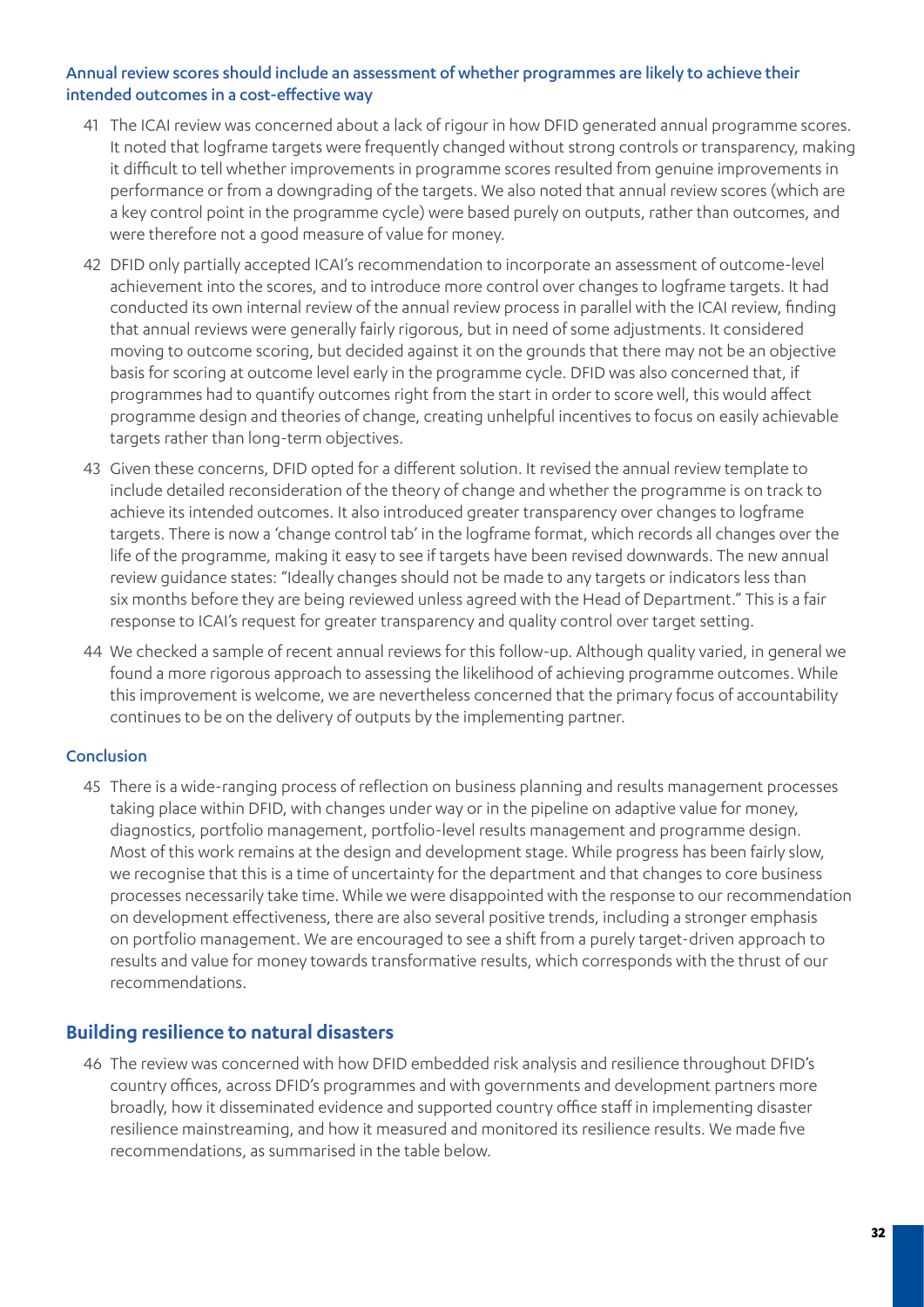## Table 6: Summary of recommendations and the government's response

| Subject of recommendation                                                                                                                                                                       | <b>Government response</b> |
|-------------------------------------------------------------------------------------------------------------------------------------------------------------------------------------------------|----------------------------|
| In partner countries with significant risks from natural disasters, DFID should<br>keep its risk assessments and resilience strategies up to date                                               | Accepted                   |
| DFID offices in high-risk countries should adopt a portfolio approach to<br>resilience, articulating how their efforts in different sectors and areas will work<br>together to build resilience | Accepted                   |
| DFID should develop its quidance on how to measure resilience results,<br>providing options that can be adopted by country offices according to their<br>specific contexts and needs            | Partially accepted         |
| DFID should undertake a stocktake of its work on resilience in high-risk<br>countries to inform its country strategies - periodically, or following significant<br>natural disasters            | Partially accepted         |
| DFID should establish a community of practice to promote the continuing<br>mainstreaming of resilience to natural disasters                                                                     | Accepted                   |

#### In partner countries with significant risks from natural disasters, DFID should keep its risk assessments and resilience strategies up to date

- 47 The ICAI review noted that DFID's multi-hazard risk assessments were not updated or incorporated as a regular part of country office business planning processes and was concerned that, without an upto-date understanding of the evolving context, DFID would be less able to target its resilience work effectively. With more governments and development partners engaging on resilience to natural disasters, coordination would be difficult without a shared understanding of risks.
- 48 DFID has responded to ICAI's recommendation by 'baking' risk analysis and resilience approaches into its Country Development Diagnostics (CDD) process, prompting country offices to consider risks and resilience comprehensively and coherently as part of their diagnostics work. However, there is scope for country offices to ignore these prompts, particularly when there are competing priorities. We would welcome a follow-up assessment by DFID in due course to see whether country offices have in fact implemented the results of this analysis into their portfolios.
- 49 In terms of external engagement, there are limits to the extent that DFID can influence governments and development partners, but it has made progress both practically and at the policy level. DFID has linked core funding to UN agencies to a set of progress indicators including on preparedness planning, which seems to have contributed to strengthening the quality and quantity of this. DFID has also sought to influence global policy on resilience through its participation in a range of international forums including the Global Resilience Partnership and Resilience Evidence for Decisions in Development Initiative.

#### DFID offices in high-risk countries should adopt a portfolio approach to resilience, articulating how their efforts in different sectors and areas will work together to build resilience

- 50 Resilience to natural disasters is best pursued as a cross-sectoral effort. Our review noted that DFID's country-level resilience strategies were in some cases little more than a short checklist of actions. Without a thorough and up-to-date country-level strategy, DFID is not well placed to identify mutually reinforcing approaches to resilience to natural disasters across its sector programming.
- 51 DFID accepted our recommendation to adopt a portfolio approach to resilience in high-risk countries, using the CDD process as its main vehicle for responding to ICAI's concerns. DFID told us that the CDD "ensures that each DFID country office takes stock of the current state of development, barriers and opportunities – including resilience – and considers whether programme portfolios are focused accordingly". The CDDs are peer-reviewed and guidance notes on how to cover resilience issues were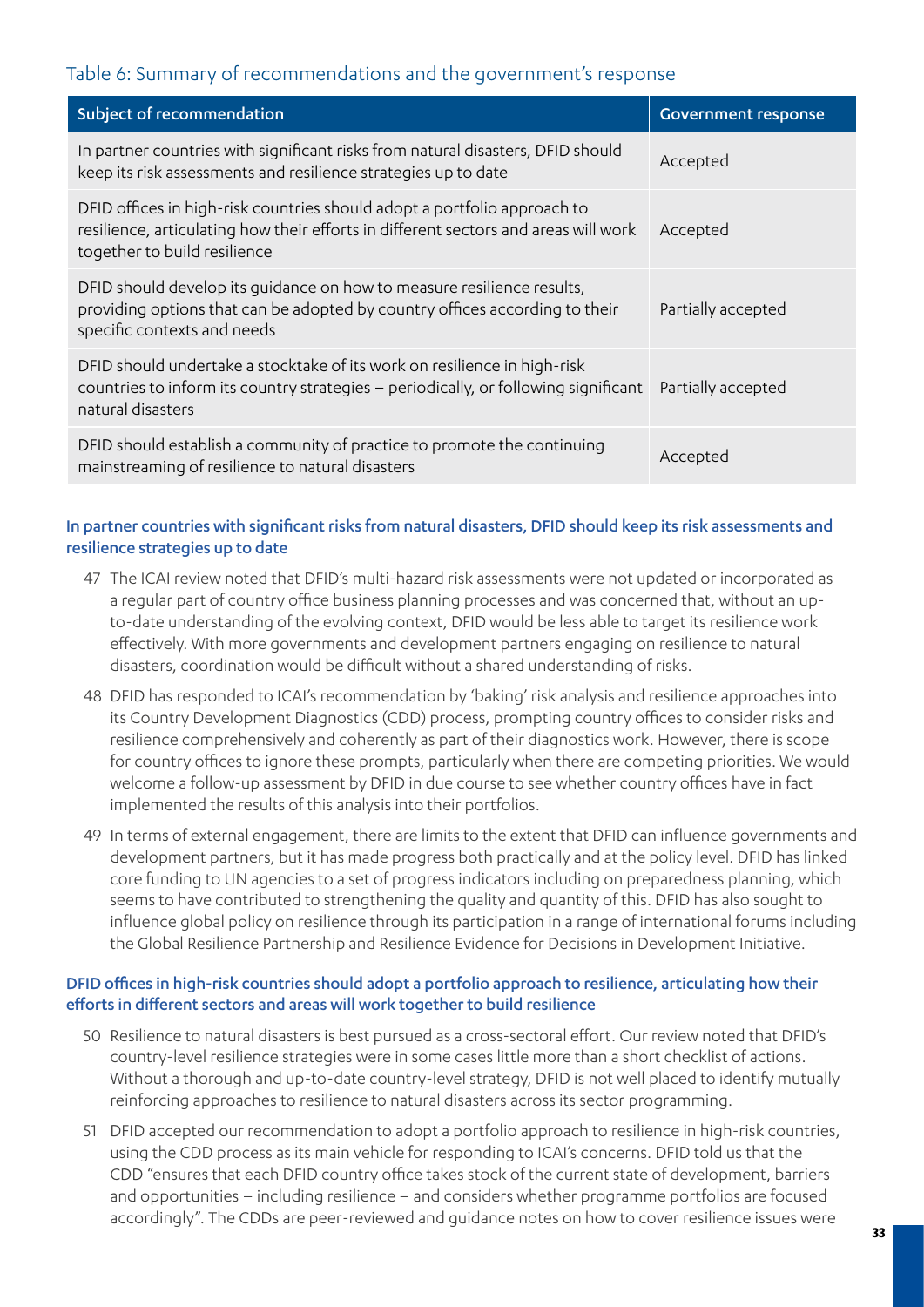issued at the start of the CDD process. In addition, resilience is also one of the cross-cutting issues in DFID's review of its approach to measuring results.

52 While these processes are ongoing, there are already signs that they are leading to a better understanding in DFID country offices of the need to address risks and resilience more systematically. However, we also saw that country offices with strong, competing demands struggle to prioritise the embedding of resilience. As noted above, since the CDD process merely *encourages* country offices to consider resilience as a cross-cutting issue, there is a risk that some of them will not do so.

#### DFID should develop its guidance on how to measure resilience results, providing options that can be adopted by country offices according to their specific contexts and needs

- 53 The ICAI review noted that although DFID embarked on the process of mainstreaming resilience across the department more than six years ago, DFID – like other donors – continued to struggle to measure resilience results. DFID accepted our recommendation to develop guidance on measuring resilience results that can be adapted to the needs and contextual demands of country offices, but progress has been slow.
- 54 For programmes that are specifically aimed at improving resilience, DFID has invested in revising its main key performance indicator on resilience, KPI4. It is also engaging in international resilience measurement forums and using lessons from its Building Resilience and Adaptation to Climate Extremes and Disasters (BRACED) programme's approach to measurement, monitoring and evaluation.
- 55 DFID has made less progress on measuring resilience results in programmes where resilience is a secondary aim, rather than a primary focus. Given the wide range of resilience objectives of these programmes, and the very different contexts within which they operate, there is inevitably no single measure of performance. However, the literature review of measurement practices currently being conducted by DFID Nepal may offer ways forward. The use, by a growing number of country offices, of specialist monitoring, evaluation and learning units or contractors also offers the potential to capture secondary resilience outputs/outcomes or to focus specific attention on resilience.

#### DFID should undertake a stocktake of its work on resilience in high-risk countries to inform its country strategies – periodically, or following significant natural disasters

- 56 ICAI's review found that DFID had not fulfilled its commitment to report bi-annually on its progress with mainstreaming resilience and recommended that DFID should undertake regular stocktakes of its work on resilience in high-risk countries. DFID only partially accepted this recommendation, arguing that it already assesses resilience and preparedness in high-risk countries through internal 'lessons learned' reviews in the wake of significant natural disasters and as part of the programme management cycle.
- 57 There have so far been no specific actions in direct response to this ICAI recommendation. DFID's resilience contributions (to conflict, instability and natural disasters) have been reviewed in recent evaluations of the department's humanitarian responses to the conflict in South Sudan, the Rohingya refugee crisis and the Somalia famine. The CDD process will also prompt routine analysis of risk and the mainstreaming of resilience, but it is too early to judge how adequately this process will ensure that country offices consider resilience as part of their country strategies (see Recommendation 1).

#### DFID should establish a community of practice to promote the continuing mainstreaming of resilience to natural disasters

58 Since resilience is a cross-cutting theme across all of DFID's work, responsibilities for advancing different aspects of its resilience agenda have been spread across the department, and in particular split between the Conflict, Humanitarian and Security Department and the Climate and Environment Department. A central repository of knowledge and technical expertise on resilience could help ensure that dissemination of learning on resilience between programmes and across sectors takes place. We recommended, also based on DFID's own aspirations, that a community of practice should be established to promote the continuing mainstreaming of resilience across the department.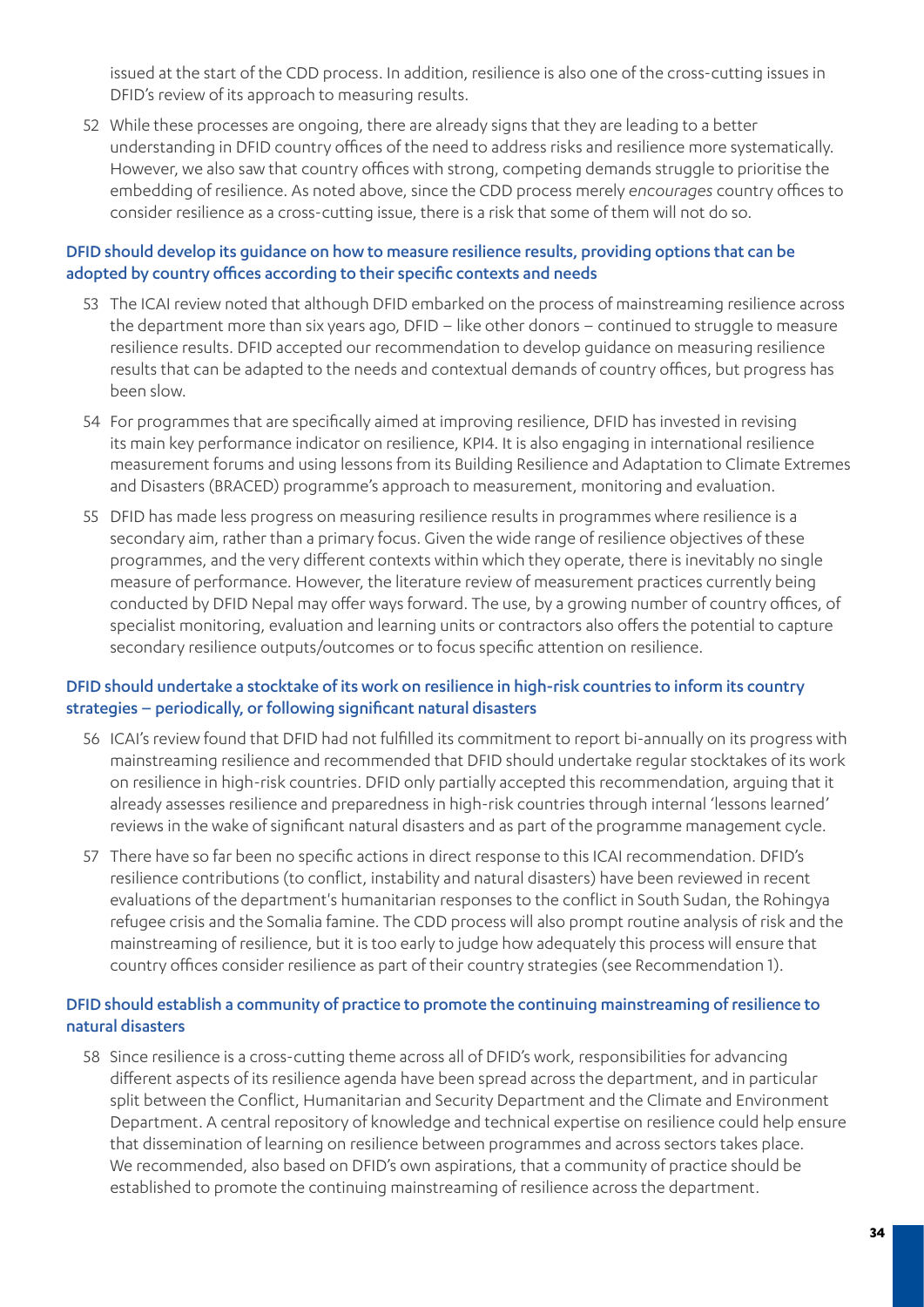59 Since the publication of our review, DFID has established an internal, department-wide community of practice, managed and moderated by a DFID staff member, which can host resources and facilitate cross-programme links and peer-to-peer support. The community of practice is supported by the development of a 'one-stop shop' for learning material on DFID's intranet, including evidence generated by programmes and research from a range of policy areas. A learning strategy for resilience is in the process of being developed. The success of the community of practice will depend on sufficient resources being allocated to maintain its functions. DFID should continue to draw on good practice from similar communities of practice elsewhere (such as in the Rockefeller Foundation) to identify and replicate the ingredients necessary for success.

#### Conclusion

60 The actions proposed and under way are relevant and useful responses to the ICAI resilience review's recommendations and concerns. However, the community of practice is not yet sufficiently established and improvements in response to our other recommendations remain mostly at the preparatory stage. There is scope for DFID to provide clearer guidance on strengthening measurement of resilience at the portfolio level.

#### **The Conflict, Stability and Security Fund's aid spending**

- 61 The Conflict, Stability and Security Fund (CSSF) was established in 2015. It is accessible to a range of government departments and combines ODA and non-ODA funding to support the implementation of National Security Council (NSC) strategies. ICAI's March 2018 review focused on how well this crossgovernment fund spent UK aid to tackle conflict, instability and insecurity and promote sustainable peace and security in fragile and conflict-affected countries.<sup>8</sup>
- 62 ICAI gave the CSSF an amber-red score. The Fund's country and regional portfolios often lacked a clear logic connecting the activities they supported to the objective of promoting sustainable peace, stability and security. Results management practices were inadequate, and there was little reliable data to assess whether projects were achieving their intended results or delivering value for money. Most of the programmes we reviewed showed design or implementation flaws. We made six recommendations, summarised in the table below. The CSSF has achieved significant progress in its response to most of them.

| Subject of recommendation                                                                                                                         | <b>Government response</b> |
|---------------------------------------------------------------------------------------------------------------------------------------------------|----------------------------|
| Introduce country or regional plans that specify how CSSF activities will<br>contribute to National Security Council objectives                   | Partially accepted         |
| When CSSF projects have influencing objectives, make them explicit and<br>report progress on them to allow assessment of value for money          | Accepted                   |
| Programmes should demonstrate more clearly and carefully how they identify,<br>manage and mitigate risks of doing harm                            | Accepted                   |
| Ensure all new programming includes adequate results management and<br>measures to assess value for money and rectify gaps in existing programmes | Accepted                   |
| Create conditions that allow for the evaluation, by independent evaluators<br>where possible, of a larger part of the CSSF's portfolio            | Accepted                   |
| Do more to gather and synthesise evidence and disseminate lessons on what<br>works in important programming areas                                 | Partially accepted         |

## Table 7: Summary of recommendations and the government's response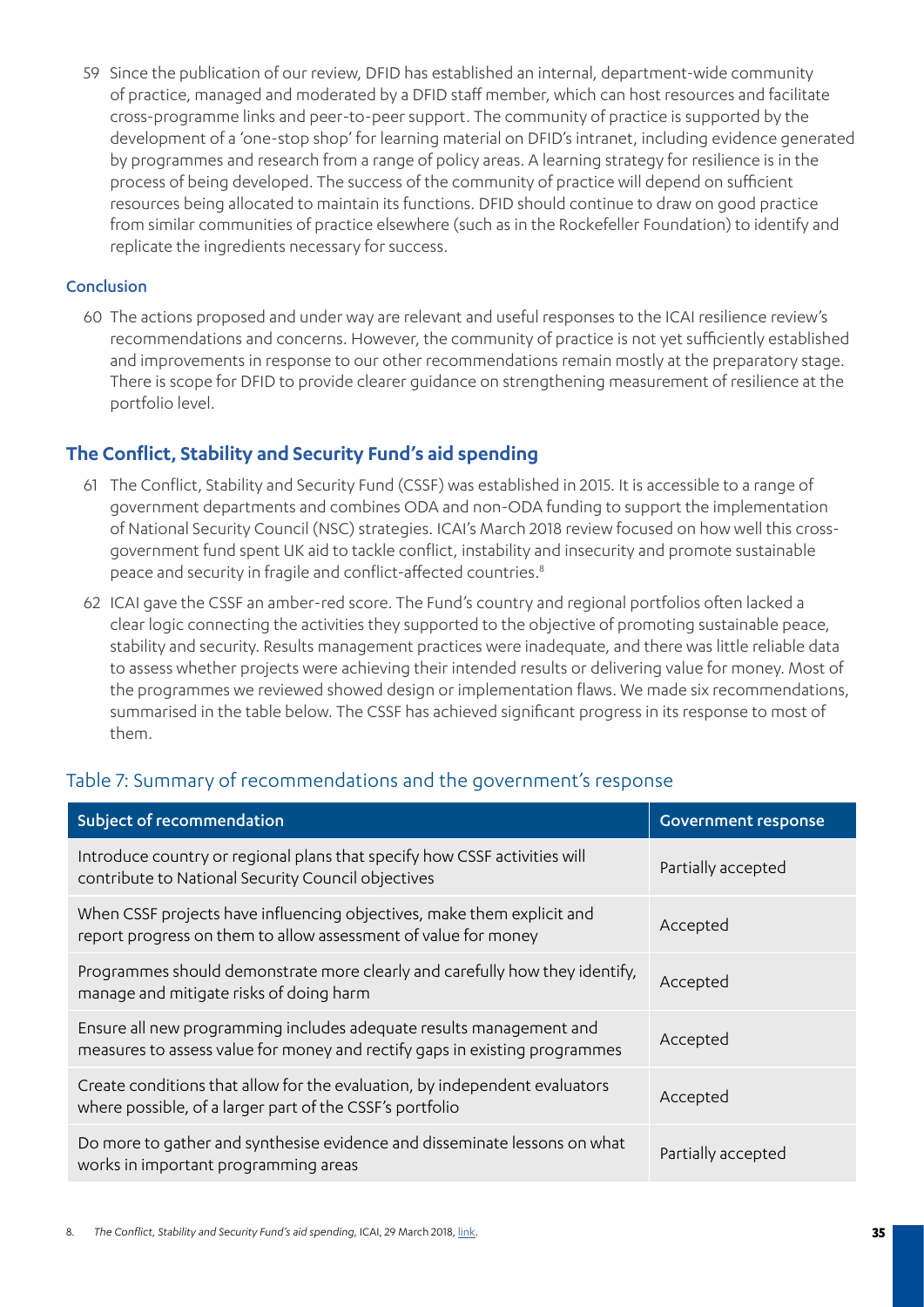#### Introduce country or regional plans that specify how CSSF activities will contribute to National Security Council objectives

- 63 ICAI recommended that the CSSF introduce country or regional plans specifying how its portfolios of aid programmes and influencing efforts would contribute to achieving NSC objectives, the intermediate outcomes that the portfolios would achieve, and the assumptions that needed to hold for this to happen.
- 64 The government only partially accepted this recommendation. It recognised the need to set out more clearly how programmes deliver against national security objectives, but did not want to introduce CSSF-specific country or regional plans. Instead, the Fund has invested in strengthening programmelevel theories of change, which had been weak and have now improved considerably. The CSSF is now routinely developing theories of change of good quality, with clearly defined goals – including intermediary objectives – and more transparency around underlying assumptions on how to achieve these goals. Annual reviews now include the reporting of outcomes, not just outputs.
- 65 Although much of this is work in progress, there has been a step change in the quality of programmelevel documentation since our original review. The feedback from CSSF staff during the follow-up exercise has been that the improved theories of change and annual reviews are also improving data collection. The annual review is also used as an opportunity to assess whether outcome targets remain adequate or relevant as contexts change.

#### When CSSF projects have influencing objectives, make them explicit and report progress on them to allow assessment of value for money

66 Our review found that there was often a discrepancy between the stated objectives of a programme and its actual objectives of achieving diplomatic access and influencing. Since these objectives were not stated, results were never tested and value for money could not be assessed. We therefore highlighted the need for the CSSF to explicate and test its influencing objectives. The government accepted this recommendation. Influencing and access outcomes and indicators have been included in the more recent theories of change (discussed above) and results frameworks, making measuring the achievement of influencing objectives now possible, if still difficult. Instead of hiding access and influencing goals, these are now presented as explicit and legitimate objectives, with annual reviews beginning to critically reflect on the issue – recognising that the results of influencing activities are not easy to measure and need a flexible, adaptive approach.

#### Programmes should demonstrate more clearly and carefully how they identify, manage and mitigate risks of doing harm

- 67 The ICAI review found that human rights assessments were not always conducted before the start of programmes (or indeed at all) and that, when CSSF interventions entailed working with counterparts that may do harm, mitigation measures were sometimes superficial. We were concerned that, since human rights risk assessments were inconsistent and programme monitoring was often weak, we did not know whether CSSF programming was causing harm. The government accepted the recommendation that the CSSF should demonstrate more clearly and carefully how they identify, manage and mitigate risks of doing harm.
- 68 There has been a swift and thorough response to this recommendation. The CSSF has strengthened its guidance and training, and introduced new processes to identify, manage and mitigate risks of doing harm. It has incorporated the risk of doing harm into programme risk registers and in the annual review templates and continued the development of its 'conflict sensitivity marker', which is currently being refined and piloted in 20 programmes (by January 2019, with another 20 in the pipeline). The marker is structured around three progressive themes – awareness, adaptiveness and accountability – and the pilot exercises have been thorough and useful: they have revealed that the conflict sensitivity of CSSF programmes is of variable quality, with some doing very well and others in need of significant improvements.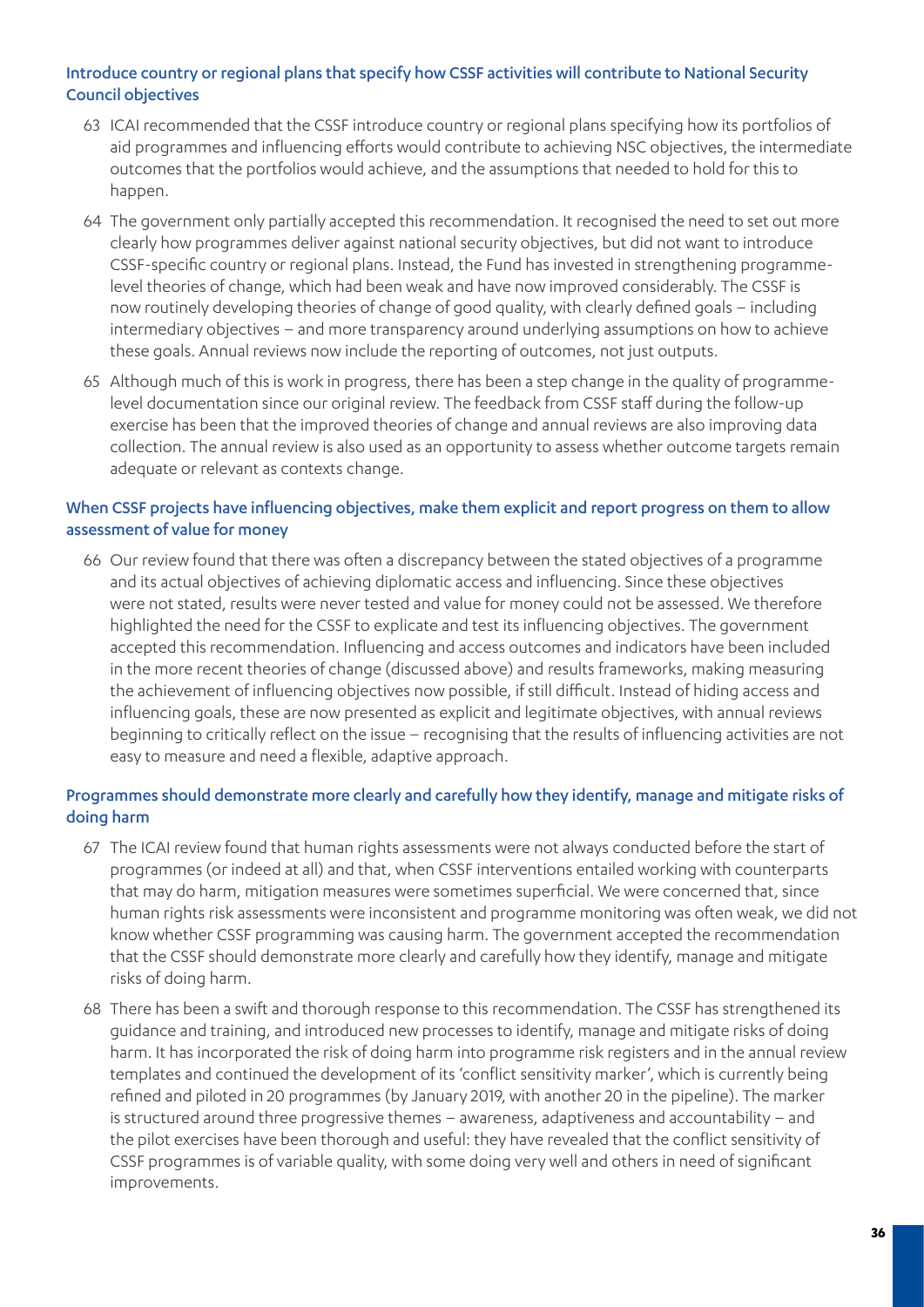69 The CSSF has also conducted a large, systematic cross-programme assessment of the use and quality of 70 Overseas Security and Justice Assessments. These learning activities have been supported by centrally based conflict advisers who travel to CSSF teams and help implement and consolidate change processes.

#### Ensure all new programming includes adequate results management and measures to assess value for money and rectify gaps in existing programmes

- 70 Our review found that the CSSF's results management was weak. The tools it used were unimaginative and developed with a one-size-fits-all mentality, unsuited to a complex and fast-changing area of programming in fragile and conflict-affected areas. The CSSF did not have the evidence needed to assess whether expenditure represented value for money. Our recommendation had two layers: first, to address gaps in existing programming as soon as possible, and second, to ensure that all new programming includes adequate results management and measures to assess value for money.
- 71 The CSSF accepted this recommendation and is in the process of making significant improvements, with commitments backed up by dedicated funding, staff recruitment, the contracting of independent expertise and other action to support and ensure implementation. The CSSF is using a learning-whiledoing approach as it develops and refines its results management mechanisms. Given human resource constraints, the Fund has made sensible priorities, investing first in regional monitoring, evaluation and learning (MEL) contracts aimed at strengthening the CSSF's own MEL capacity, as well as improving theories of change and annual reviews, as previously mentioned. It has not yet invested much in formal value for money assessments.

#### Create conditions that allow for the evaluation, by independent evaluators where possible, of a larger part of the CSSF's portfolio

- 72 Evaluations are an important part of accountability and learning, but the CSSF did not in general have the requirements for programme evaluation in place. We recommended that the Fund should create the conditions to allow a larger part of its portfolio to be evaluated, preferably – where possible – using independent expertise. The government accepted this recommendation and the CSSF has since conducted a number of evaluations and has strengthened the evaluability of its newer programmes (through improved theories of change, annual reports, ongoing data gathering and results management).
- 73 There are still examples of the Fund making unsubstantiated results claims. For instance, in its most recent annual review, the CSSF claims that its work with the Syrian 'White Helmets' "is estimated to have saved over 115,000 lives" and that its Iraqi infrastructure work enabled "over 3.6m people to return home and access basic services, including healthcare, education, water and electricity".<sup>9</sup> Neither claim has been tested.
- 74 As the CSSF is to a large extent made up of many small projects, its decision to limit itself to only evaluating major programmes with bigger budgets means that most of the Fund will go unevaluated. It would therefore make sense for the CSSF to also evaluate a sample-based set of smaller projects. We have been told that the new MEL strategy will seek to take a more strategic approach to evaluation, but we do not yet know if this will include a strategy for evaluating smaller projects.

#### Do more to gather and synthesise evidence and disseminate lessons on what works in important programming areas

75 During our review, we saw CSSF programmes using approaches that were likely to achieve sub-optimal results, such as a disproportionate focus on training and the payment of salary supplements. We also saw gaps in thematic policy guidance, and a disproportionately modest contribution for a fund this size to global evidence on what works. We noted that implementing partners were not routinely involved in learning processes, and that programme learning was not routinely shared with the CSSF's implementers.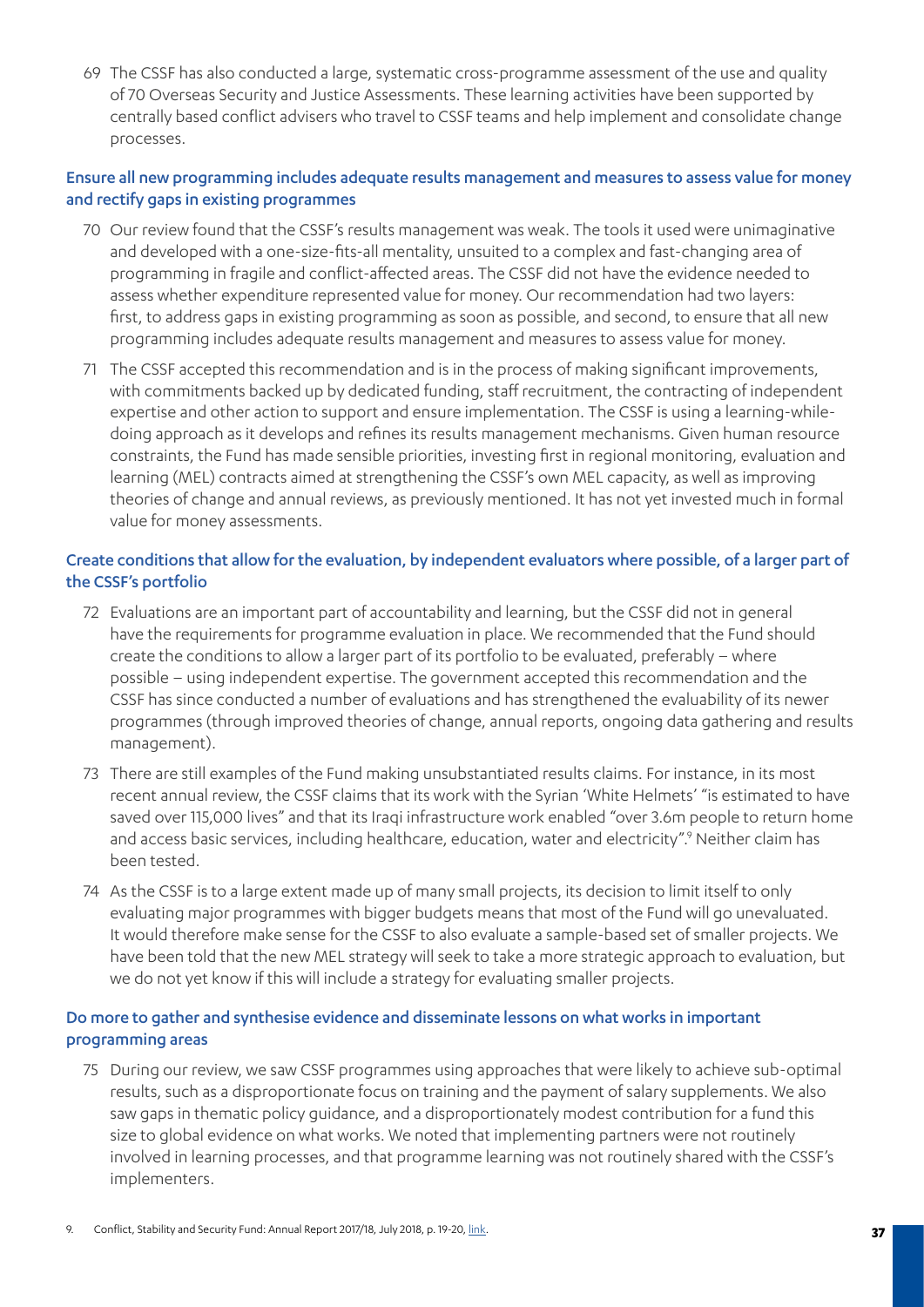- 76 The government partially accepted ICAI's recommendation to synthesise the evidence on what works in important programming areas, and to share this learning with participating departments and implementing partners. Since then, the CSSF has made great strides in its approach to learning. Part of its global MEL plan is to consolidate Fund-level evidence, improving the understanding of what works in fragile and conflict-affected states. In December 2018, the Stabilisation Unit published a stabilisation guide,10 a comprehensively updated version of the 2014 *UK Approach to Stabilisation*. Other learning exercises are nearing completion – most prominently in the field of conflict sensitivity – and a few of the regions are considering opportunities to distill overall lessons from a series of thematic evaluations (such as on governance).
- 77 We saw evidence of material being more widely shared with participating departments and between countries and regions. The CSSF now has a deliberate strategy to engage more with other donors and implementing partners in order to be transparent and share learning.

#### Conclusion

78 The initial government response to ICAI's recommendations seemed reluctant in some areas and focused on what the CSSF was already doing in others. However, since then, the CSSF has made significant efforts to address the shortcomings identified by ICAI. From the desk-based evidence and interviews we conducted, it is likely that the work done to date has already led to more conflict-sensitive programming with clearer and more testable intermediate outcomes (including influencing outcomes). Monitoring is becoming more rigorous as quality standards for programme design have been raised. Learning has been accelerated by systematic reviews, and we saw signs that some learning mechanisms are starting to become institutionalised.

#### **DFID's approach to disability in development**

79 DFID was at the forefront of activities to ensure that disability was included as a central concern of the SDGs in 2015, but was slower in systematically including the concerns, challenges and contributions of people with disabilities in its own programming. ICAI's review looked at whether DFID had developed an appropriate approach to disability and development, and how well it identified and filled knowledge and data gaps on disability in development. As a rapid review, timed to be published ahead of the Global Disability Summit hosted by the UK government in July 2018, the review was not scored, but offered six recommendations, as summarised below.

| Subject of recommendation                                                                                                              | <b>Government response</b> |
|----------------------------------------------------------------------------------------------------------------------------------------|----------------------------|
| Adopt a more visible, systematic and detailed plan for mainstreaming disability<br>inclusion                                           | Accepted                   |
| Increase the representation of staff with disabilities and increase the number of<br>staff with expertise on disability inclusion      | Accepted                   |
| Country offices should develop theories of change for disability inclusion and<br>working with national governments                    | Partially accepted         |
| Engage more with disabled people's organisations                                                                                       | Accepted                   |
| Tackle stigma and discrimination, and support people with psychosocial and<br>intellectual disabilities                                | Partially accepted         |
| Create a systematic learning programme and community of practice on the<br>experience of mainstreaming disability into DFID programmes | Accepted                   |

## Table 8: Summary of recommendations and the government's response

<sup>10.</sup> The guide is available online. *The UK Government's Approach to Stabilisation: A guide for policy makers and practitioners*, HM Government, 19 December 2018, [link.](https://www.gov.uk/government/publications/the-uk-governments-approach-to-stabilisation-a-guide-for-policy-makers-and-practitioners)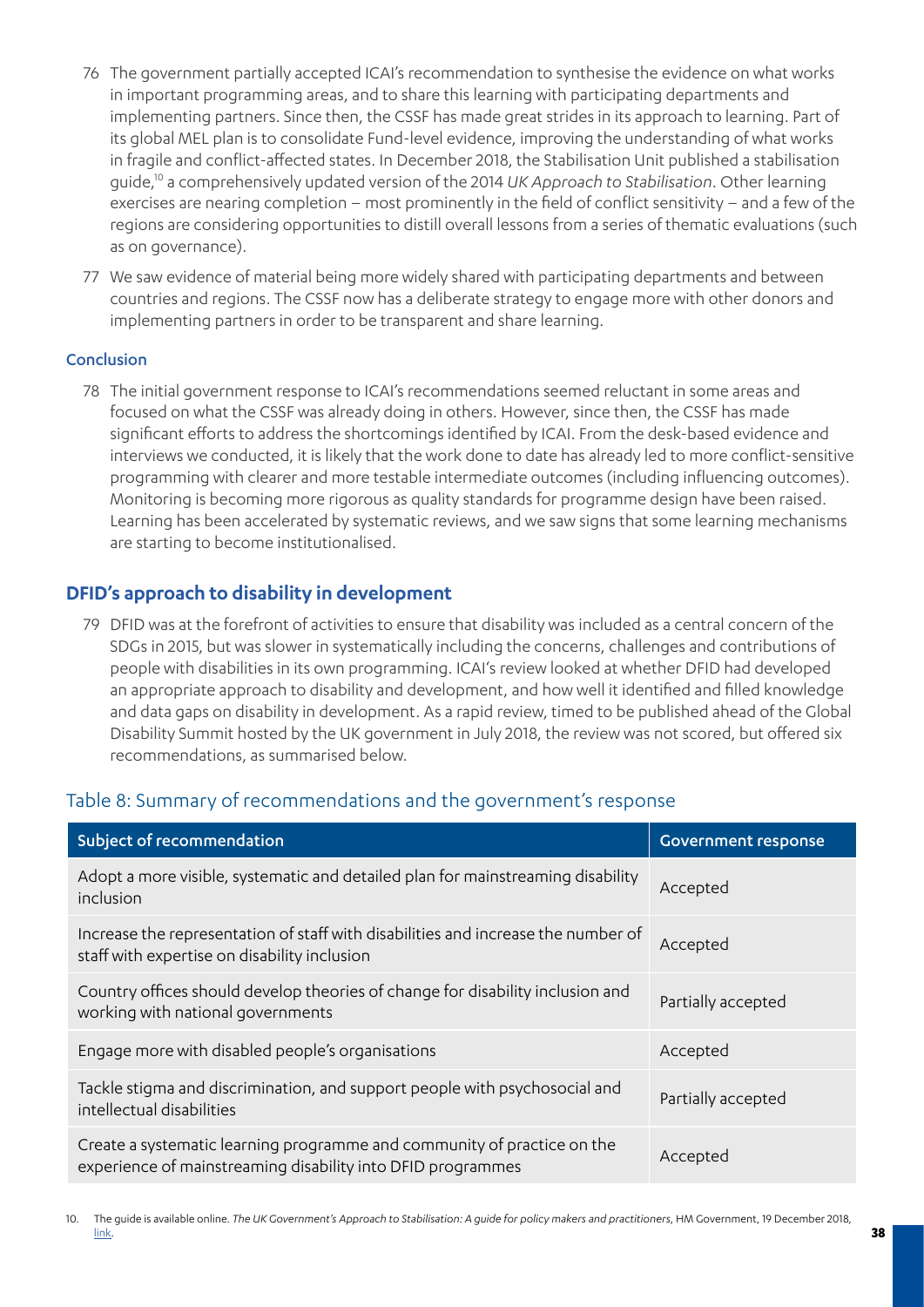#### Adopt a more visible, systematic and detailed plan for mainstreaming disability inclusion

- 80 In 2017, the secretary of state for international development committed DFID to "put disability at the heart of everything that we do".<sup>11</sup> The ICAI report welcomed this commitment, but called for DFID to adopt a more visible and systematic plan for mainstreaming disability inclusion. DFID accepted this recommendation and has made great strides since our review. In December 2018, it published a comprehensive Disability Inclusion Strategy which sets specific and ambitious standards for all business units, with guidance provided by the disability inclusion team. The standards cover the areas included in our recommendation: programming, human resourcing, learning and organisational culture. A new Disability Inclusion Delivery Board will meet quarterly to monitor progress, and DFID will publish an annual assessment of progress against the standards.
- 81 It is too early to know how well the strategy will be implemented, but early signs show that DFID departments are engaged and committed. That said, the strategy has an ambitious timeline, with all business units required to achieve the minimum standards by the end of 2019. The main risk to implementation is insufficient resources, both in terms of in-house expertise on disability (see Recommendation 2 below) and funding set aside for the mainstreaming effort.

#### Increase the representation of staff with disabilities and increase the number of staff with expertise on disability inclusion

- 82 The second recommendation addressed resource constraints from two perspectives. First, we recommended that DFID should increase the representation of staff with disabilities at least to the level of the UK civil service as a whole (9.9%). As of March 2019, 8.7% of DFID's UK-appointed staff and only 2% of staff appointed in country informed DFID that they had disabilities (from 6.4% and 1.4% in December 2017). Second, we recommended that DFID recruit more staff with expertise in disability issues, since working on disability inclusion is a specialist area with its own skills and legal framework.
- 83 DFID accepted both parts of this recommendation. Its new Disability Inclusion Strategy has targets for increasing the proportion of its UK-recruited staff with disabilities to match that of the UK working age population. However, the strategy does not include targets for local recruitment of people with disabilities to DFID country offices overseas.
- 84 The Disability Inclusion Strategy promises to "equip DFID staff with the skills, tools and knowledge to better integrate disability inclusion into all of our policies and programmes". Further recruitment and training is urgently required to provide the support business units need to meet the minimum standards by the end of 2019.

#### Country offices should develop theories of change for disability inclusion and working with national governments

- 85 The ICAI review found that DFID country offices lacked information and analysis on the barriers to disability inclusion, and how to overcome them, in their specific country setting. We therefore recommended that country offices should develop theories of change for how to foster disability inclusion in their countries, with particular focus on how to influence and work with national governments. DFID partially accepted this recommendation. Rather than requiring country offices to prepare their own theories of change for disability inclusion, DFID developed a general theory of change which it encouraged country offices to use in preparing their disability action plans.
- 86 While offering country offices the choice of a general theory of change to draw on is an improvement, this approach entails a risk that country office action plans become based on general assumptions rather than on local consultation, including with national disabled people's organisations. However, DFID's new Country Development Diagnostics (CDD) process, which has an 'inclusion module', may help to improve the quality of country-level analysis by asking country offices to consider: "What is the situation for people with disabilities in social, political and economic spheres?"12

12. See more on the CDD in the sub-sections of this review on DFID's approach to value for money and inclusive growth.

<sup>11.</sup> *Secretary of state speech at the 'Solutions to Disability Inclusion' event*, DFID and the Rt Hon Penny Mordaunt MP, 2017, [link](https://www.gov.uk/government/speeches/secretary-of-state-speech-at-the-solutions-to-disability-inclusion-event).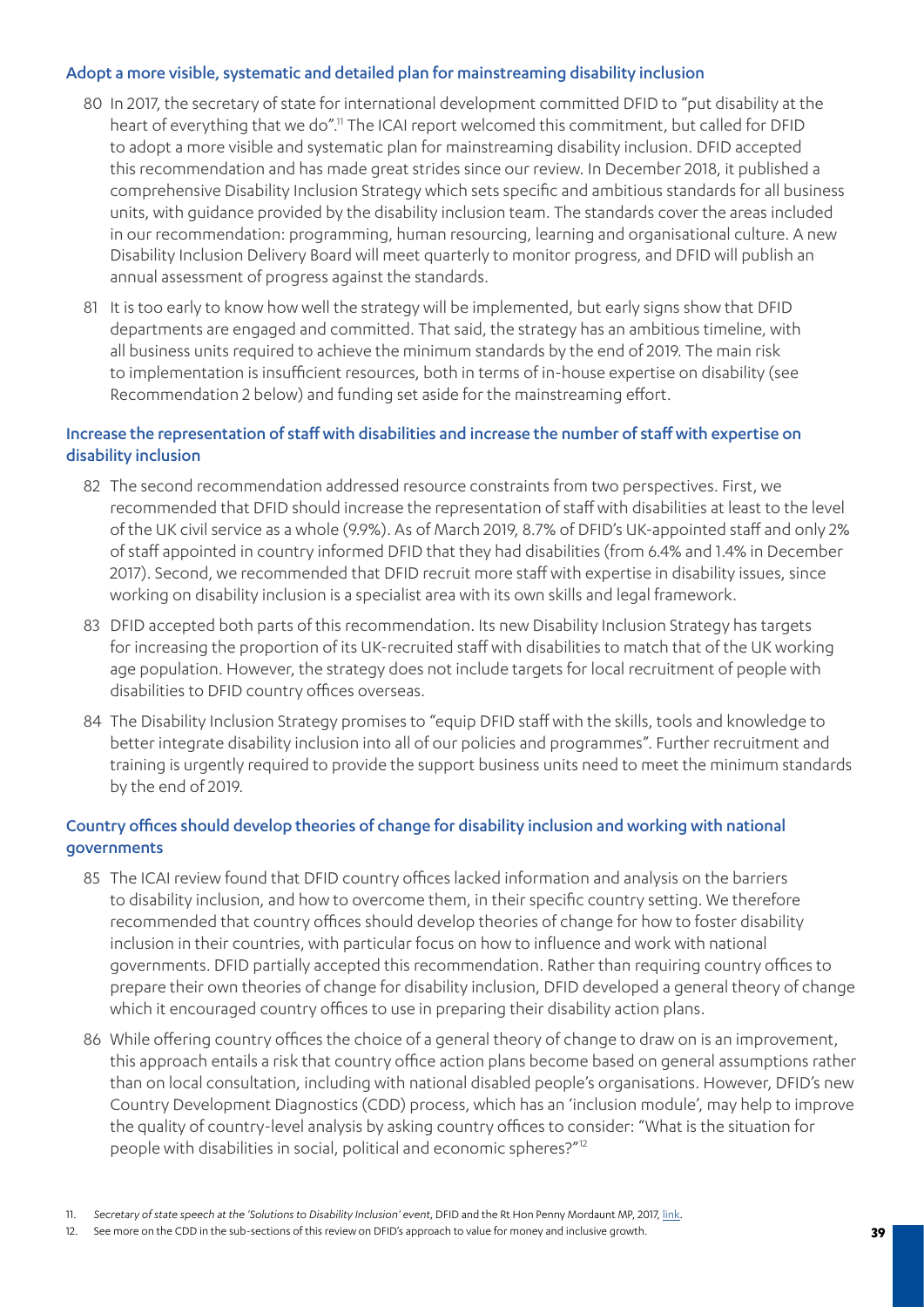#### Engage more with disabled people's organisations

- 87 DFID recognised that effective disabled people's organisations are critical to countries achieving disability inclusion, but country office engagement with disabled people's organisations was mostly at the level of conversations and they have generally not been consulted in the business planning process. DFID's main means of support for them, the Disability Rights Fund, operated in only eight of DFID's more than 32 priority countries. We recommended that DFID should engage with disabled people's organisations on country-level strategies, advocacy towards partner governments, capacity building and the design of programmes, including research programmes.
- 88 There has been a strong and positive response to this recommendation. The Disability Inclusion Strategy reaffirmed a fundamental principle that people with disabilities are "engaged, consulted, represented and listened to at all levels of decision-making ... and empowered as powerful and active agents of change to challenge discrimination and harmful norms and to hold governments and implementers to account".13 The Strategy committed to sufficient investments in disabled people's organisations to promote their meaningful engagement.
- 89 In addition, the Strategy's minimum standard states that business units must consult (at least) annually with disabled people's organisations on the design, implementation and evaluation of programmes and office policy and strategy, and should do so in a way that builds capacity and involves groups that are sometimes excluded, such as women and people with psychosocial or intellectual disabilities.
- 90 While it is too early to see how this policy development is implemented, we were pleased to see how DFID ensured substantial involvement by people with disabilities in the July 2018 Global Disability Summit. We also note that two new research programmes have very thorough involvement of disabled people's organisations in their governance. Practical issues remain to be tackled, such as the accessibility of DFID offices. A significant obstacle is DFID's onerous contracting requirements, which disabled people's organisations are often unable to meet due to their limited finances and capacity.

#### Tackle stigma and discrimination

- 91 The ICAI review found that few DFID programmes had major elements tackling stigma and discrimination. People with psychosocial disabilities (mental health challenges) and with intellectual disabilities (learning disabilities) are particularly vulnerable. We recommended that DFID should increase its programming on (i) tackling stigma and discrimination, including within the private sector, and (ii) inclusion of people with psychosocial disabilities and people with intellectual disabilities, noting that these are two different groups facing different sets of challenges.
- 92 Although DFID only partially accepted this recommendation, the new Disability Inclusion Strategy includes stigma and discrimination as one of three cross-cutting areas "which will be consistently and systematically addressed in all of our work". It requires all business units by 2023 to be "supporting full participation and leadership of people with disabilities; transforming harmful stereotypes and behaviours; and ensuring policies, structures and resources [are] in place to counter discrimination".<sup>14</sup>
- 93 DFID's rationale for only partially accepting the recommendation was that it needed to understand the issues better before designing interventions. Apart from two innovative new programmes that pilot methods of tackling stigma and discrimination, DFID's efforts at the moment remain at the level of aspirations. We think this is unduly cautious because evidence of what works already exists, as pointed out in the ICAI report, on how to influence behavioural change.
- 94 On psychosocial disabilities, DFID has made important improvements. Beyond including these in the new Strategy, there has been a considerable amount of activity, pushed along by the appointment of a staff member dedicated to this issue. In contrast, little has changed on the issue of intellectual disabilities – highlighting the importance of dedicated, expert staff to promote DFID's ambitious Disability Inclusion Strategy.

<sup>13.</sup> *DFID's Strategy for Disability Inclusive Development 2018-23,* December 2018, p. 8, [link.](https://assets.publishing.service.gov.uk/government/uploads/system/uploads/attachment_data/file/760997/Disability-Inclusion-Strategy.pdf)

<sup>14.</sup> *DFID's Strategy for Disability Inclusive Development 2018-23, December 2018, p. 11 and 18, [link.](https://assets.publishing.service.gov.uk/government/uploads/system/uploads/attachment_data/file/760997/Disability-Inclusion-Strategy.pdf)*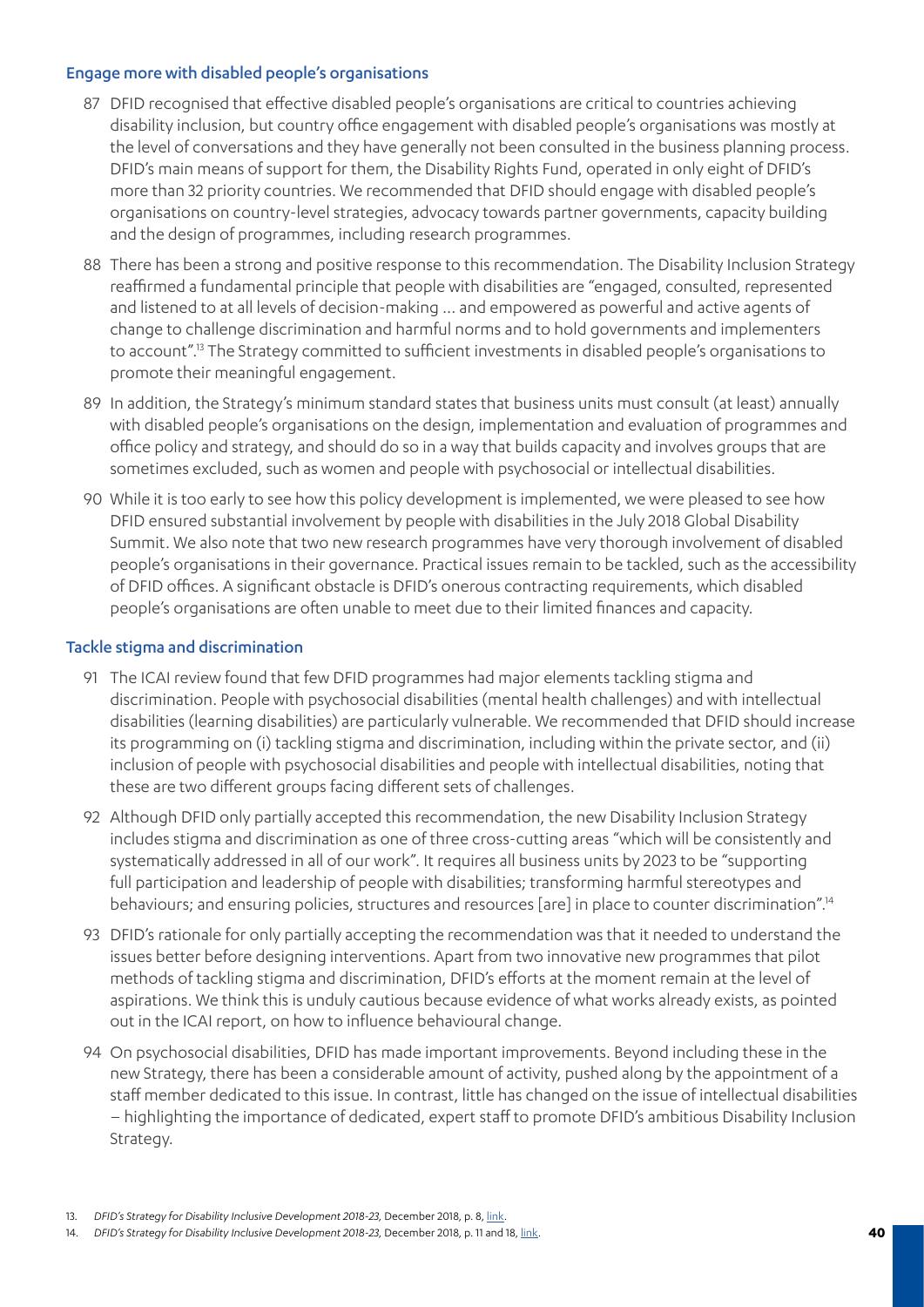#### Create a systematic learning programme and community of practice on the experience of mainstreaming disability into DFID programmes

- 95 There is a lack of experience among DFID staff on disability inclusion, but a strong demand for knowledge about what works to achieve it. Building on the proposals for the new Disability Inclusive Development programme, with its helpdesk, we recommended that DFID should create a systematic learning programme, and a community of practice, on the experience of mainstreaming disability into its programmes. DFID accepted this recommendation and has embarked on a range of innovations. It is creating a community of internal champions on disability inclusion and designing a *learning journey* on the topic with five monthly sessions planned for about 30 participants. The helpdesk is now generally available for all business units.
- 96 These are welcome moves but are unlikely to be sufficient to ensure that all business units meet the minimum standards by the end of 2019.

#### Conclusion

97 The Disability Inclusion Strategy is a major step forward and incorporates policies that address most of the issues raised in the ICAI review. The minimum standards for all business units are specific and ambitious. Achieving them within the required deadline is likely to require more resources than currently available to departments – in particular, staff with relevant experience and skills. The new community of practice will need to ensure that information on challenges and successes is actively shared. The ambitious deadline for meeting the minimum standards approaches fast. However, it is more important to maintain the current sense of strong forward progress than it is to hit the exact deadline for all departments.

#### **The UK's humanitarian support to Syria**

- 98 In response to the brutal conflict in Syria, the UK government launched its largest-ever humanitarian campaign, committing £2.81 billion to the region, with £1.03 billion allocated for humanitarian operations in Syria itself. ICAI's review, published in May 2018, assessed the effectiveness of DFID's humanitarian aid inside Syria since the beginning of the crisis response in 2012.
- 99 The review gave DFID a green-amber score, recognising that strong improvements had taken place over time and that vital UK aid had reached civilians in need – within the limitations of a complex and highly restrictive operational environment. We offered eight recommendations to further improve operations, as summarised in the table below. The Syrian context has changed dramatically since the publication of the ICAI report, resulting in some necessary adjustments to DFID Syria's programming and affecting its ability to act on some of our recommendations.

#### Table 9: Summary of recommendations and the government's response

| Subject of recommendation                                                                                                                                | <b>Government response</b> |
|----------------------------------------------------------------------------------------------------------------------------------------------------------|----------------------------|
| As conditions allow, DFID Syria should prioritise livelihoods programming and<br>supporting local markets, to strengthen community self-reliance         | Partially accepted         |
| Strengthen third-party monitoring to provide a higher level of independent<br>verification of aid delivery                                               | Accepted                   |
| Support partners to expand their community consultation and feedback<br>processes and ensure this informs learning and future design                     | Accepted                   |
| Identify ways to support the capacity development of Syrian non-<br>governmental organisations to have more direct roles in the humanitarian<br>response | Accepted                   |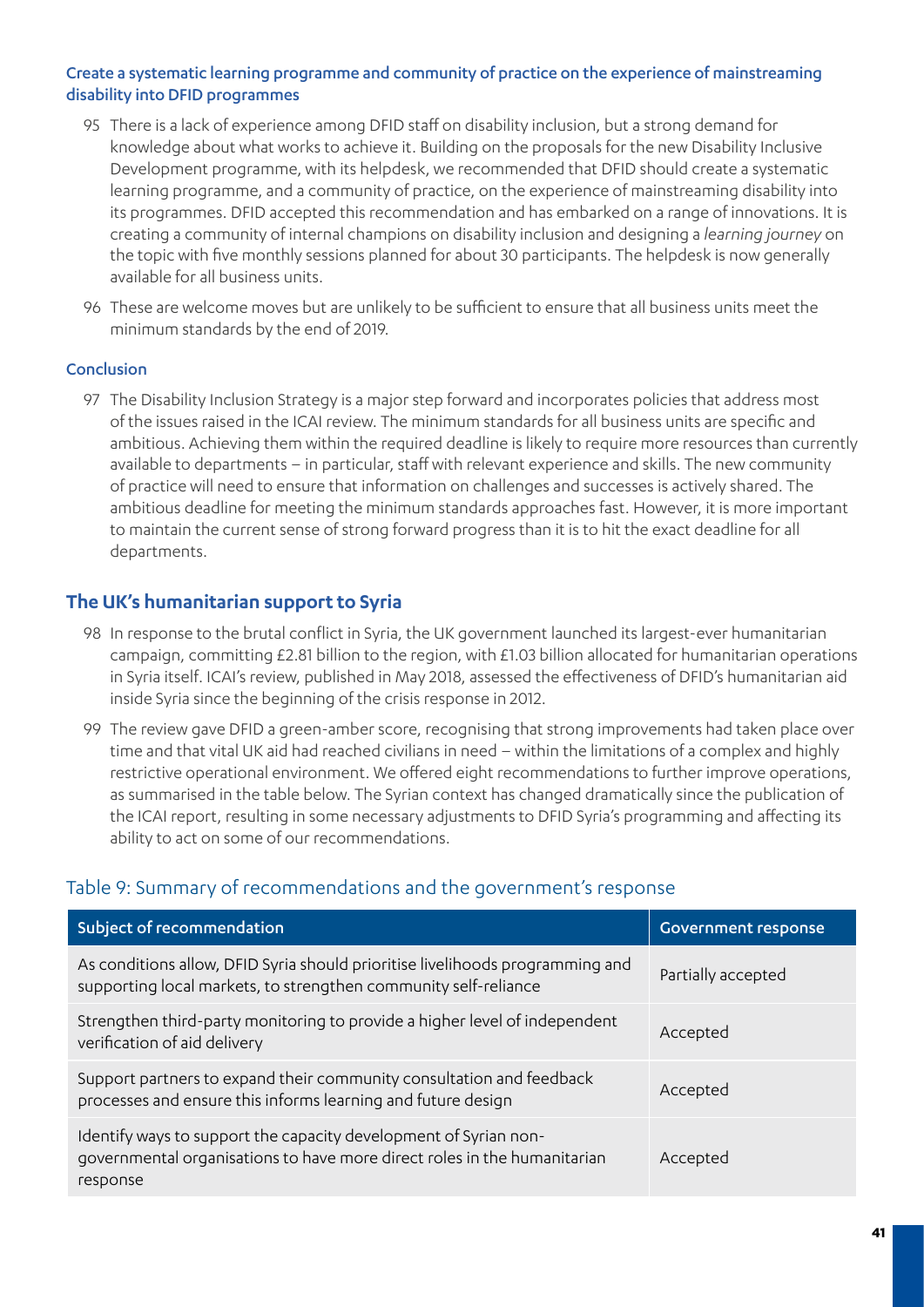| Subject of recommendation                                                                                                                                                                | <b>Government response</b> |
|------------------------------------------------------------------------------------------------------------------------------------------------------------------------------------------|----------------------------|
| DFID Syria should develop a dynamic research and learning strategy addressing<br>learning needs across the international humanitarian response in Syria, and a<br>dissemination strategy | Accepted                   |
| Collect and document lessons and best practices from the Syria response, to<br>inform ongoing and future crisis responses                                                                | Accepted                   |
| In complex crises, plan for a lengthy engagement from an early stage                                                                                                                     | Accepted                   |
| Build on DFID Syria's efforts to invest in reporting and data management<br>systems that can be readily adapted to complex humanitarian operations                                       | Accepted                   |

#### As conditions allow, DFID Syria should prioritise livelihoods programming and supporting local markets, to strengthen community self-reliance

- 100 The ICAI review found that DFID was sometimes slow to move from emergency assistance to livelihoods support, and that its delivery partners needed encouragement, support and expertise to implement livelihoods programming. DFID only partially accepted our recommendation on livelihoods programming, arguing that it was often not possible to move out of emergency mode. ICAI agrees with this, noting that the transition can only be made when conditions allow.
- 101 DFID Syria is in the process of designing its new 2020 portfolio, and its livelihoods adviser is currently reviewing its approach to livelihoods and cash-based programming, which will lead to a new Livelihoods Strategy by mid-2019. This process should better position DFID Syria to respond to contextual challenges in the livelihoods sector.

#### Strengthen third-party monitoring to provide a higher level of independent verification of aid delivery

- 102 DFID Syria's third-party monitoring approach was centred on mutual learning but lacked sufficient focus on assurance and accountability, given the scale and level of risk in the Syria operations. Monitoring visits were very short, and the monitoring system relied heavily on partners to select communities for monitoring visits, which introduced the possibility of bias. Until early 2018, visits only took place in opposition-controlled areas. ICAI therefore recommended that DFID Syria strengthen the independence and rigour of its third-party monitoring approach.
- 103 DFID Syria's response to this recommendation was thorough, with some improvements already under way before ICAI's recommendations were published. DFID Syria has updated its methodology on monitoring, and there are early signs of positive results from its change in sampling strategy, which reduces the role of implementing partners in the selection of monitoring visit locations. DFID Syria has also increased the length of monitoring visits from one to two days (and is piloting three-day visits). Together, these two changes will provide higher-quality and less biased data for assessing how projects perform and can be improved. Two further changes, monitoring in government-controlled areas and the addition of more in-depth verification visits, are at too early a stage of implementation for ICAI to assess them. The restricted access to government-controlled areas inevitably limits the effectiveness of monitoring.

#### Support partners to expand their community consultation and feedback processes and ensure this informs learning and future design

104 DFID is committed to ensuring greater participation of and accountability to the populations it supports through its humanitarian action. The ICAI review found that the complaints mechanisms included in DFID's Syria projects were useful, but not adequate to meet this commitment. It also noted that feedback from communities was not being collated and analysed to inform learning and the design of new activities. We therefore recommended that DFID should support and encourage its local partners to expand community consultation and feedback, and use this feedback to improve the design of future programming.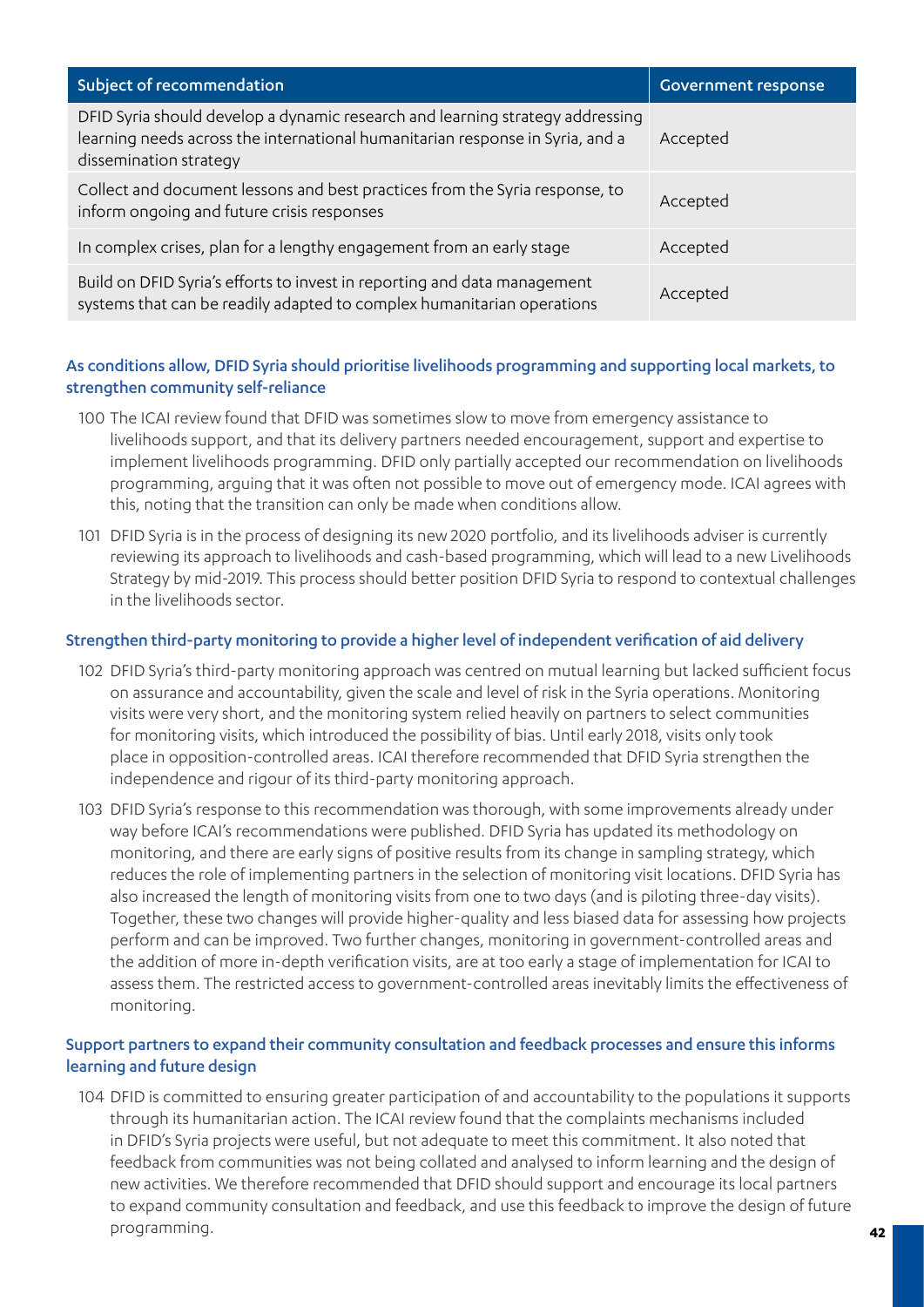105 DFID Syria's response has so far focused on information gathering on current processes. It has completed a desk-based research project that mapped beneficiary feedback mechanisms and their usage in Syria and conducted an assessment of DFID's delivery partners' monitoring and evaluation systems, including beneficiary feedback mechanisms. The assessment found that most of DFID's delivery partners relied on their downstream partners' processes – which DFID so far has not reviewed. DFID Syria indicates that it will use the information it has gathered to inform its 2020 programme portfolio, which is currently under design.

#### Identify ways to support the capacity development of Syrian non-governmental organisations to have more direct roles in the humanitarian response

- 106 Most Syrian non-governmental organisations (NGOs) are new, with little administrative capacity and little familiarity with donor requirements. We therefore recommended that DFID seek ways to support the capacity development of Syrian NGOs through its programming in order to strengthen the effective delivery of humanitarian aid in Syria and to further the UK's international commitment to the localisation of aid.
- 107 DFID's actions on this recommendation have been limited to funding an international NGO delivery partner to build the organisational capacity of one leading Syrian NGO. Unless there is more concentrated effort to address the capacity gaps of Syrian NGOs, it is unlikely that the localisation agenda can be furthered in Syria. Without stronger administrative, financial and quality assurance systems, it is unlikely that local NGOs will be able to meet the important due diligence requirements for receiving direct funding from DFID or other donors – requirements which safeguard public money and minimise opportunities for fraud and misuse.

#### DFID Syria should develop a dynamic research and learning strategy addressing learning needs across the international humanitarian response in Syria, and a dissemination strategy

108 DFID Syria accepted ICAI's recommendation to develop an overarching strategy for producing and disseminating research, but its response to date has been limited to refining the process by which staff propose research pieces, requiring them also to identify their plans for dissemination. This may be an appropriate stop-gap in the absence of an overall learning strategy, but it does not address ICAI's concerns. DFID Syria's learning approach remains based on individual efforts around separate pieces of research and/or events like annual reviews. In the absence of a learning strategy, the risk remains that research pieces are siloed and wider learning does not occur.

#### Collect and document lessons and best practices from the Syria response, to inform ongoing and future crisis responses

109 This recommendation was aimed at the way that DFID as an institution can learn from efforts in Syria to inform other crisis responses. The Conflict, Humanitarian and Security Department (CHASE) has led the effort to embed lessons from the Syria response into humanitarian policy and practice. However, information sharing continues to rely largely on the efforts of individuals. DFID's management information/data analytics team has recently introduced a search engine that will allow staff to search more easily for projects and topics. This tool may facilitate the collation of and access to lessons and experience across the organisation. All of these activities exist outside of an organisation-level learning strategy and structure, running the risk that learning remains fragmented and vital lessons are lost.

#### In complex crises, plan for a lengthy engagement from an early stage

- 110 ICAI found that DFID's planning for the Syrian response remained on an emergency footing even after the crisis had become protracted. We recommended better planning for such situations, including having clear decision points for when to move beyond short-term funding instruments and staffing arrangements. DFID accepted ICAI's recommendation and outlined several actions to be taken by CHASE.
- 111 CHASE is in the process of synthesising learning from various crises in order to streamline the government's humanitarian response policy. This may lead to a more adaptable approach to emergencies. However, DFID has not yet taken forward the wider lessons from its Syria operation on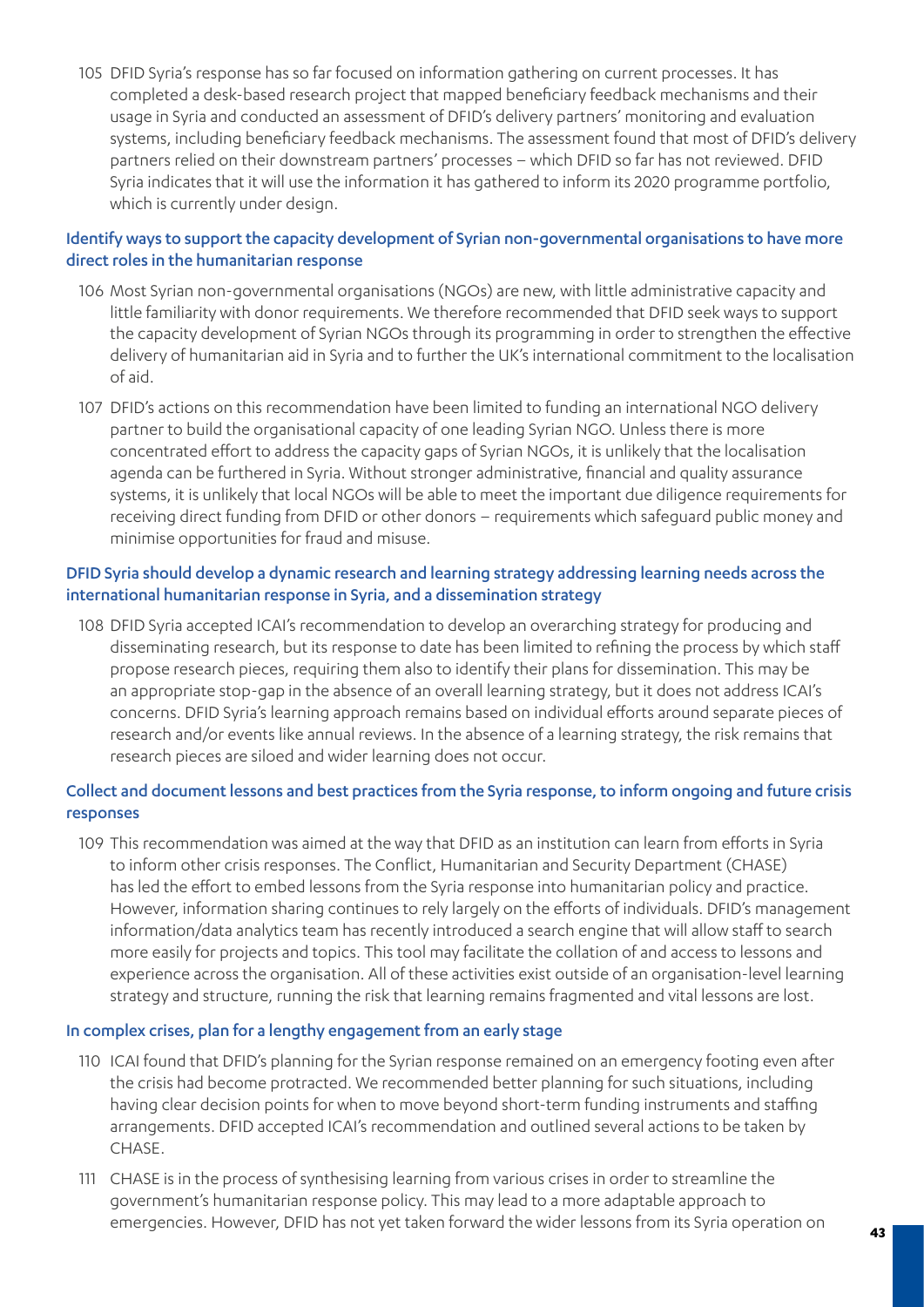transitioning from a short-term emergency footing and does not yet appear to have engaged at a central level on how to use different types of financial instruments at different phases of a humanitarian response.

#### Build on DFID Syria's efforts to invest in reporting and data management systems that can be readily adapted to complex humanitarian operations

- 112 DFID lacks a set of data management and reporting tools that can be readily adapted to the needs of complex humanitarian operations. While there is some exchange of experience between DFID country offices, this is not done in a systematic way. We therefore recommended that DFID should build on DFID Syria's reporting and data management approach to invest in more adaptable systems for the department more generally.
- 113 There has been little progress in the response to this recommendation. DFID Syria is still sharing its experience using its Cascade reporting tool (for results management). DFID's information management team is currently working with the Office for National Statistics on how to build a common DFID reporting tool, but this work is progressing slowly, in large part due to the need to ensure proper electronic information security protocols, particularly when connected to external organisations such as delivery partners.

#### Conclusion

114 Despite the very difficult operating environment in Syria, DFID Syria has engaged proactively with ICAI's recommendations, with many positive developments. DFID is currently designing the 2020 DFID Syria programme portfolio: the design process provides a good opportunity to build on lessons learned and the progress already made. It will be important to ensure that learning from the past seven years of working in Syria will be sustained throughout the planned restructuring and relocation of the team – while at the same time overseeing the uninterrupted delivery of a complex portfolio.

#### **DFID's governance work in Nepal and Uganda**

115 The review of DFID's support to strengthening governance in Nepal and Uganda was the last in ICAI's 2017-18 review cycle, published in late June 2018. We focused on just two countries in order to allow for in-depth exploration of the quality of assistance and results in a broad area of programming. The review found that DFID's governance work was well tailored to the country contexts and largely achieved its intended outcomes, but needed a stronger strategic orientation and approach to learning. Our five recommendations are summarised in the table below.

## Table 10: Summary of recommendations and the government's response

| Subject of recommendation                                                                                                                                                                                 | <b>Government response</b> |
|-----------------------------------------------------------------------------------------------------------------------------------------------------------------------------------------------------------|----------------------------|
| A more detailed strategic approach to governance at country level, balancing<br>risk and return across its governance portfolios                                                                          | Partially accepted         |
| Invest in long-term relationships with key counterparts, while maintaining the<br>flexibility to scale individual activities up and down as appropriate, to maximise<br>opportunities for desired results | Accepted                   |
| Rebalance how governance advisers spend their time $-$ fewer programme<br>management and administrative tasks and more technical inputs and external<br>engagement                                        | Accepted                   |
| DFID should increase the diversity and develop the capacity of its governance<br>cadre                                                                                                                    | Partially accepted         |
| Improve the capturing of learning, particularly through an increased use of<br>evaluations                                                                                                                | Accepted                   |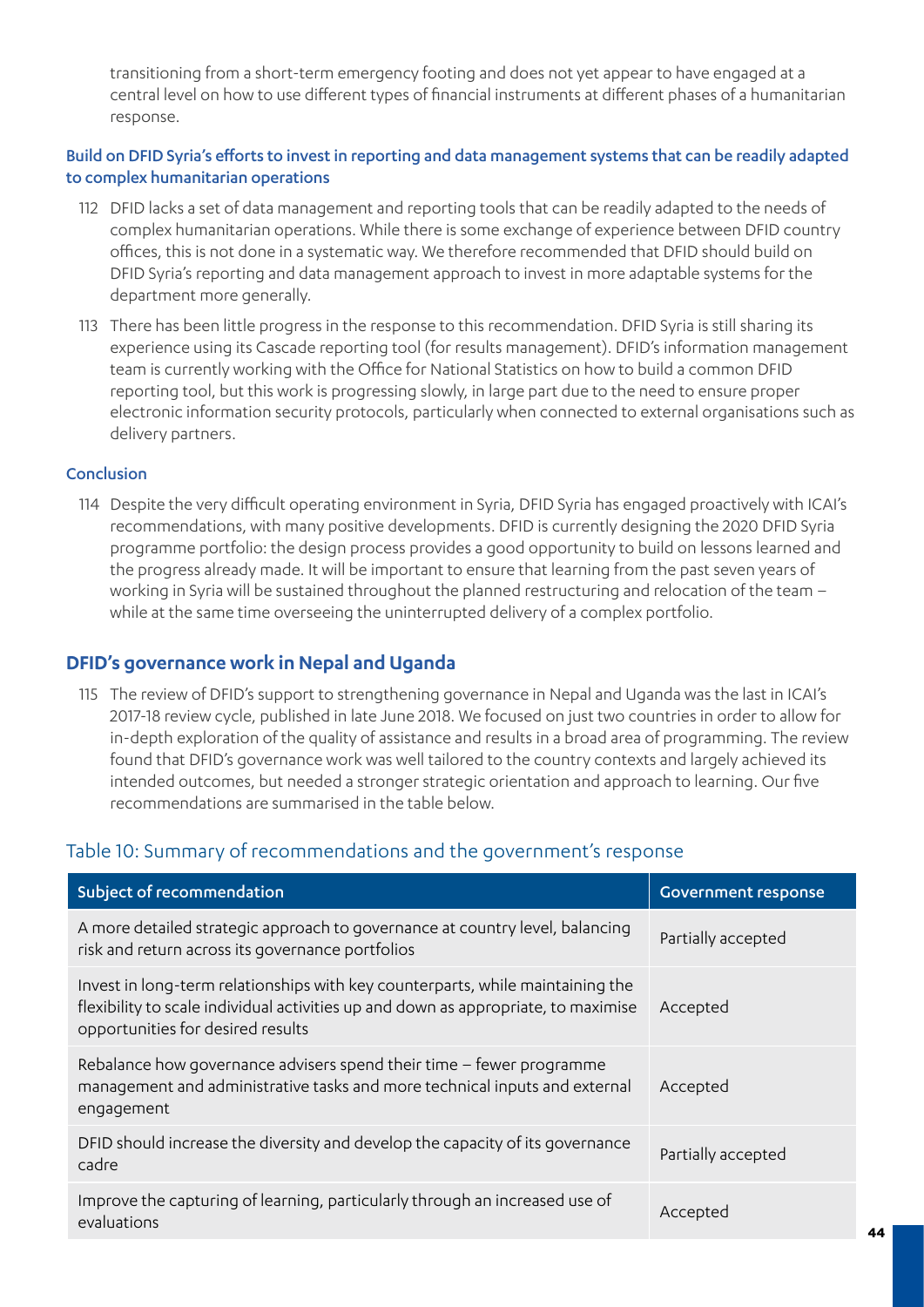#### A more detailed strategic approach to governance at country level, balancing risk and return across its governance portfolios

- 116 Our review had found that, particularly in Uganda, decisions were sometimes made that appeared to focus more on the short-term needs of DFID than the long-term interest of the country. We noted that there was a lack of country-level governance strategies and a tendency to be reactive to events (whether in country or changes in UK political priorities). We therefore recommended that DFID should articulate more clearly its long-term goals and strengthen its scenario-planning and risk management tools, in order to make its governance work at country level more resilient and adaptive. Its strategies should consider and articulate the desired balance of risk and return across its governance portfolios.
- 117 DFID only partially accepted this recommendation. It argued that governance was identified as the key issue in its Country Development Diagnostics process, undertaken in the second half of 2018, and would also form the core of all its new business plans. A separate country-level governance strategy would therefore be superfluous. Our follow-up exercise confirmed that the draft business plans under development for both Nepal and Uganda include governance issues at their heart.
- 118 In December 2018, after delays, DFID also agreed a new governance position paper entitled *Governance for Growth, Stability and Inclusive Development*. This was published in March 2019. It sets out four 'shifts' in DFID's governance work: thinking and working politically across all initiatives, integrating governance for growth, stability and inclusion, being confident in the UK's values, and keeping DFID at the cutting edge of governance work. DFID is developing guidance and tools to support the country offices in putting the approach in its governance position paper (GPP) into practice.
- 119 The guidance is currently under development and it is too early to tell what the impact of the GPP will be on country-level planning and strategy. We would therefore like to return to this issue in next year's follow-up review, once the new business plans have been finalised.

#### Invest in long-term relationships with key counterparts, while maintaining the flexibility to scale individual activities up and down as appropriate, to maximise opportunities for desired results

- 120 Governance change takes time. Our review noted that where DFID had engaged consistently over time it was often able to get good results. DFID accepted our recommendation to pursue opportunities for long-term engagement with a flexible and adaptive approach. A range of improvements have taken place, including the development of guidance on adaptive programming (see the discussion on LearnAdapt in the sub-section on value for money in this report).
- 121 Beyond guidance, there has as yet been little consistent action for instance on how to recognise and reward staff who spend time investing in long-term relationships with national counterparts. We therefore plan to return to this recommendation in next year's follow-up review.

#### Rebalance how governance advisers spend their time – fewer programme management and administrative tasks and more technical inputs and external engagement

122 DFID accepted our recommendation that it should maximise value from its governance advisers by increasing the amount of time they have available to spend on technical inputs (including into other sector programmes) and external influencing and engagement, rather than programme management and administrative tasks. The response to this recommendation has been good in both the countries reviewed. For instance, in Uganda, the DFID governance team now has a dedicated programme manager, which has given the team more time to spend on core technical tasks. At the central level, efforts are under way to learn lessons from the use of more in-depth advisory posts. We will return in next year's follow-up exercise to see whether this has resulted in changes to guidance or practice.

#### DFID should increase the diversity and develop the capacity of its governance cadre

123 The review focused on how appropriate DFID's governance work was to the local context, in particular whether programming was informed by a sufficiently deep and sensitive contextual understanding. We recommended that DFID should develop the capacity of its governance cadre by (i) improving the use of staff appointed in country, (ii) posting UK-recruited civil service staff for longer periods at country posts,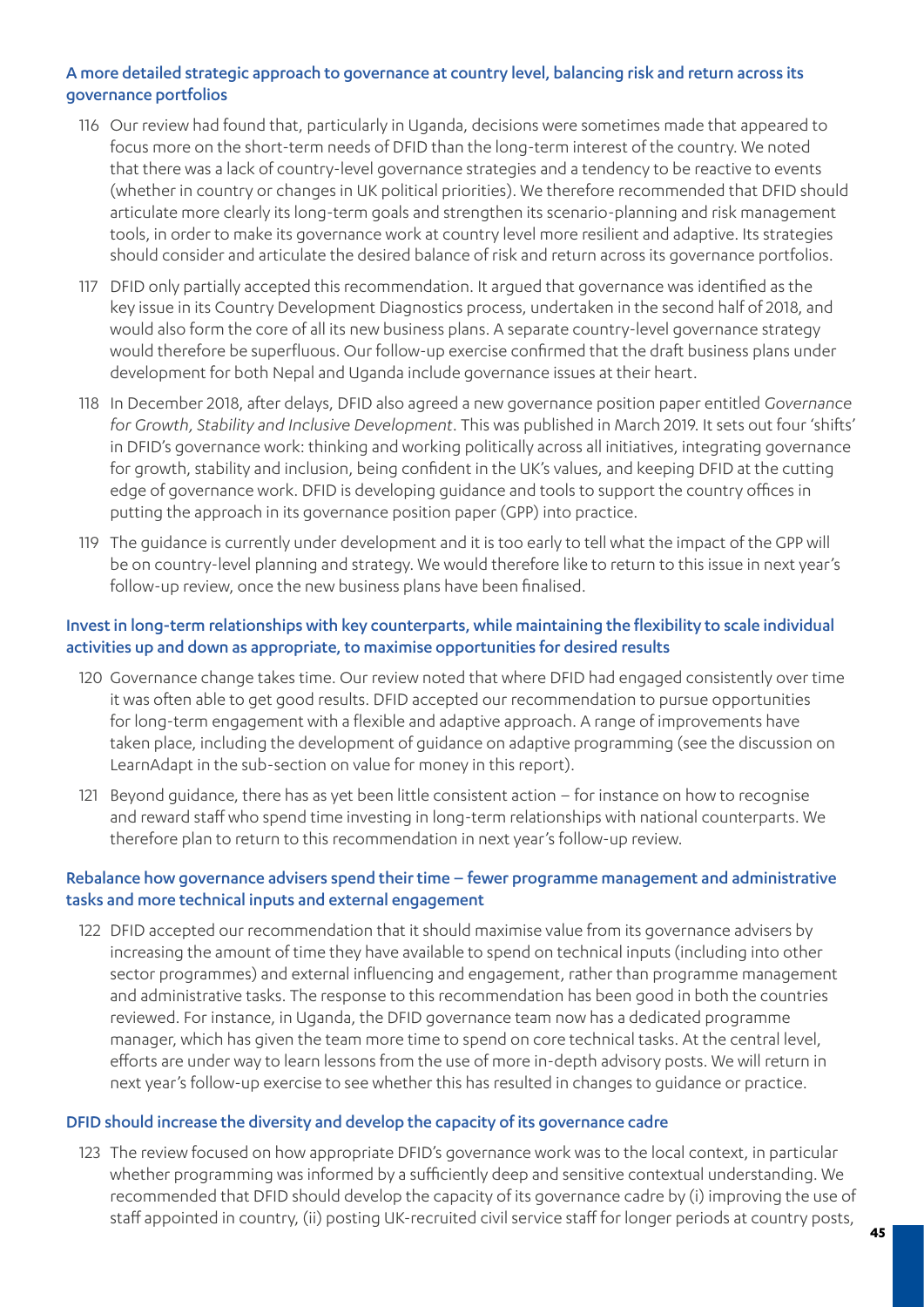(iii) increasing diversity in its country teams, in terms of experience, backgrounds and local knowledge, and (iv) placing more weight on practical delivery experience when recruiting staff.

124 DFID partially accepted this recommendation, disagreeing to some extent with the analysis that the capacity and skills of country-appointed staff were under-utilised. DFID has recently begun to take actions to address some policies that reinforced the sense that country-recruited staff were not fully integrated in country offices, such as removing the practice of having different emails for country-recruited staff. We expect to see further improvements and look forward to returning to this recommendation in next year's follow-up review.

#### Improve the capturing of learning, particularly through an increased use of evaluations

- 125 The ICAI review found a very limited use of governance evaluations in Nepal and Uganda at both portfolio and programme levels. It also noted that there was clear room for improvement in how DFID captured and integrated learning – at portfolio, country and programme level. We recommended that DFID should use evaluation more to test the validity of key propositions underlying its governance programmes and portfolios, increase its investment in learning within programmes, and use these lessons to inform the management of country portfolios and programmes.
- 126 Centrally, work is under way to develop a new approach to measuring results using technology to link evidence and evaluations. At country level, both Nepal and Uganda have stepped up research and evaluation plans. DFID Nepal also plans to fund a post through the School of Oriental and African Studies and Yale University to collate and communicate lessons from its programming documentation. Both country offices have worked with DFID's Research and Evaluation Department to improve their learning strategies. It will be worthwhile to return to this recommendation next year to see the results of countrylevel efforts and to check on progress in reviewing DFID's central evaluation strategy for governance programming.

#### Conclusion

127 In conclusion, it may have been a little too early to follow up on the recommendations from the governance review, which was published in late June 2018. This was the last review in the 2017-18 review cycle, leaving little time for DFID to respond, and making it too early for ICAI to assess the progress made. We will therefore return to all the recommendations in next year's follow-up exercise.

#### **Outstanding issues from the Year 6 follow-up review**

128 In last year's follow-up exercise, we flagged four reports for further follow-up. In some cases, this was because we found DFID's progress on implementing our recommendations in areas of strategic importance to have been inadequate. In other cases, there had been some significant developments, but implementation was at too early a stage for ICAI to assess their impact.

#### Inclusive growth

129 Our original report on DFID's approach to inclusive growth in Africa asked DFID to ensure that, in each of its partner countries, opportunities for addressing the exclusion of women, young people and marginalised groups were identified and built into programme designs and results frameworks wherever feasible. As we concluded last year's follow-up exercise, DFID was in the process of developing new diagnostic tools and had begun a drive to disaggregate its results data. However, there was no new guidance or other concrete action to ensure that inclusion was addressed at both country portfolio and programme level. We therefore concluded that we were not yet confident that DFID was in a position to achieve the commitments in its Economic Development Strategy to reaching women, young people and marginalised groups.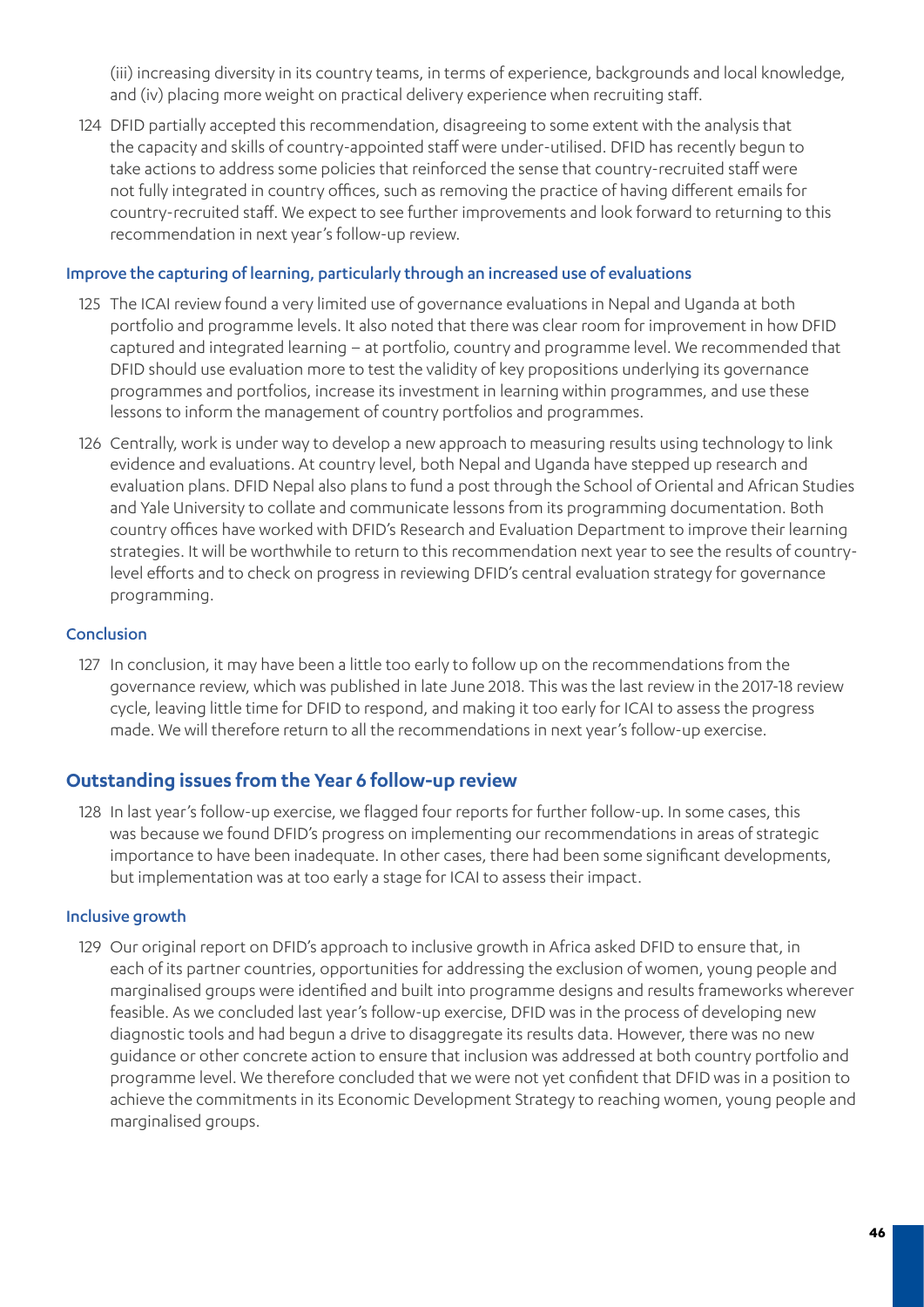K We will use disaggregated data to assess the distributional impacts (ie which beneficiaries and where are deriving the most value) of our programme outputs and outcomes, and to monitor our programmes throughout their lifecycle to see if they are inclusive and reaching those most in need. We will re-orient our development and humanitarian programmes where we discover they are not reaching those intended, or not representative of the population.

#### *Inclusive Data Charter: Action Plan*, DFID, July 2018, [link](https://assets.publishing.service.gov.uk/government/uploads/system/uploads/attachment_data/file/727739/IDCAP.pdf)

- 130 One year later, we find a strong and credible approach to inclusion at both country portfolio and programme level. DFID still leaves it to country offices to decide how best to approach inclusion within each country context. But several measures have been taken to make sure that country offices take up the commitment to inclusion:
	- The Country Development Diagnostics process, with a strong emphasis on inclusion (see Box 3). This is a major development, creating the foundation for the next round of country business plans and economic development programmes.
	- An increased emphasis on tracking distributional impacts in programme logframes and monitoring arrangements. This includes the adoption of an *Inclusive Data Charter: Action Plan* which commits to disaggregating data according to distributional impacts and to monitoring the inclusiveness of programmes throughout their lifetime.<sup>15</sup> The Action Plan includes various measures, such as a resource library, a guide on disability data, and updates to the smart guide on logframes. The smart guide underlines that a programme's results indicators must enable teams to gather "real data about direct beneficiaries receiving support from DFID", so as to better understand *who* get left behind (or are at risk of this), *where* they are located and *why* this is happening. Finally, the internal *Guide on equity in value for money analysis*, which was already available last year, is also relevant, ensuring attention to whether the obstacles to including women are properly considered and addressed.
	- The launch of a number of flagship programmes with a strong focus on inclusion. For instance, the Work and Opportunities for Women programme, launched in March 2018, is designed to generate new knowledge on women's economic empowerment and to provide technical support, including a helpdesk function, to country offices on issues such as sexual and reproductive rights and rights interventions in the workplace.<sup>16</sup>

## Box 3: A strong commitment to analysing the barriers to inclusion

DFID's new Country Development Diagnostics process has 'inclusion' as one of its pillars and requires country offices to assess the barriers to inclusion by asking the following questions:

- Who and where are the poorest and most excluded? Why and how are they excluded?
- How does exclusion or marginalisation contribute to poverty? And/or instability?
- What is the situation for women and girls (across the board, but particularly in access to education, protection against violence, social, economic and political empowerment, and access to sexual and reproductive rights and health)?
- What is the situation for people with disabilities in social, political and economic spheres?
- How are resources and assets distributed?
- What are the formal barriers to inclusion (for example laws)?
- What are the informal barriers to inclusion (for example social norms, discrimination and violence)?

<sup>15.</sup> *Inclusive Data Charter: Action Plan*, DFID, July 2018, [link.](https://assets.publishing.service.gov.uk/government/uploads/system/uploads/attachment_data/file/727739/IDCAP.pdf)

<sup>16.</sup> *Work and Opportunities for Women (WOW): Guidance*, DFID, 21 March 2019, [link](https://www.gov.uk/guidance/work-and-opportunities-for-women).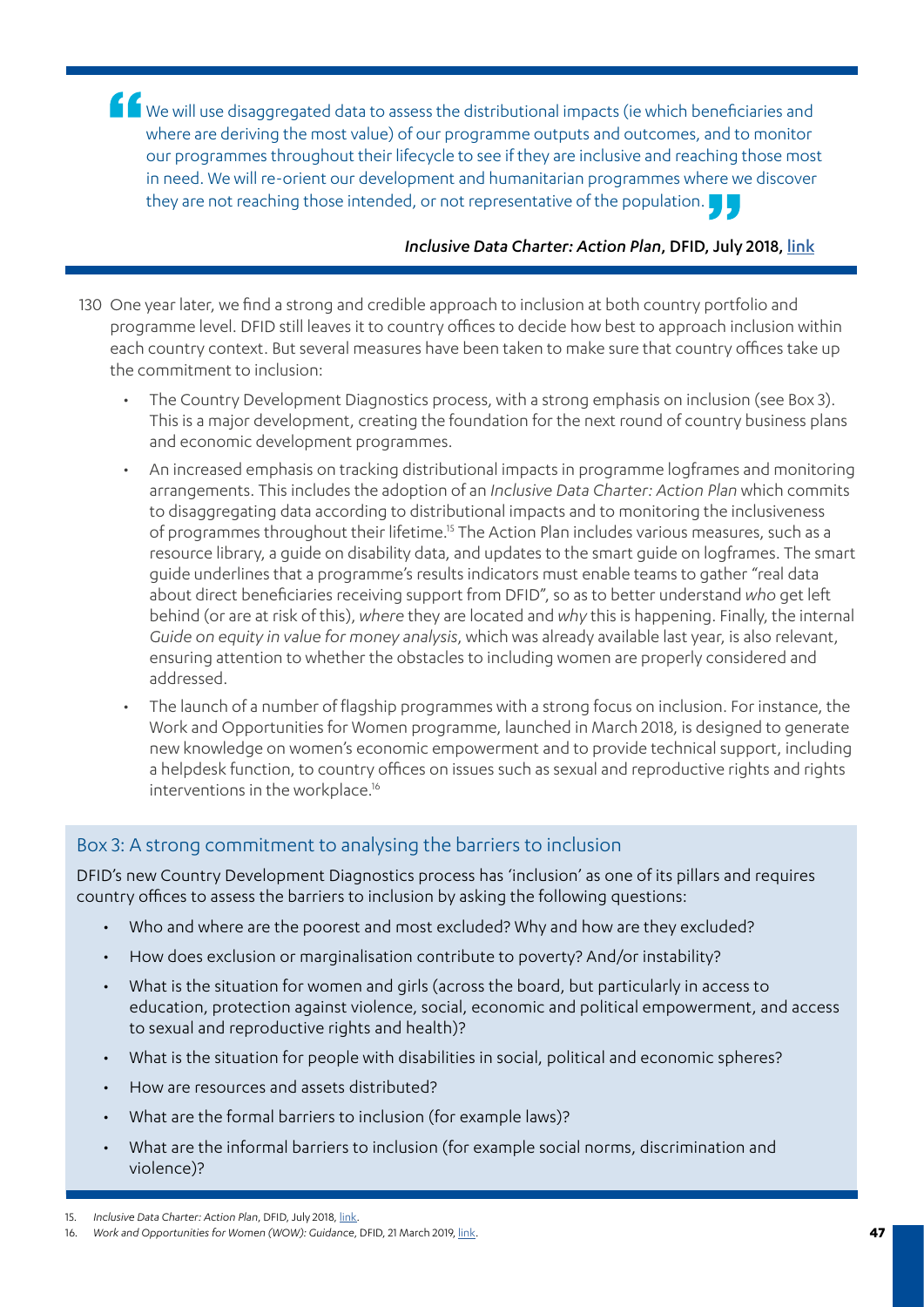131 We reviewed four business cases for economic development programmes approved in 2018 (after our initial follow-up exercise). We found that each of them gives more consideration to inclusion than was the case in programmes covered under the ICAI review, showing a positive direction of travel. There are also strong commitments to monitoring distributional impact, echoing the language of the ICAI recommendation. Particular care is taken over compliance with the Gender Equality Act and with DFID policy commitments on disability. In all, we are pleased to see how this suite of diagnostics, guidance and actions adds up to a clear statement of expectation for DFID economic development programmes around promoting inclusion and monitoring the results.

#### Irregular migration

- 132 Our rapid review of the UK's aid response to irregular migration in the central Mediterranean was published in March 2017. Last year's follow-up review found useful action in response to most of our recommendations. However, irregular migration is a complex and difficult area in which to intervene, and work on developing sophisticated and credible theories of change, with monitoring and evaluation processes to match them, was progressing too slowly for ICAI to be able to assess their implementation and impact.
- 133 In this second follow-up, we assessed in particular the monitoring and evaluation arrangements for DFID's new flagship programme, the Safety, Support and Solutions Programme for Refugees and Migrants (SSS II), which was not yet up and running last year. Now, a year later, SSS II has a strong theory of change, accompanied by a monitoring, evaluation and learning (MEL) strategy. The first three tiers of this strategy are now in place: MEL procedures for individual projects, administered by implementing partners, DFID monitoring visits to verify these, and DFID's own programme-level monitoring. The fourth tier – an independent monitoring and rapid research and evidence facility – was at the inception phase at the time of our follow-up assessment. There had also been plans for a fifth tier, an independent evaluation. However, following preparatory work, DFID decided in 2019 not to commission this, relying instead on alternative arrangements for monitoring, rapid research and learning. Because this happened subsequent to our follow-up assessment, we plan to review these revised arrangements as part of next year's follow-up.
- 134 Significant delays in putting in place the MEL strategy have meant that programme indicators and monitoring and evaluation contracts were not ready when the programme implementers started their work. This is a problem for the aspects of SSS II that need baselining in order to monitor progress, which fortunately is only the case for a few of the programme's elements. The delays are partly explained by DFID's slow procurement and partly because of DFID conducting additional assessments to ensure that SSS II has a strong 'do no harm' approach.
- 135 There has been general progress on the issue of 'do no harm' for both DFID and CSSF-led programmes. Risk assessments have been thorough in the design phase of programmes, with a number of political economy, human rights and conflict sensitivity assessments conducted to inform programme design. These have been shared and discussed with implementing partners. In the case of SSS II, key risks have been incorporated in the programme's central risk register, and in the case of Libya we saw evidence of activities being terminated because the risks of doing harm were deemed to be too high. Since the issue of harm is difficult to assess, we would, however, also like to see a more explicit focus on the risk of doing harm in the MEL work of the SSS II programme, and in migration-related programming in general.

#### The Prosperity Fund

136 The Prosperity Fund, which comes under the authority of the National Security Council, spends UK aid to promote economic reform and growth in developing countries. The primary purpose of the Prosperity Fund is to contribute to the SDGs through addressing barriers to growth. ICAI reviewed the Fund in February 2017, while it was still in its development phase. In last year's follow-up exercise, we found that good progress had been made on all our recommendations, but that it was still too early for us to review some issues of strategic significance. We decided to come back to three issues: (i) developing portfoliolevel results indicators and associated systems for measuring results and learning from experience, (ii)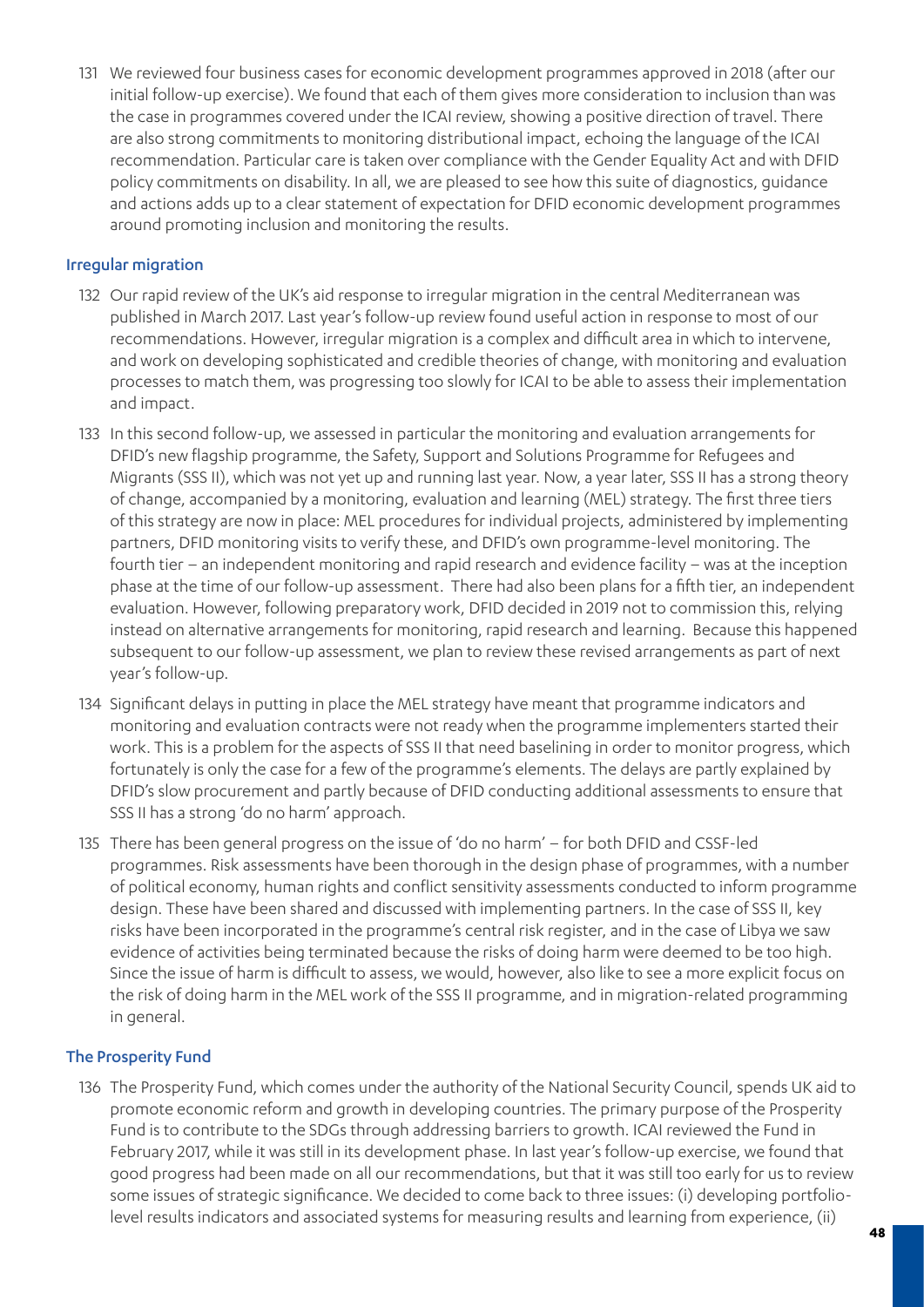implementing the Fund's new procurement framework, and (iii) introducing explicit and challenging procedures to assess the ODA eligibility of programmes as part of the newly merged governance arrangements for the Prosperity Fund and the CSSF.

- 137 There has been good progress on ICAI's recommendation to refine the Prosperity Fund's strategic objectives and develop a set of portfolio-level results indicators. We welcome the development of 15 outcome-level KPIs, covering each of the Fund's intervention areas and reflecting both the Fund's strategic objectives as set by ministers and priorities identified on the ground. Twelve of the KPIs cover the Fund's primary objectives and three are for secondary goals. The Fund's theory of change is now updated annually and published in the Annual Report.
- 138 The Cabinet Office has contracted two monitoring, reporting, evaluation and learning (MREL) service providers, one for monitoring and reporting and another for evaluation and learning. Separate guidance for each KPI is currently being developed by the monitoring and reporting service provider. The Joint Funds Unit, which manages the Prosperity Fund and the CSSF, has committed to using these KPIs to also inform learning at the portfolio and programme level. We were pleased with the functioning of the Prosperity Fund's two new online interactive data and knowledge management systems: Prospero, which is designed for ongoing monitoring and reporting purposes, and a learning platform, open to all government participants in the Fund. Combined, these systems give the Prosperity Fund team a consolidated overview of all elements of the Fund.
- 139 Since last year's follow-up exercise, the Prosperity Fund has put in place a Prosperity Framework for its procurement process, which can be used by all government departments involved in the Fund's activities. The Prosperity Framework was developed by the Foreign Office (FCO), but we were told this was informed by engagement with and input from other government departments, in particular DFID and BEIS. The FCO is also ensuring that there is regular portfolio-level market engagement (in London and at post) and horizon-scanning activities to assess market capacity constraints. Conflict of interest assessments are undertaken where potential risk exists – addressing concerns raised in ICAI's followup review. Importantly, both the KPIs and the Prosperity Framework were put in place ahead of the first round of the Fund's business case approvals.
- 140 Merged governance arrangements for the Prosperity Fund and the CSSF are now in place (see Box 4). The Joint Funds Unit is up and running, although the practical delivery arrangements are still evolving on how to provide oversight and coordination functions across both the Prosperity Fund and the CSSF. This includes the question of who will provide the service functions of audit and assurance, human resources, communications and finance (the MEL functions of the two Funds are separate and delivered by different providers).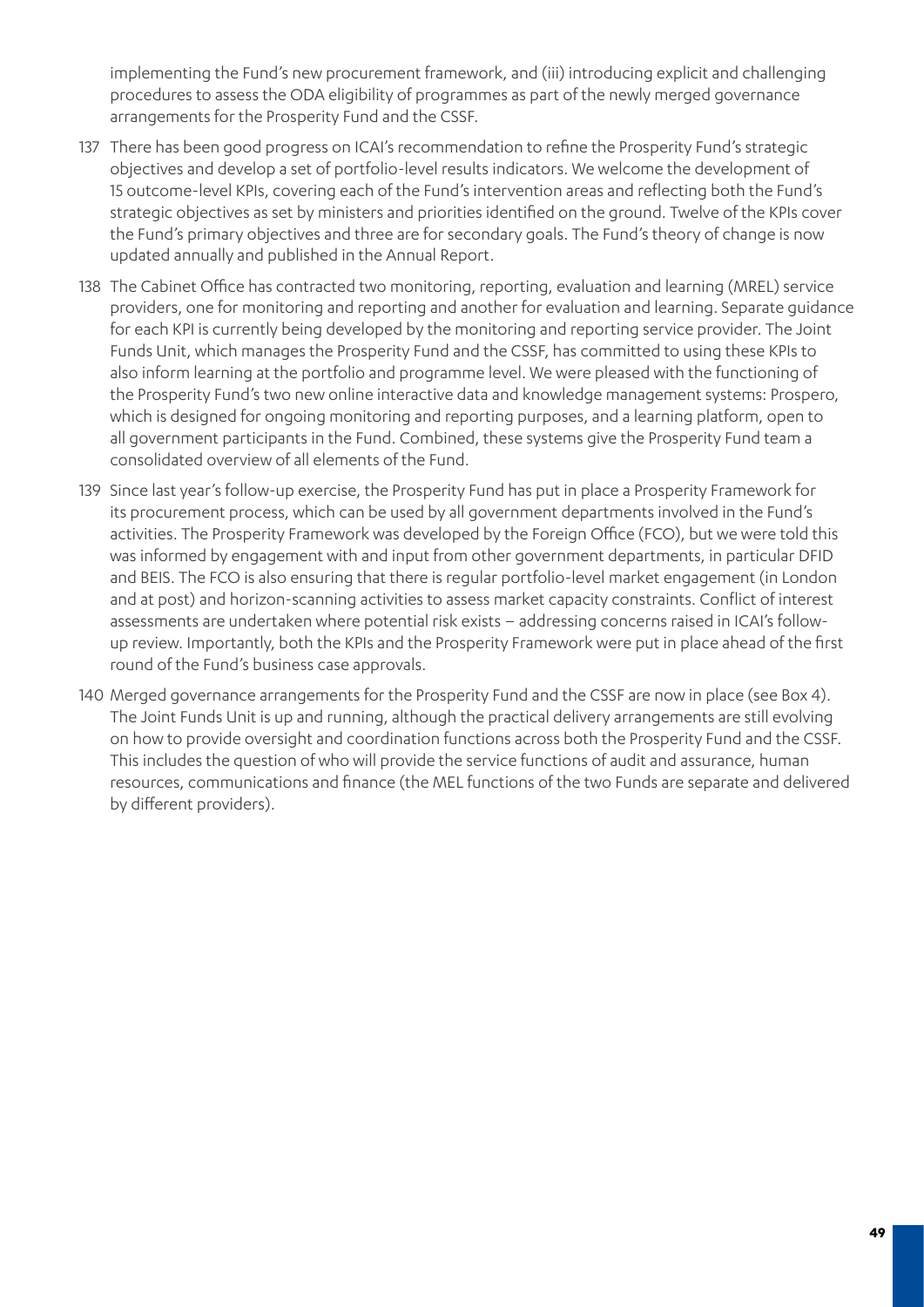## Box 4: Oversight and governance of the Prosperity Fund and the CSSF

The Prosperity Fund is governed by a new National Security Council (NSC) sub-committee, which also covers the CSSF. This sub-committee, which meets monthly, effectively replaces the previous Ministerial Board. Below the sub-committee sits the new Joint Funds Unit, which manages the Prosperity Fund and the CSSF on behalf of the FCO. The organogram sets out how this governance arrangement works.

The role of the NSC sub-committee



- 141 The ownership of ODA compliance has now been formally clarified. Spending departments are responsible for ensuring that all their spending meets ODA eligibility requirements as set by the OECD's Development Assistance Committee and, where appropriate, the provisions on poverty alleviation and gender equality set out in the International Development Act. This requirement is clearly stated in allocation letters sent to senior responsible owners. There is now a programme management training course with a dedicated session on ODA compliance, which has been completed by all staff with responsibility for Prosperity Fund programmes. Guidance has been issued on gender and inclusion requirements and relevant KPIs will be disaggregated by gender and income level.
- 142 The responsibility for ensuring ODA compliance during the lifetime of programmes sits within individual departments, but will be aided by the Prosperity Fund's new MREL systems. The Fund's evaluation and learning system challenges programmes to be explicit in their theories of change on how they define their primary (ODA) objectives and how they expect to reach them. The service providers will undertake annual evaluations of each programme, including assessing ODA compliance and ensuring that the primary objectives have remained primary. In addition, individual delivery departments will conduct their own annual reviews, published on DevTracker.
- 143 In conclusion, the Prosperity Fund has made good progress on the issues of concern raised in our followup last year. Once the Prosperity Fund programmes begin to be implemented on the ground, we will be able to assess the effectiveness of these interventions in achieving the Fund's objectives. ICAI will revisit this issue under the forthcoming information note on mutual prosperity.

#### Transitioning from traditional aid relationships

144 As many of DFID's development partners have moved from lower-income to middle-income status – and more are set to follow suit in the next few years – DFID is managing its changing relationship with partner governments and civil society organisations in middle-income countries as they 'graduate'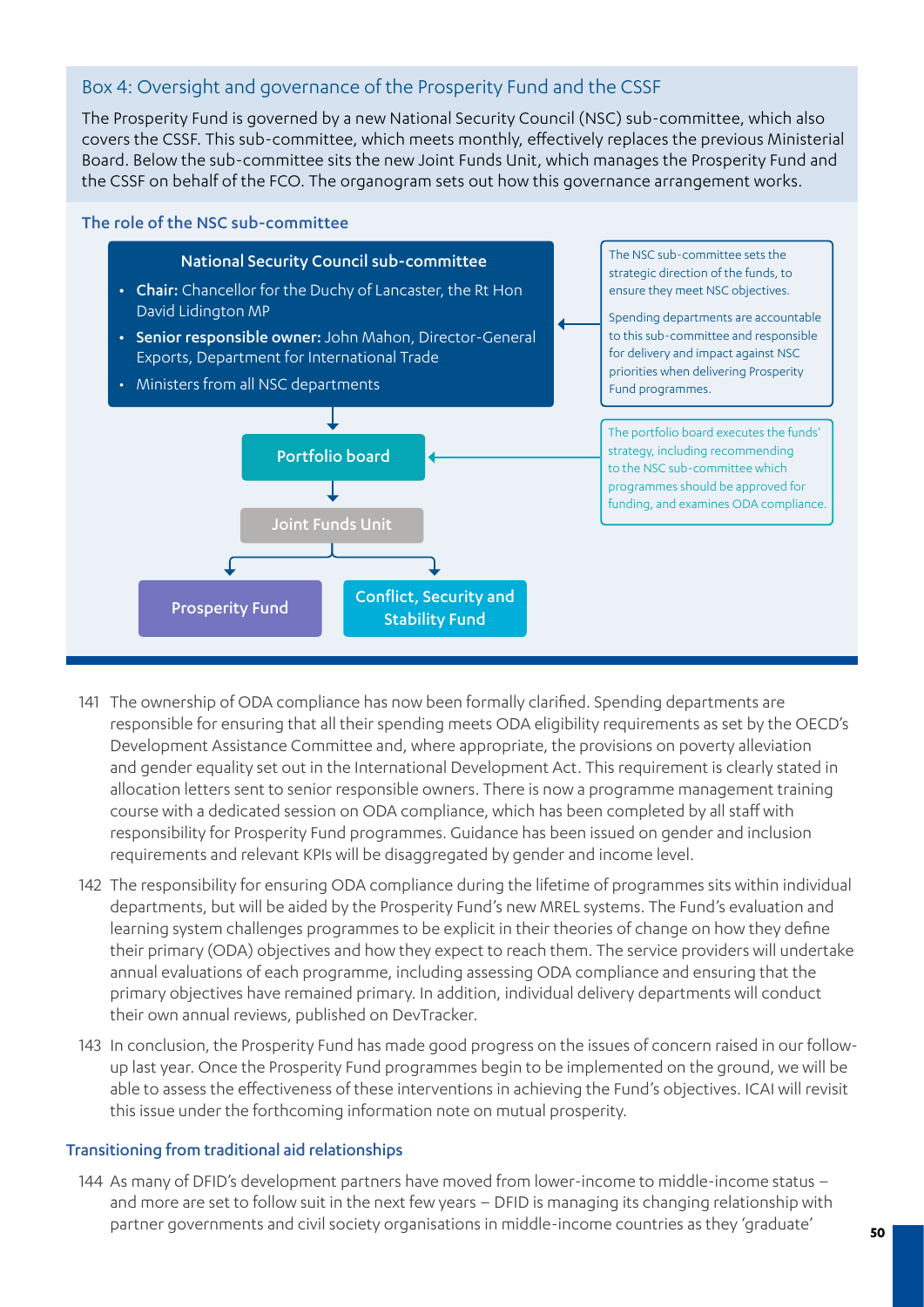from conventional bilateral or financial aid. ICAI's original review on DFID's approach to managing exit and transition in its development partnerships was published in November 2016. Last year's follow-up exercise concluded that the department had only recently begun to develop working principles for successful transitions. Emphasising the importance of getting these in place before the next round of transitions to post-aid relationships, ICAI decided to return to the topic in this year's follow-up review.

145 Over the course of the past year, the wider context in which DFID is operating has changed significantly. DFID has told us that it is conducting a strategic overhaul based on a horizon scan on global poverty trends, including work on 'One Strategic Direction' to align and expand on its strategic objectives in preparation for the next Spending Review (see Figure 4). The department proposes to draw upon a range of instruments (including trade) to broaden their development impact. It is also preparing its evidence base, particularly through use of the Country Development Diagnostics (CDD) process. The diagnostic work also fed into the business planning process for the financial year 2019-20, which informed the production of an updated Single Departmental Plan.

## Figure 4: How the transition working principles fit into DFID's One Strategic Direction



#### **DFID's One Strategic Direction**

- 146 DFID has created two versions of the CDD, one of which is a Rising Powers Diagnostic targeted at seven identified countries or regions: China, India, South Africa, Brazil, Indonesia (all included as case studies in ICAI's original review), as well as Turkey and the Gulf region. DFID has also just finalised its work on developing six working principles for transition, and is in the process of completing accompanying guidance material for how to incorporate these in the business planning process. The working principles are issued to DFID teams as part of a package of guidance when conducting diagnostics and writing strategies. They are:
	- sustainability across strategies and programmes
	- strengthening governance and institutions
	- supporting civil society and the private sector
	- using a variety of instruments and influencers
	- engaging across government and UK institutions
	- transparency with the UK public, governments and partners in country.
- 147 DFID has also created a Learning Hub, with a SharePoint site containing resources on transition. The Learning Hub can assist country offices in applying the transition working principles in their business planning processes. Figure 4 above illustrates how the Rising Powers CDD, the working principles and the Learning Hub fit into DFID's broader strategic planning.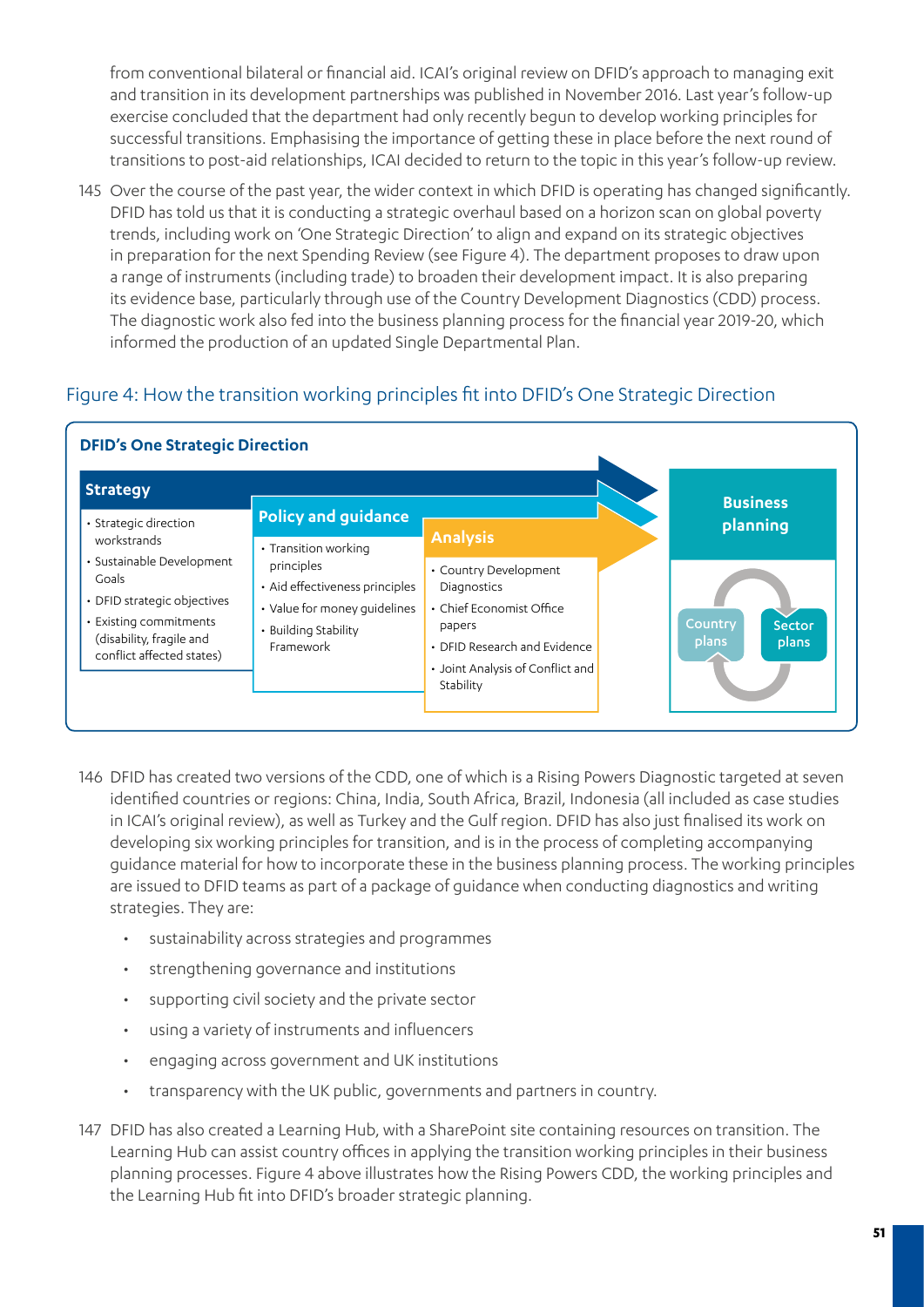- 148 The development of the new, differentiated Rising Powers CDD goes some way to addressing ICAI's original concerns about the lack of transition-specific tools and guidance. This new diagnostic tool and the six working principles on transition and accompanying guidance are likely to bring greater coherence to DFID's management of its changing relationships with middle-income countries. DFID shared the working principles with development leads in other government departments in May 2019. Many other government departments are involved in developing and transitioning UK relationships with rising powers and other middle-income countries, so it was a missed opportunity not to have involved them more closely earlier. We understand that other urgent government business, including Brexit preparations, delayed further consultation.
- 149 It is too early to assess whether the new working principles will be effective in addressing ICAI's concerns around strategic direction, since they have not yet been put to use. ICAI's upcoming review of UK Aid to Ghana – a live example of a partnership under transition – offers an opportunity to examine how this process will unfold over the coming year.